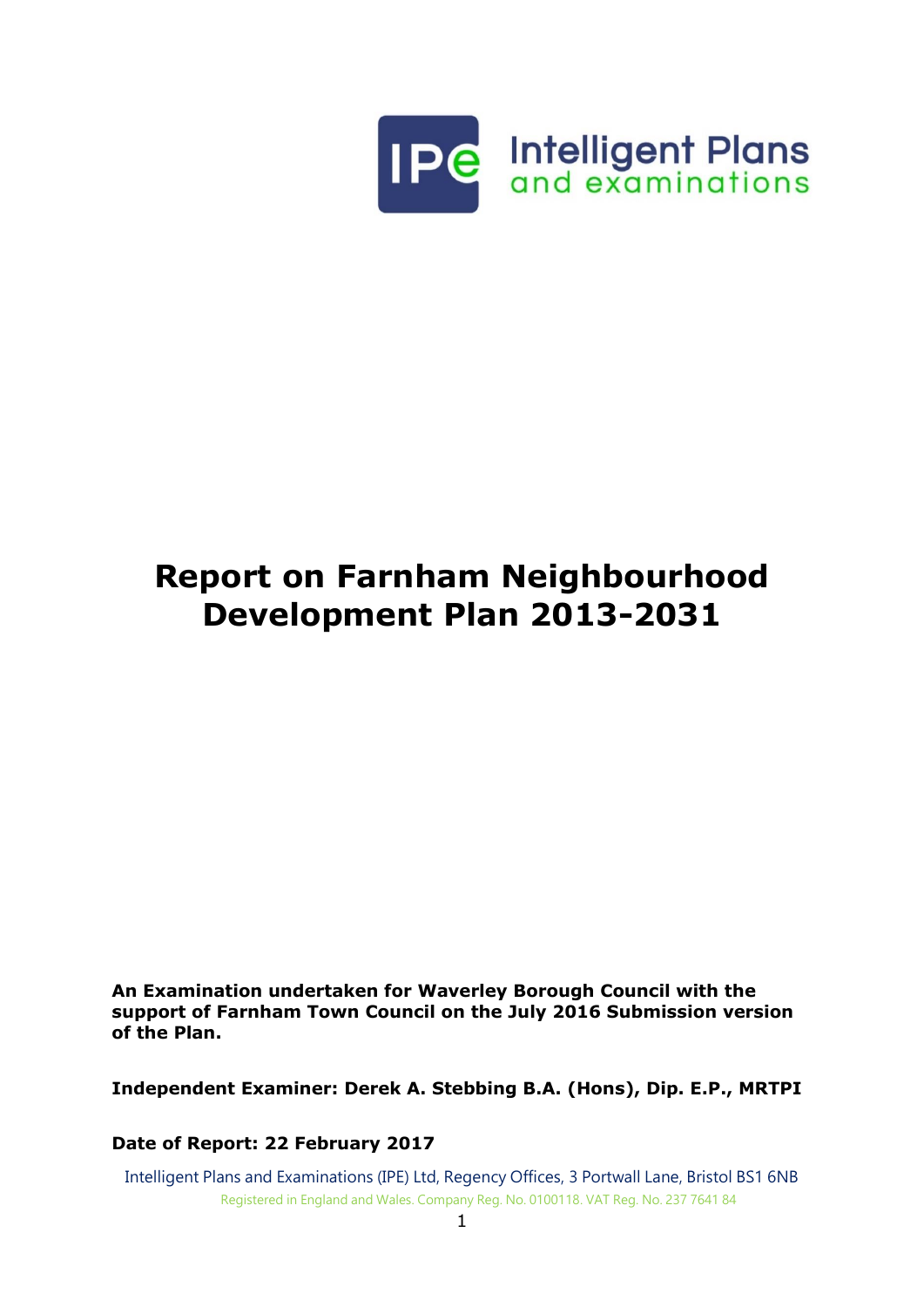## **Contents**

| <b>Main Findings</b> - Executive Summary                                                                                                                                                                                                                                                          | 3                                                        |
|---------------------------------------------------------------------------------------------------------------------------------------------------------------------------------------------------------------------------------------------------------------------------------------------------|----------------------------------------------------------|
| 1. Introduction and Background<br>Farnham Neighbourhood Plan 2013-2031<br>$\bullet$<br>The Independent Examiner<br>$\bullet$<br>The Scope of the Examination<br>$\bullet$<br>The Basic Conditions<br>$\bullet$                                                                                    | 3<br>$\overline{3}$<br>$\overline{\mathbf{4}}$<br>5<br>6 |
| 2. Approach to the Examination<br><b>Planning Policy Context</b><br>$\bullet$<br><b>Submitted Documents</b><br>$\bullet$<br>Site Visits<br>$\bullet$<br>• Written Representations or Public Hearing<br>• Modifications                                                                            | 6<br>6<br>$\overline{7}$<br>8<br>8<br>9                  |
| 3. Procedural Compliance and Human Rights<br>Qualifying Body and Neighbourhood Plan Area<br>$\bullet$<br>Plan Period<br>$\bullet$<br><b>Excluded Development</b><br>$\bullet$<br>Development and Use of Land<br>$\bullet$<br><b>Public Consultation</b><br>$\bullet$<br>Human Rights<br>$\bullet$ | 9<br>9<br>9<br>10<br>10<br>10<br>11                      |
| 4. Compliance with the Basic Conditions<br>General Consideration of Compliance of the Plan,<br>$\bullet$                                                                                                                                                                                          | 11<br>12                                                 |
| as a Whole<br>- Regard to National Policy and Advice<br>- Contribution to the Achievement of                                                                                                                                                                                                      | 12<br>13                                                 |
| Sustainable Development<br>General Conformity with the Strategic Policies<br>of the Development Plan                                                                                                                                                                                              | 14                                                       |
| European Union (EU) Obligations<br>Specific Issues of Compliance<br>Issue 1: The Farnham Built Up Area<br>Issue 2: The Housing Requirement and<br>Potential Supply up to 2031                                                                                                                     | 15<br>17<br>17<br>18                                     |
| Issue 3: Suitable Alternative Natural Green<br>$\sim$<br><b>Space</b>                                                                                                                                                                                                                             | 24                                                       |
| Issue 4: Detailed Plan Policy Points                                                                                                                                                                                                                                                              | 26                                                       |
| <b>5. Conclusions</b><br>Summary<br>The Referendum and its Area                                                                                                                                                                                                                                   | 34<br>34<br>35                                           |
| <b>Annex: Modifications</b>                                                                                                                                                                                                                                                                       | 36                                                       |

Page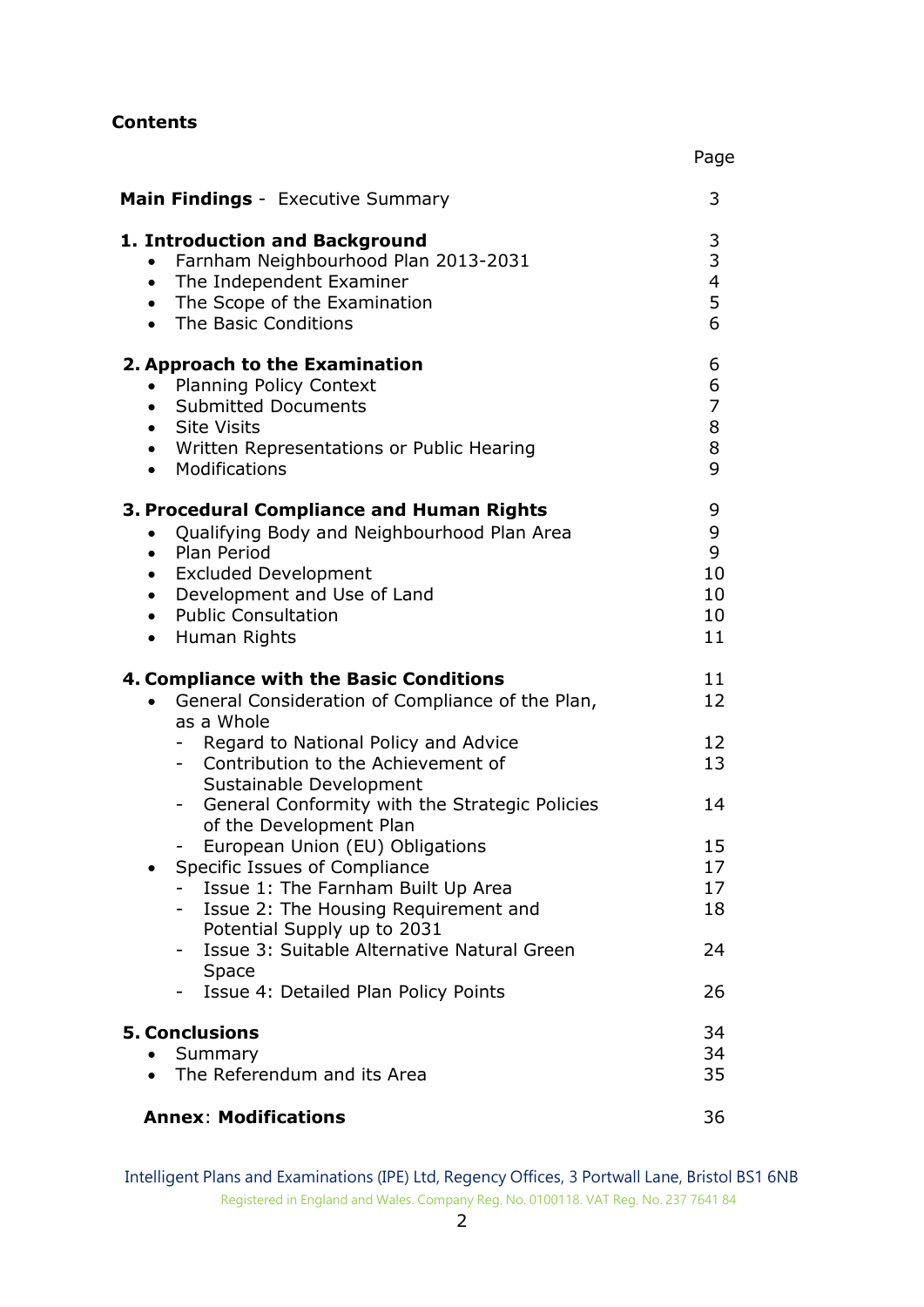## **Main Findings** - Executive Summary

From my Examination of the Submission version of the Farnham Neighbourhood Development Plan 2013-2031 and its supporting documents, including the representations made, I have concluded that subject to the recommended modifications I set out in this report, the Plan meets the Basic Conditions.

I have also concluded that:

- the Plan has been prepared and submitted for Examination by a qualifying body – Farnham Town Council;
- the Plan has been prepared for an area properly designated the Neighbourhood Plan area, the boundary of which is coterminous with the Town Council boundary as shown on the map on page 5 of the Plan;
- the Plan specifies the period to which it is to take effect from 2013 to 2031; and
- the policies relate to the development and use of land for a designated neighbourhood area.

I recommend that the Plan, once modified, proceeds to Referendum on the basis that it has met all the relevant legal requirements.

I have considered whether the Referendum area should extend beyond the designated area to which the Plan relates and I have concluded that it should not.

#### **1 Introduction and Background**

*Farnham Neighbourhood Development Plan 2013-2031*

1.1 Farnham is an historic town in the south-west of Surrey, some 4 miles from Aldershot to the north-west (although the town boundary is less than 4 miles from Aldershot and almost abuts that settlement) and 11 miles from Guildford to the east. It has a population of 39,488 (2011 Census), with significant growth having occurred during the post-war period. It is the largest settlement within the Waverley Borough Council area. Farnham was one of the earliest planned medieval towns in the region and this is still evident from the street pattern in the town centre. The historic importance of Farnham and its buildings is recognised by some 360 listed buildings and the scheduled ancient monument of Farnham Castle.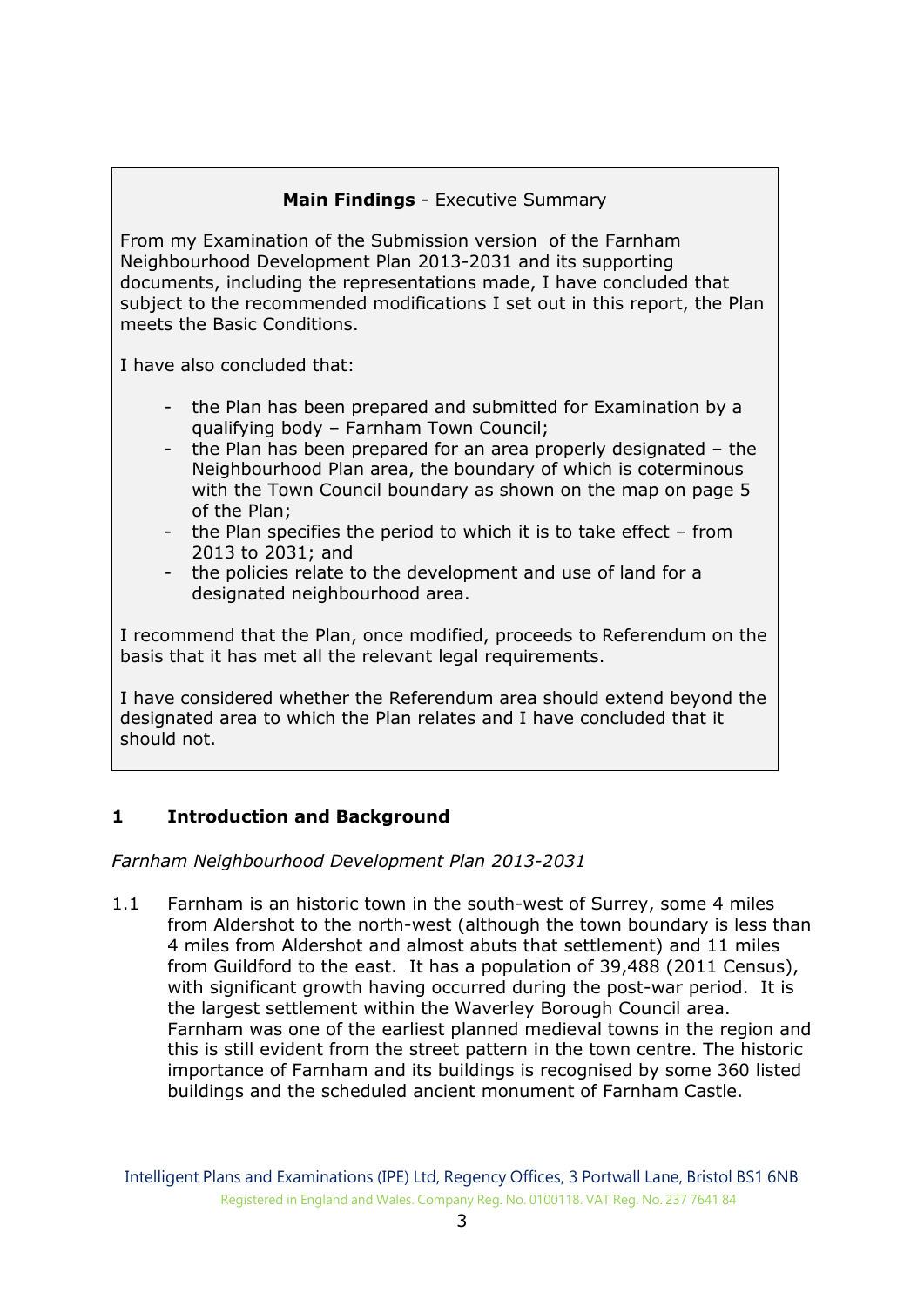- 1.2 The historic centre of Farnham is designated as a Conservation Area, and there are three smaller Conservation Areas within the Plan area at Great Austins, Wrecclesham and Old Church Lane.
- 1.3 The Surrey Hills Area of Outstanding Natural Beauty extends into the Plan area, to the south of The Bourne and Moor Park areas, whilst the whole of the Plan area is within the buffer zone of two European Special Protection Areas (SPAs), the Thames Basin Heaths and Wealden Heaths SPAs. There are a number of areas of high landscape value around the town and some important open green spaces, including Farnham Park and the Bishop's Meadows, which give the town an attractive and spacious setting.
- 1.4 Farnham has a thriving town centre with a strong and varied retail sector, which plays a major role in the local economy. There are over 30 hectares of employment land within and around the town, generally for Class B1 business units, which contributes to the provision of local employment opportunities.
- 1.5 There is good provision of community facilities, notably schools, within Farnham, and the University for the Creative Arts is located in the town. There is generally good access to open space for residents in Farnham, but there are certain potential shortfalls in natural/semi-natural greenspace, sports pitches, allotments and children's open space as the town grows.
- 1.6 There is high car ownership in Farnham, with 49.5% of households having access to two or more cars. However, 12.2% of households have no access to a car and there is continued reliance upon public transport. The road network, particularly in the town centre, suffers from congestion, which creates challenges for promoting public transport and safe pedestrian and cycling routes.
- 1.7 Beyond the urban area of Farnham, the Plan area includes a number of attractive smaller settlements including Badshot Lea, Frensham, Rowledge, Weybourne and Wrecclesham, each with a distinctive character and setting. There are some extensive areas of woodland, particularly in South Farnham, whilst other areas have a pattern of fields and paddocks with smaller areas of woodland.

#### *The Independent Examiner*

- 1.8 I have been appointed as the Examiner of the Farnham Neighbourhood Development Plan by Waverley Borough Council, with the agreement of the Farnham Town Council, who are the qualifying body for the purposes of this Examination.
- 1.9 I am a chartered town planner, with over 40 years of experience in planning, and have worked in both the public and private sectors. I have served on a Government working group considering measures to improve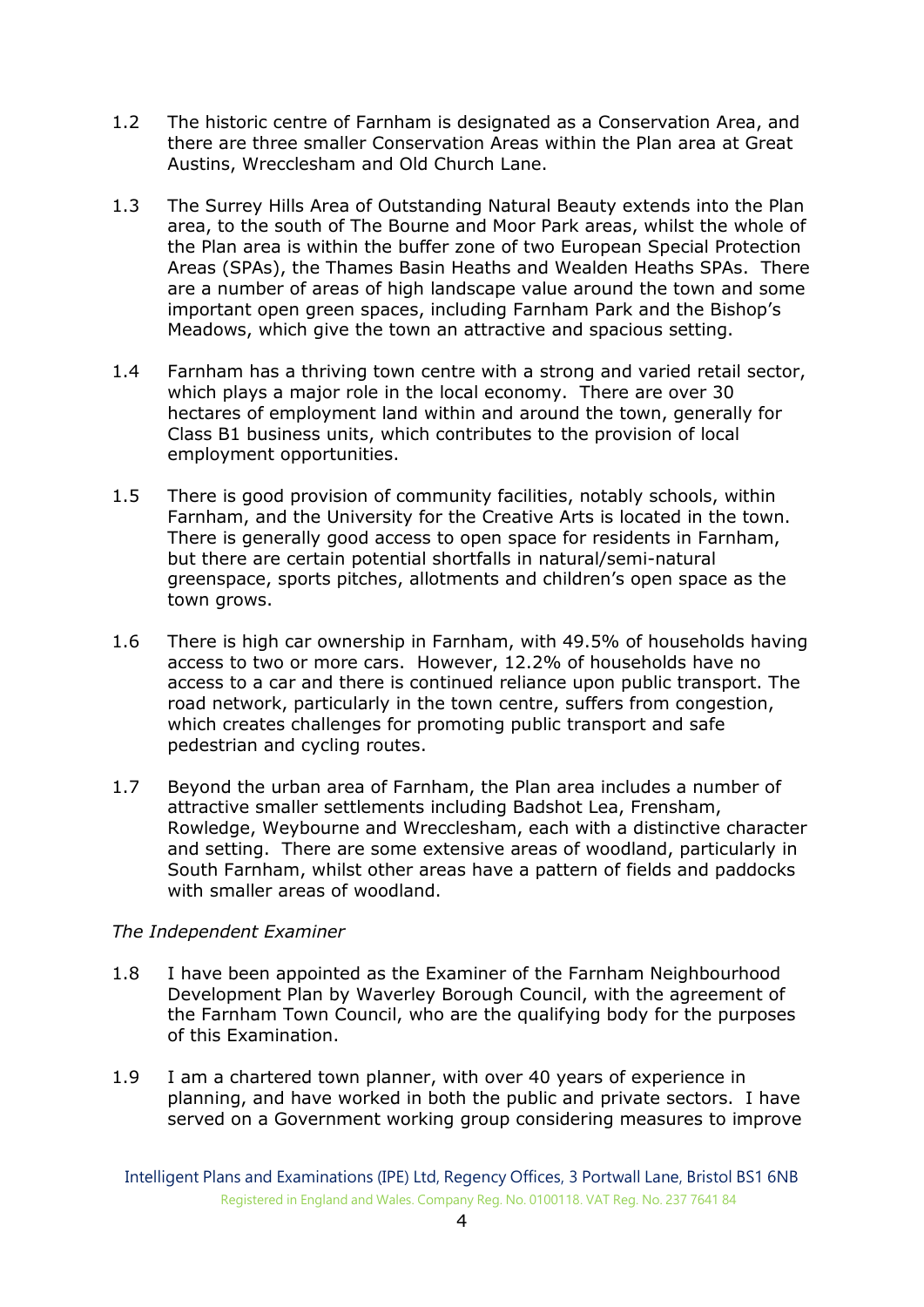the Local Plan system and I have also undertaken peer reviews on behalf of the Planning Advisory Service.

1.10 I am independent of the qualifying body and the local authority and do not have an interest in any of the land that may be affected by the Draft Plan. I therefore have the appropriate qualifications and experience to carry out this independent Examination.

#### *The Scope of the Examination*

- 1.11 As the Independent Examiner I am required to produce this report and recommend either:
	- a) that the neighbourhood plan is submitted to a Referendum without changes; or
	- b) that modifications are made and that the modified neighbourhood plan is submitted to a Referendum; or
	- c) that the neighbourhood plan does not proceed to a referendum on the basis that it does not meet the necessary legal requirements.
- 1.12 The scope of the Examination is set out in Paragraph 8(1) of Schedule 4B to the Town and Country Planning Act 1990 (as amended) ('the 1990 Act'). The Examiner must consider:
	- Whether the Plan meets the Basic Conditions;
	- Whether the Plan complies with provisions under s.38A and s.38B of the Planning and Compulsory Purchase Act 2004 (as amended). These are:
		- it has been prepared and submitted for Examination by a qualifying body, for an area that has been properly designated by the Local Planning Authority;
		- it sets out policies in relation to the development and use of land;
		- it specifies the period during which it has effect;
		- it does not include provisions and policies for 'excluded development';
		- it is the only neighbourhood plan for the area and does not relate to land outside the designated neighbourhood area;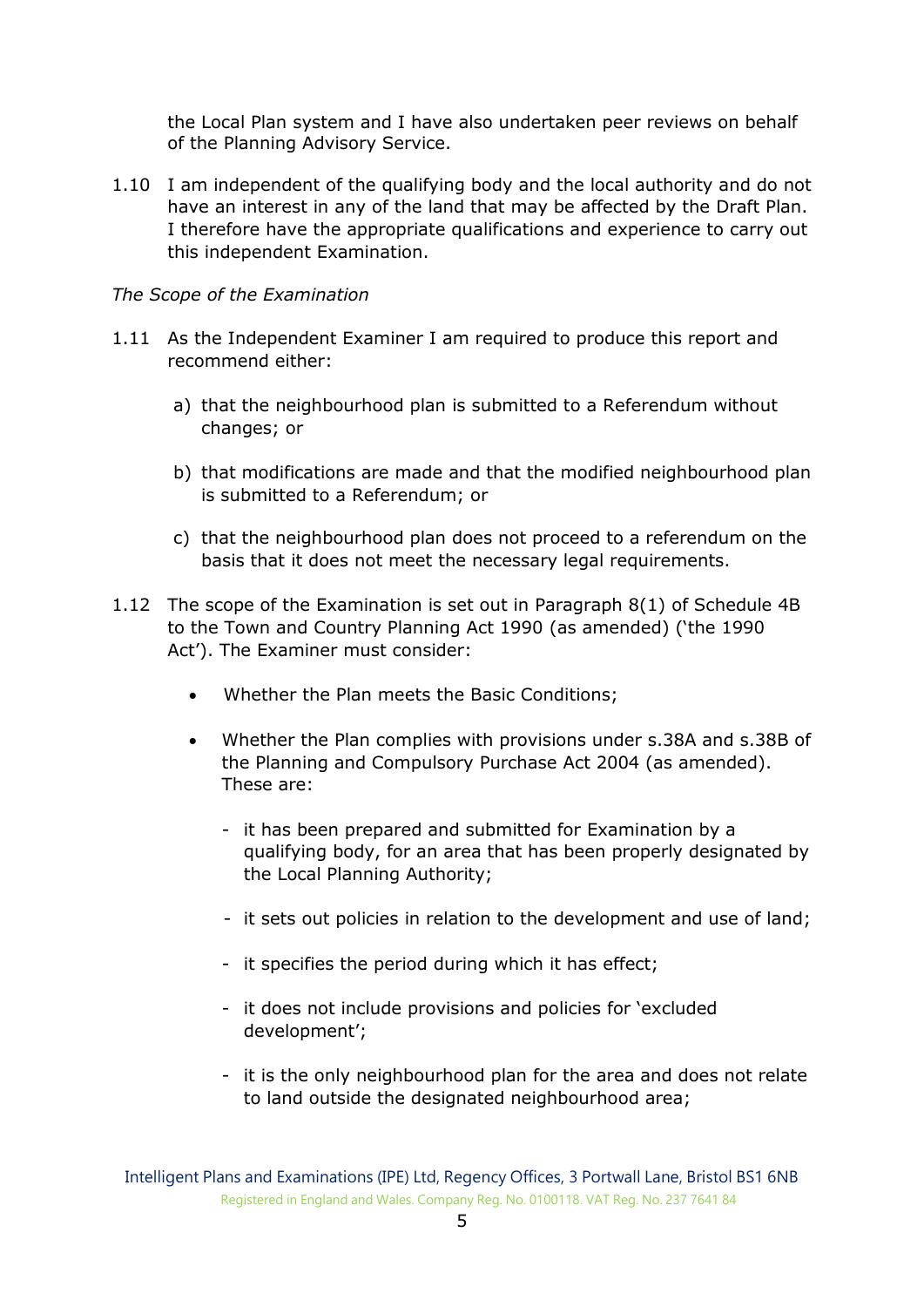- whether the Referendum boundary should be extended beyond the designated area, should the plan proceed to Referendum; and
- Such matters as prescribed in the Neighbourhood Planning (General) Regulations 2012 ('the 2012 Regulations').
- 1.13 I am not to consider any matter that does not fall within paragraph 8(1) other than the additional requirement that the Plan is compatible with the Human Rights Convention.

## *The Basic Conditions*

- 1.14 The 'Basic Conditions' are set out in paragraph 8(2) of Schedule 4B to the 1990 Act. In order to meet the Basic Conditions, the neighbourhood plan must:
	- Have regard to national policies and advice contained in guidance issued by the Secretary of State;
	- Contribute to the achievement of sustainable development;
	- Be in general conformity with the strategic policies of the development plan for the area;
	- Be compatible with and not breach European Union (EU) obligations; and
	- Comply with prescribed conditions and prescribed matters.
- 1.15 Regulation 32 of the 2012 Regulations prescribes a further Basic Condition. This requires that the neighbourhood plan should not be likely to have a significant effect on a European Site (as defined in the Conservation of Habitats and Species Regulations 2012) or a European Offshore Marine Site (as defined in the Offshore Marine Conservation (Natural Habitats etc.) Regulations 2007) either alone or in combination with other plans or projects.

## **2 Approach to the Examination**

## *Planning Policy Context*

2.1 The Development Plan for Waverley Borough Council, not including documents relating to excluded minerals and waste development, is the Waverley Borough Local Plan (2002). At the time of writing this report, the Waverley Local Plan Part 1: Strategic Policies and Sites has been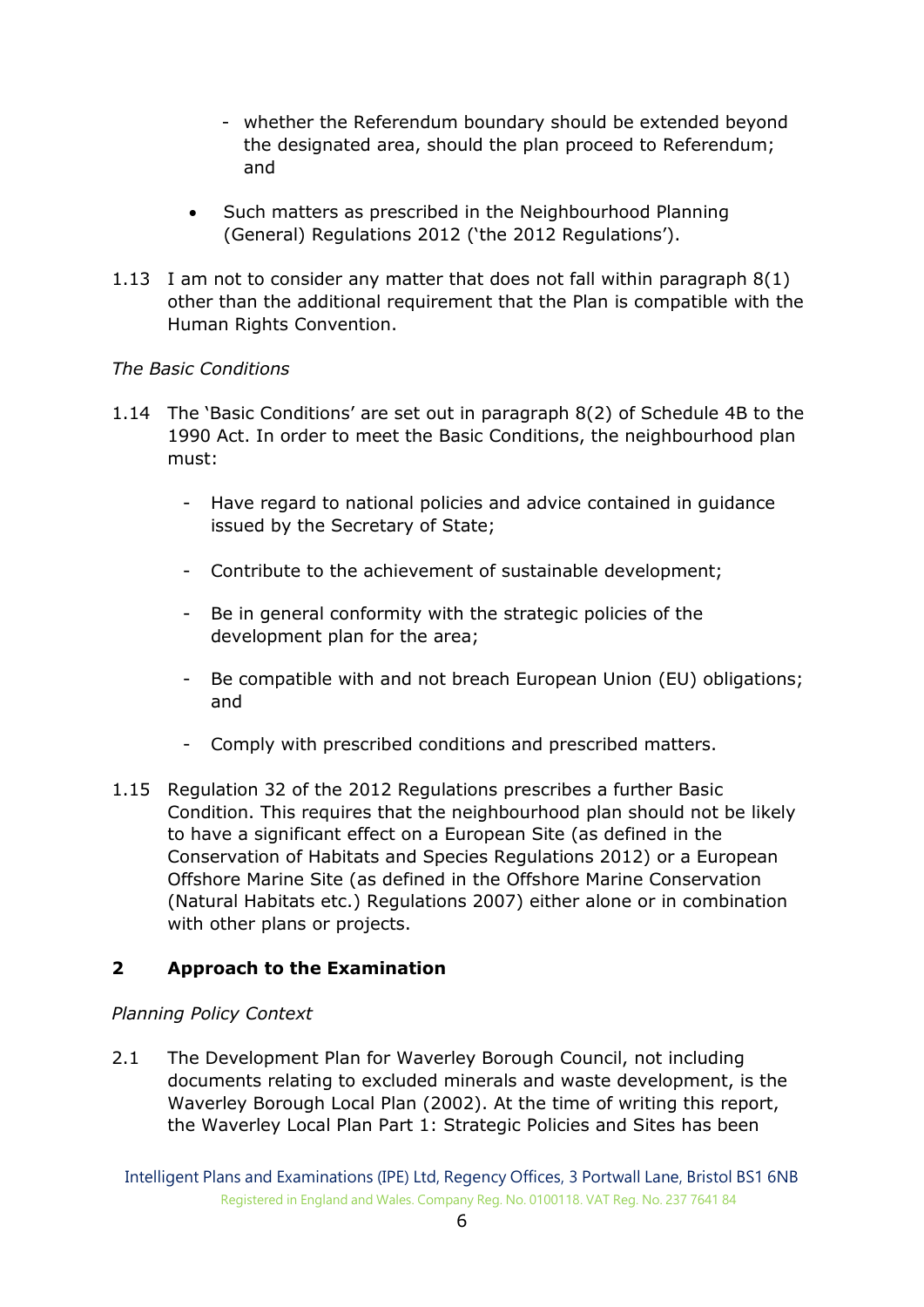submitted for Examination (on 21 December 2016), though as yet no hearing dates have been advertised.

- 2.2 The planning policy for England is set out principally in the 2012 National Planning Policy Framework (NPPF). In particular, it explains that the application of the presumption in favour of sustainable development will mean that neighbourhood plans should support the strategic development needs set out in Local Plans.
- 2.3 In 2014, the Government published Planning Practice Guidance (PPG) which offers guidance on how this policy approach should be implemented in neighbourhood plans. PPG makes clear that whilst a draft neighbourhood plan is not tested against the policies in an emerging Local Plan, the reasoning and evidence informing the Local Plan process is likely to be relevant to the consideration of the basic conditions against which a neighbourhood plan is tested. It cites, as an example, that up-to-date housing needs evidence is relevant to the question of whether the housing supply policy in a neighbourhood plan contributes to the achievement of sustainable development<sup>1</sup>. Paragraph 184 of the NPPF also provides, "The ambition of the neighbourhood should be aligned with the strategic needs and priorities of the wider area". On this basis, I make reference to Waverley's emerging Local Plan in this report.

## *Submitted Documents*

- 2.4 I have considered all policy, quidance and other reference documents I consider relevant to this Examination, including those submitted which comprise:
	- the Farnham Neighbourhood Plan Submission Plan (2013-2031), dated July 2016;
	- the designated Neighbourhood Plan Area and accompanying designation map for Farnham, which was approved by Waverley Borough Council on 19 February, 2013 and which identifies the whole of the Farnham Town Council area as the area to which the proposed neighbourhood development plan relates;
	- the Consultation Statement, dated July 2016;
	- the Basic Conditions Statement, dated June 2016, explaining how the proposed neighbourhood development plan meets the Basic Conditions;

-

<sup>1</sup> PPG Reference ID:10-009-20160211.

Intelligent Plans and Examinations (IPE) Ltd, Regency Offices, 3 Portwall Lane, Bristol BS1 6NB Registered in England and Wales. Company Reg. No. 0100118. VAT Reg. No. 237 7641 84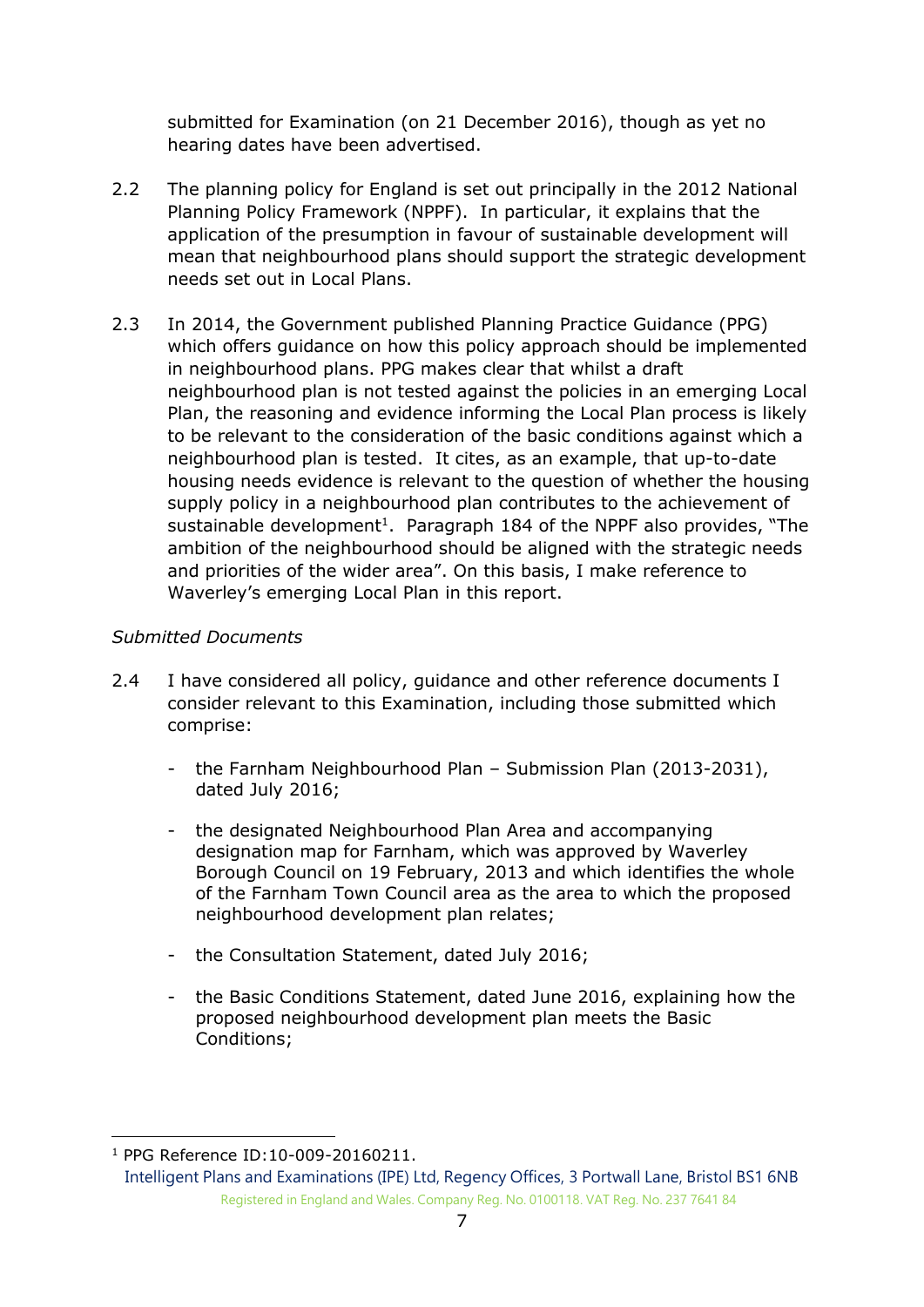- all the Representations that have been made in accordance with the Regulation 16 consultation undertaken between 19 August and 3 October, 2016; and
- the Sustainability Appraisal/Strategic Environmental Assessment (SA/SEA) and accompanying Non-Technical Summary for the Neighbourhood Plan dated June 2016, together with the Habitats Regulation Assessment (HRA) Screening Document dated July 2016.

I have also considered all the evidence base documents that have been referenced by Farnham Town Council to support the preparation of the Plan, together with the written exchanges and other documents that have been submitted to me by various parties during the course of this Examination. This includes [advice from Rupert Warren QC on behalf of Bewley Homes,](http://www.waverley.gov.uk/downloads/file/5439/advice_from_rupert_warren_qc_on_behalf_of_bewley_homes_catesby_group_and_wates_development)  [Catesby Group and Wates Developments](http://www.waverley.gov.uk/downloads/file/5439/advice_from_rupert_warren_qc_on_behalf_of_bewley_homes_catesby_group_and_wates_development) and a l[egal opinion from Paul](http://www.waverley.gov.uk/downloads/file/5441/legal_opinion_from_paul_brown_qc_in_respect_of_that_submitted_by_rupert_warren_qc)  [Brown QC in respect of that submitted by Mr Warren.](http://www.waverley.gov.uk/downloads/file/5441/legal_opinion_from_paul_brown_qc_in_respect_of_that_submitted_by_rupert_warren_qc)

2.5 These supplementary documents are available on the Farnham Town Council and Waverley Borough Council websites, as follows:

#### Farnham Town Council

 [http://www.farnham.gov.uk/services/shapefarnham/regulation-16](http://www.farnham.gov.uk/services/shapefarnham/regulation-16-%20%20%20%20supporting-documents/regulation-15-neighbourhood-plan-2016)  [supporting-documents/regulation-15-neighbourhood-plan-2016](http://www.farnham.gov.uk/services/shapefarnham/regulation-16-%20%20%20%20supporting-documents/regulation-15-neighbourhood-plan-2016)

#### Waverley Borough Council

[http://www.waverley.gov.uk/info/1004/planning\\_policy/1728/farnham\\_n](http://www.waverley.gov.uk/info/1004/planning_policy/1728/farnham_neighbourhood_development_plan) eighbourhood development plan

#### *Site Visits*

2.6 I have made unaccompanied site visits to the Neighbourhood Plan Area during November and December 2016 to familiarise myself with it and to visit relevant sites and areas affected by the policies and/or the subject of representations.

#### *Written Representations or Public Hearing*

2.7 Following my assessment of the Submission Plan and its accompanying documents, my site visits and consideration of the representations made during the Regulation 16 consultation period, I considered that a Public Hearing was necessary to ensure adequate examination of a number of issues that had arisen, and to receive oral submissions on those matters. Accordingly, with the kind assistance of Farnham Town Council, a Public Hearing was organised and held on 25 November, 2016 at the Council Offices, South Street, Farnham. Invitations were extended to those parties who I wished to hear from at the Hearing, together with a formal Agenda for the Hearing, Guidance and Directions for the conduct of the discussions and a Supplementary Note to the Agenda containing further details on the Matters and Issues that I wished to discuss. These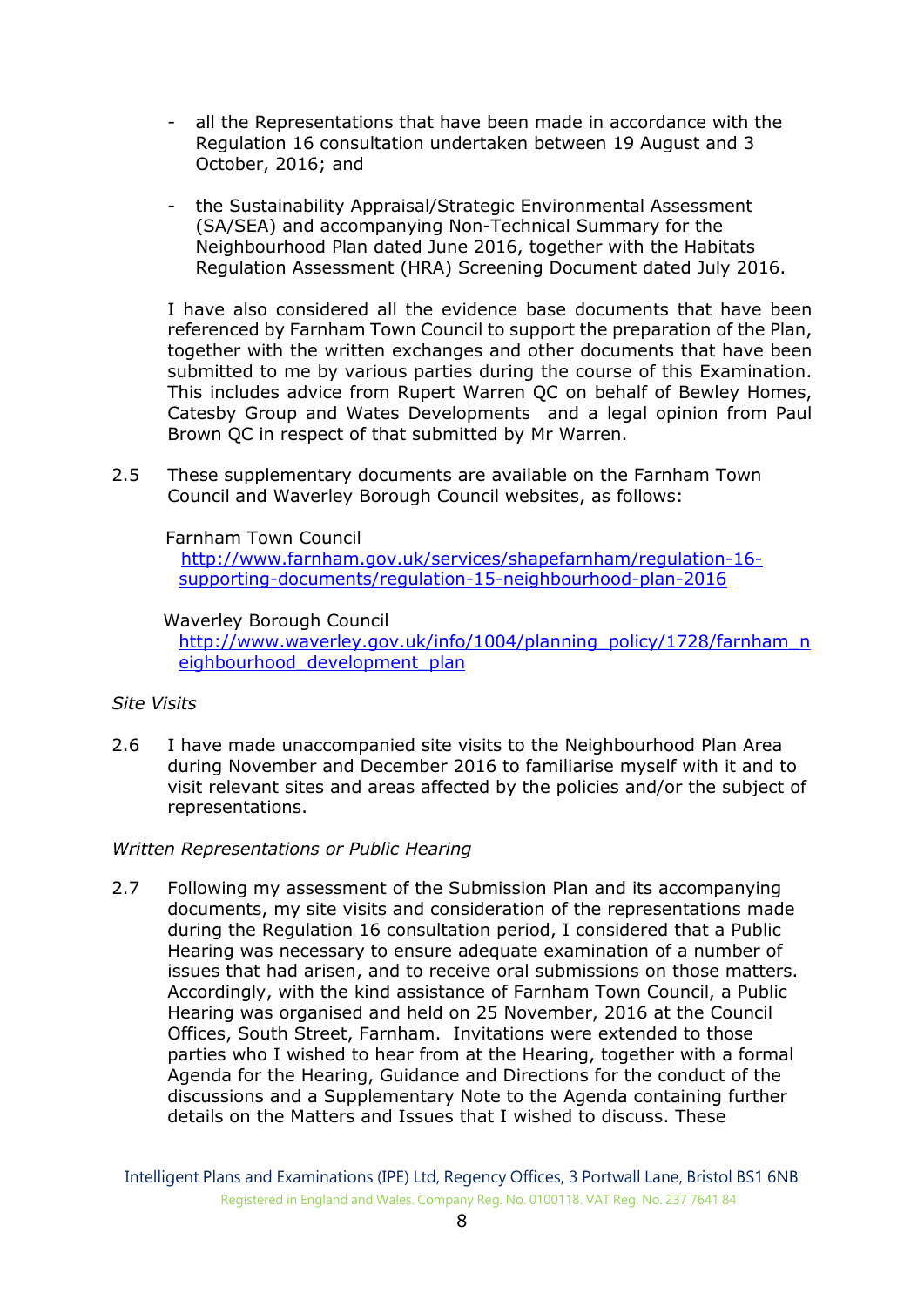documents are also available on the Parish Council and Waverley Borough Council websites.

2.8 In combination, the discussions at the Public Hearing, the submissions that were then made to me and the written representations submitted at the Regulation 16 consultation stage, have in all cases provided me with sufficient information to enable me to reach a conclusion on the matters concerned.

#### *Modifications*

2.9 Where necessary, I have recommended Plan Modifications (PMs) in this report in order that it meets all the legal requirements. Within the body of the report, these are shown in **bold** type. For ease of reference, I have also listed these **PMs** separately in the Annex.

#### **3 Procedural Compliance and Human Rights**

3.1 I now consider the Plan's compliance with the relevant procedural requirements for the preparation of neighbourhood plans.

#### *The Qualifying Body and Neighbourhood Plan Area*

3.2 Farnham Town Council is the qualifying body able to lead the preparation of a neighbourhood plan. The Plan area is coterminous with the Farnham Town Council administrative boundary. Waverley Borough Council approved the designation of the area on 19 February, 2013. The Plan relates to this area and does not relate to more than one neighbourhood area, and it therefore complies with this requirement.

#### *The Plan Period*

-

3.3 A neighbourhood plan must specify the period during which it is to have effect. The Plan clearly states on page 7 and elsewhere in the document that the plan period is from 2013 to 2031. I note that the plan period of the emerging Waverley Local Plan is from 2013 to 2032, and I have considered those representations which advocate that the Neighbourhood Plan should be aligned in terms of its end date with the emerging Local Plan. Whilst the PPG points to the desirability of agreeing the relationship of the policies in a neighbourhood plan and an emerging local plan<sup>2</sup>, it does not refer to the need for the alignment of the respective plan periods and I am not persuaded that there is a sufficient basis to recommend such a modification. In any event, there is a reasonable expectation that the neighbourhood plan will be reviewed before the plan period expires and in this context a difference of one year between the plans at the end of their respective plan periods does not seem significant. As such, I find that the Plan meets the necessary legal requirements on this matter.

<sup>2</sup> PPG Reference ID 41-009-20160211.

Intelligent Plans and Examinations (IPE) Ltd, Regency Offices, 3 Portwall Lane, Bristol BS1 6NB Registered in England and Wales. Company Reg. No. 0100118. VAT Reg. No. 237 7641 84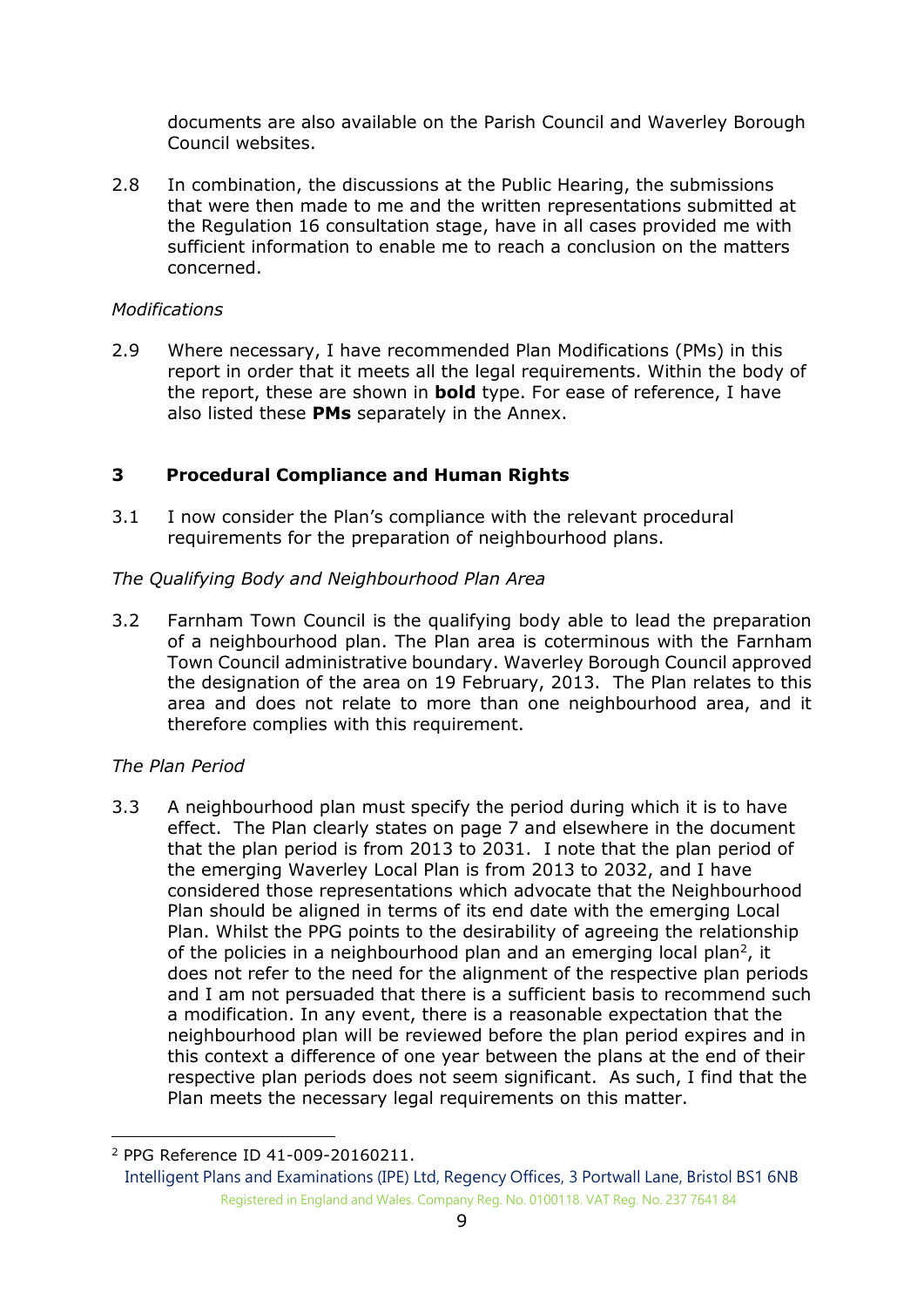## *Excluded Development*

3.4 From my review of all the documents before me, the Plan does not include policies or proposals that relate to any of the categories of excluded development<sup>3</sup>. Accordingly, the Plan meets the legal requirement.

## *Development and Use of Land*

3.5 Policies in neighbourhood plans should only relate to the development and use of land. Where I consider that a policy or part of a policy is ambiguous or unclear in this regard I have, where practicable, made a modification to clarify how the policy relates to the use of land. Subject to these recommended modifications, this requirement is met.

## *Public Consultation*

-

- 3.6 Public consultation must take place on the production of neighbourhood plans. The consultation processes should be open and accessible and any information presented should be easy to understand and to comment upon. It should enable all sections of the local community to have the ability to comment on and hence shape the policies which may affect where they live, work, visit or spend their leisure time.
- 3.7 In accordance with Regulation 15, Farnham Town Council has submitted a Consultation Statement to Waverley Borough Council. I have considered this statement as part of this Examination. It sets out the process by which the plan has been prepared, including the Regulation 14 statutory consultation taking into account the comments and views of residents, land owners, key stakeholders and other interested parties.
- 3.8 The preparation of the plan began in 2012 with a series of exploratory workshops during that year. Following designation of the Farnham Neighbourhood Plan area on 19 February, 2013, two developmental workshops were held in May 2013, followed by exhibitions and a survey in the Autumn of 2013. A further developmental workshop was held in November 2013. The Consultation Statement records the details of these events and the issues that were raised by participants and respondents.
- 3.9 The Draft Plan for the purposes of Regulation 14 was considered and approved by Farnham Town Council on 23 October 2014 and was published for public consultation between 31 October and 15 December, 2014. The consultation was also advertised on the Town Council's website and on various social media sites and a wide range of consultation events took place during this period, with over 4,500 people engaging in the consultation exercise.
- 3.10 The Consultation Statement and accompanying Appendices provides a comprehensive digest of the comments that were made during these Pre-

Intelligent Plans and Examinations (IPE) Ltd, Regency Offices, 3 Portwall Lane, Bristol BS1 6NB Registered in England and Wales. Company Reg. No. 0100118. VAT Reg. No. 237 7641 84 <sup>3</sup> The meaning of 'excluded development' is set out in s.61K of the 1990 Act.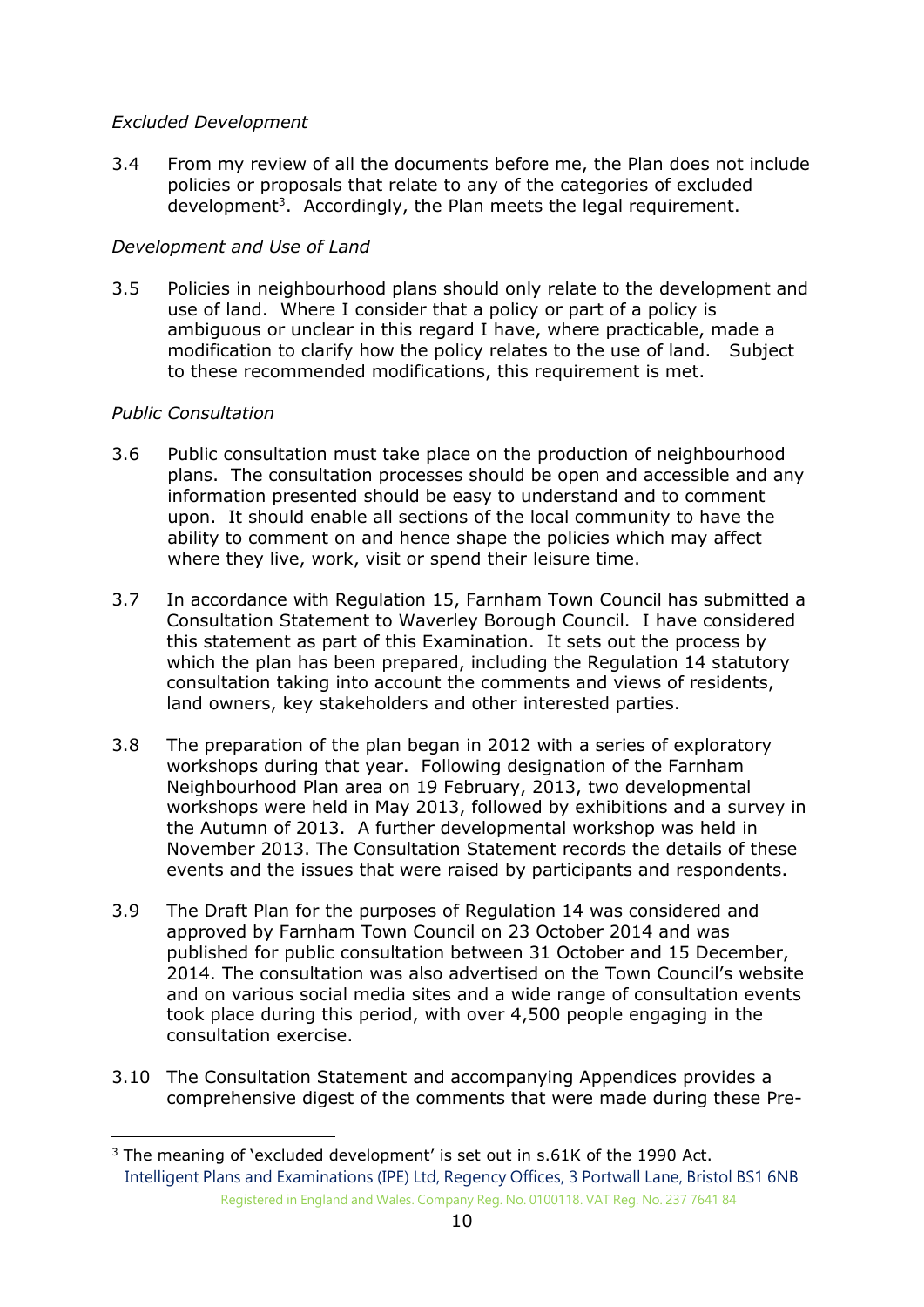Submission stages in the preparation of the Plan, together with a record of the meetings that were held with infrastructure providers, developers, commercial agents and Natural England.

- 3.11 I have reviewed the scale and extent of the consultation and engagement work that was undertaken during the preparation of the Plan. I am satisfied that the general approach was extensive and inclusive and that consultation events were organised and publicised to enable as many people as possible to attend, including 'hard to reach' groups within the community. Whilst it is not part of my Examination to consider the responses that were made by the Town Council during the preparatory stages of the Plan, I am satisfied that the Town Council has taken full account of the comments that were received and has amended the Plan, where necessary, to address those comments.
- 3.12 The completed Regulation 15 Neighbourhood Plan was considered and approved by Farnham Town Council on 21 July, 2016 and the Plan was submitted to Waverley Borough Council.
- 3.13 Following Submission of the Plan to Waverley Borough Council, formal consultation under Regulation 16 was held between 19 August and 3 October, 2016. A total of 202 representations were made during that period, and I have fully considered these representations as part of this Examination.
- 3.14 In summary, I consider that the public consultation and community engagement work that has been undertaken throughout the preparation of the plan has been open and transparent and conducted in a very thorough and comprehensive manner. I consider that it has enabled all residents, stakeholders, land owners and other interested parties to be able to comment upon the Draft Plan at the key stages in its preparation and also following its Submission to Waverley Borough Council. Accordingly, I conclude that the legal requirements for public consultation have been met satisfactorily.

#### *Human Rights*

3.15 None of the parties commenting on the Plan, have suggested that the plan breaches Human Rights (within the meaning of the Human Rights Act 1998) and I see no reason to disagree.

#### **4 Compliance with the Basic Conditions**

- 4.1 It is the role of the Independent Examiner to consider whether a neighbourhood plan meets the 'Basic Conditions', as set out in paragraph 1.14 above. I have approached the assessment as follows:
	- General Consideration of Compliance of the Plan, as a Whole;
	- Specific Issues of Compliance of the Plan's Policies:
		- Issue 1: The Farnham Built Up Area boundary;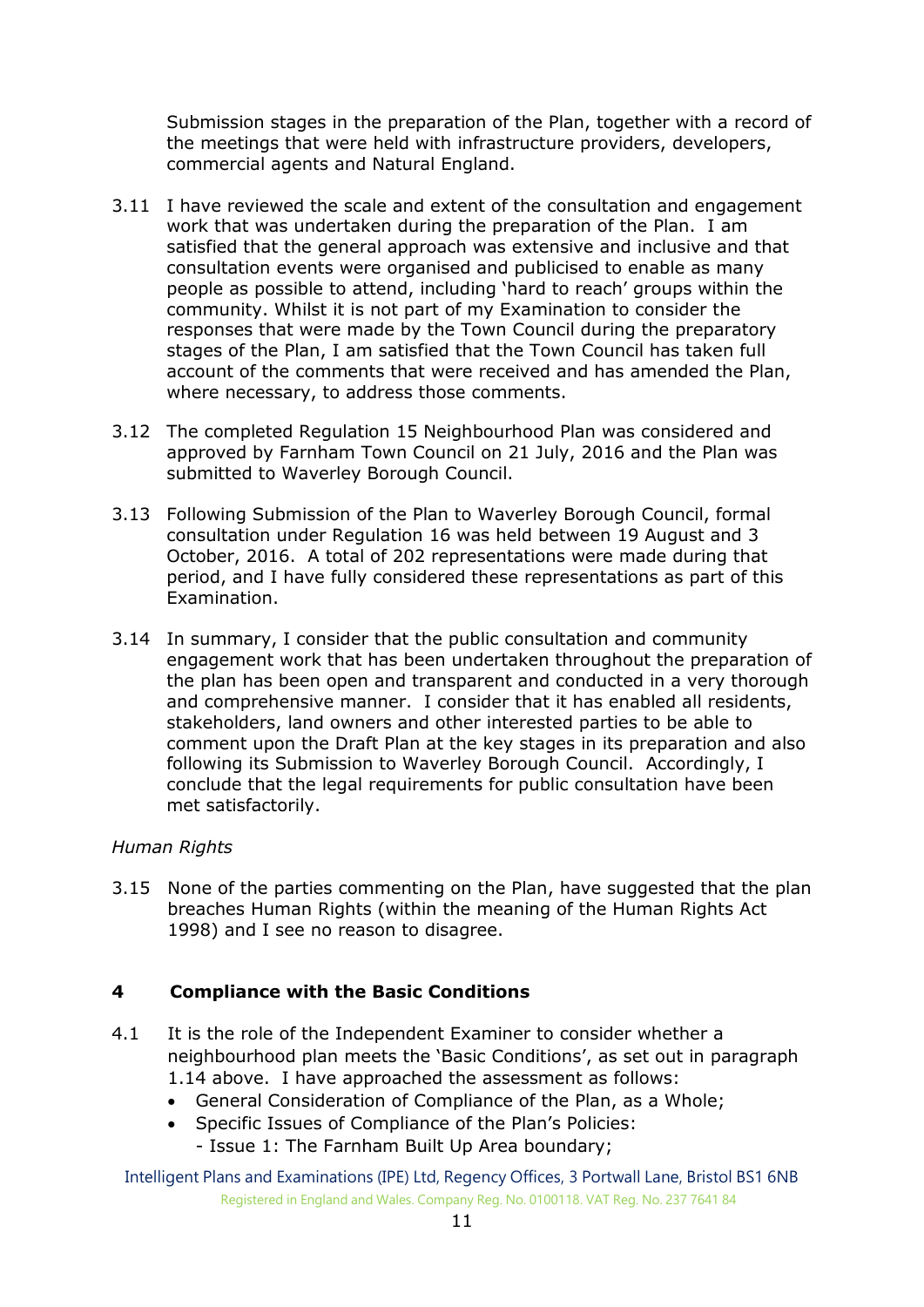- Issue 2: The Housing Requirement and Potential Supply up to 2031;
- Issue 3: Suitable Alternative Natural Green Space (SANGS); and
- Issue 4: Detailed Plan Policy Points.

General Consideration of Compliance of the Plan, as a Whole

- 4.2 Sections 1 (Introduction), 2 (Farnham Now) and 3 (Farnham Future) of the Plan describe in general terms the aims and ambitions of the Plan, the context for its preparation and how it seeks to meet the Basic Conditions. Nothing in Sections 1 and 3 is, in my assessment, either controversial or likely to lead to a conclusion that the Plan fails to meet the Basic Conditions. These sections of the Plan are generally in the form of a narrative, supported by photographic images, drawings and a map of the designated area covered by the Plan. Section 4 (Neighbourhood Plan Strategy) sets out the broad strategy of the Plan, whilst Section 5 (Neighbourhood Plan Policies) contains the detailed policies of the Plan (Policies FNP1–FNP32), including site specific allocations. Section 6 (Monitoring and Review) sets out how the Plan will be monitored in accordance with its objectives, targets and policies.
- 4.3 The main focus of my Examination has been on the content of Sections 4 and 5 of the Plan, and it is those parts of the Plan which are the subject of the majority of representations made at the Regulation 16 consultation stage. However, consequent upon the consideration of matters that relate to the Basic Conditions that I have identified and those that have been raised by representations that are before me, I do recommend a series of modifications to the content of Sections 2, 4, 5 and 6 of the Plan, which are set out both in the body of this report and for convenient reference in the Annex.

## *Regard to National Policy and Advice*

- 4.4 The main document setting out national policy is the NPPF. It explains that a presumption in favour of sustainable development will mean that neighbourhood plans should support the strategic development needs set out in Local Plans and plan positively to support local development. The NPPF is also clear that neighbourhood plans should be aligned with the strategic policies of the Local Plan. They should not promote less development than is set out in the Local Plan or undermine its strategic policies. Neighbourhood plans should provide a practical framework within which decisions on planning applications can be made with predictability and efficiency.
- 4.5 Further guidance is set out in the PPG, published in 2014. PPG advises, inter alia, that policies should be clear and unambiguous and that they are concise, precise and supported by appropriate evidence which reflects and responds to the context and characteristics of the area<sup>4</sup>.

-

<sup>4</sup> PPG Reference ID 41-041-20140306.

Intelligent Plans and Examinations (IPE) Ltd, Regency Offices, 3 Portwall Lane, Bristol BS1 6NB Registered in England and Wales. Company Reg. No. 0100118. VAT Reg. No. 237 7641 84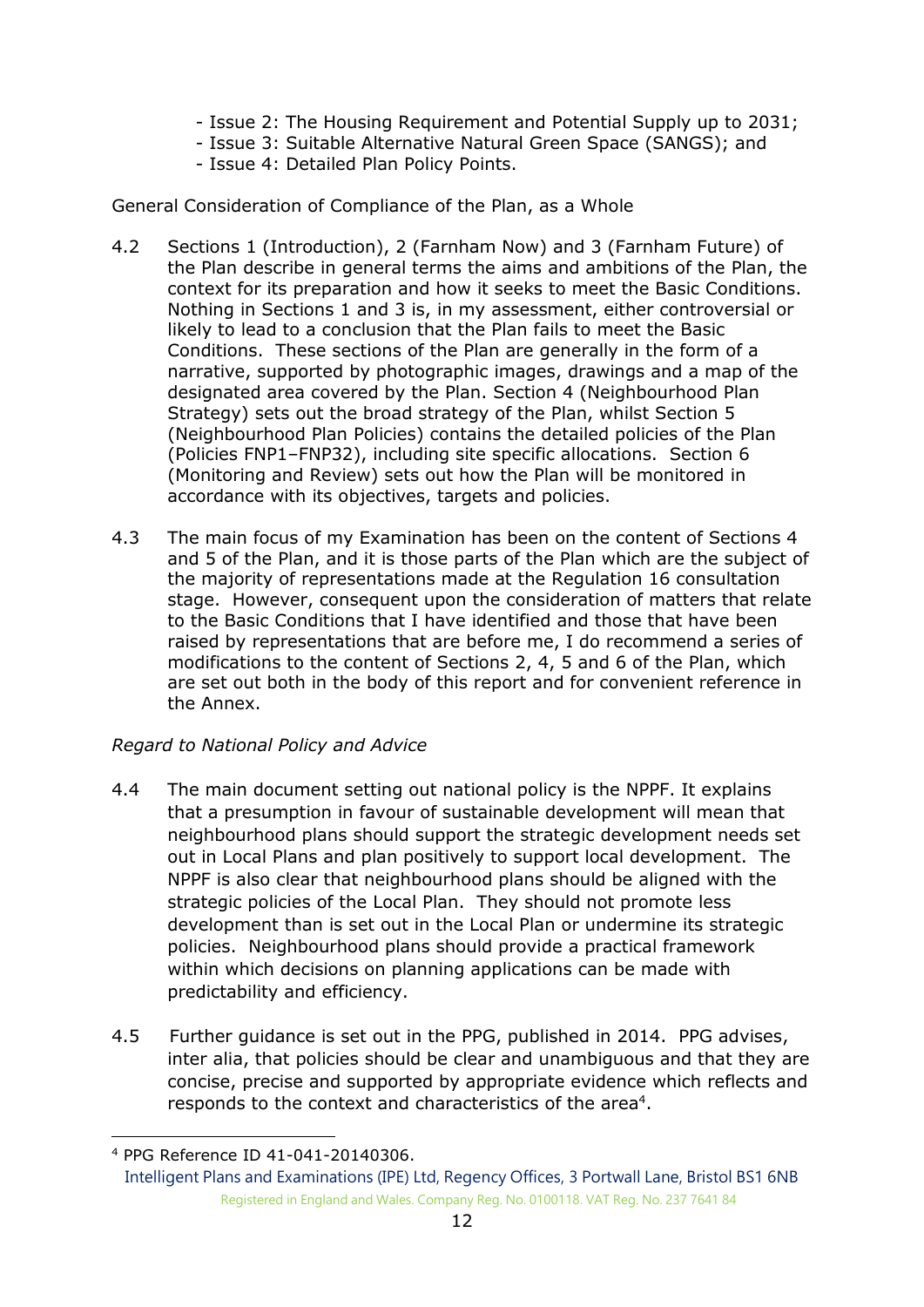- 4.6 The Basic Conditions Statement sets out the key parts of the NPPF which have been taken into account during the preparation of the Plan. It notes how the Farnham Neighbourhood Plan has regard to the elements set out in the NPPF relevant to the designated area to deliver sustainable development, addressing the themes of:
	- building a strong, competitive economy and supporting a prosperous rural economy;
	- ensuring the vitality of town centres;
	- promoting sustainable transport;
	- delivering a wide choice of high quality homes;
	- requiring good design;
	- promoting healthy communities;
	- meeting the challenge of climate change, flooding and coastal change:
	- conserving and enhancing the natural environment; and
	- conserving and enhancing the historic environment
- 4.7 I have considered the submissions made at the Public Hearing to the effect that the Plan is not compliant with extant national planning policy, in particular paragraph 47 of the NPPF, on the grounds that it does not meet the full Objectively Assessed Housing Need (OAHN) as set out in the emerging Waverley Local Plan. However, the PPG advises that a neighbourhood plan can be brought forward in advance of a Local Plan<sup>5</sup> and furthermore there is no specific requirement in either the NPPF or PPG that the examination of a neighbourhood plan should consider whether it has been based upon a strategy to meet the OAH $N^6$ .
- 4.8 There are a number of more detailed points that do necessitate recommended modifications in order to have proper regard to national policy and guidance, which I address though modifications later in this report. Subject to these modifications, I consider that the Plan meets this Basic Condition.

#### *Contribution to the Achievement of Sustainable Development*

- 4.9 The Basic Conditions Statement (at Section 5) describes how the Plan contributes to the achievement of sustainable development. It notes that the Plan "contributes to the achievement of sustainable development by:
	- planning positively for housing development to help meet the needs of present and future generations by identifying opportunities to meet housing need up to 2031;

<sup>-</sup><sup>5</sup> PPG ID Ref: 41-009-20160211.

Intelligent Plans and Examinations (IPE) Ltd, Regency Offices, 3 Portwall Lane, Bristol BS1 6NB Registered in England and Wales. Company Reg. No. 0100118. VAT Reg. No. 237 7641 84  $6$  A helpful summary is provided in the 'Crownhall Principles'. See Para 29 of the judgement in R (Crownhall Estates Ltd) v Chichester DC [2016] EWHC 73 (Admin)– Holgate J.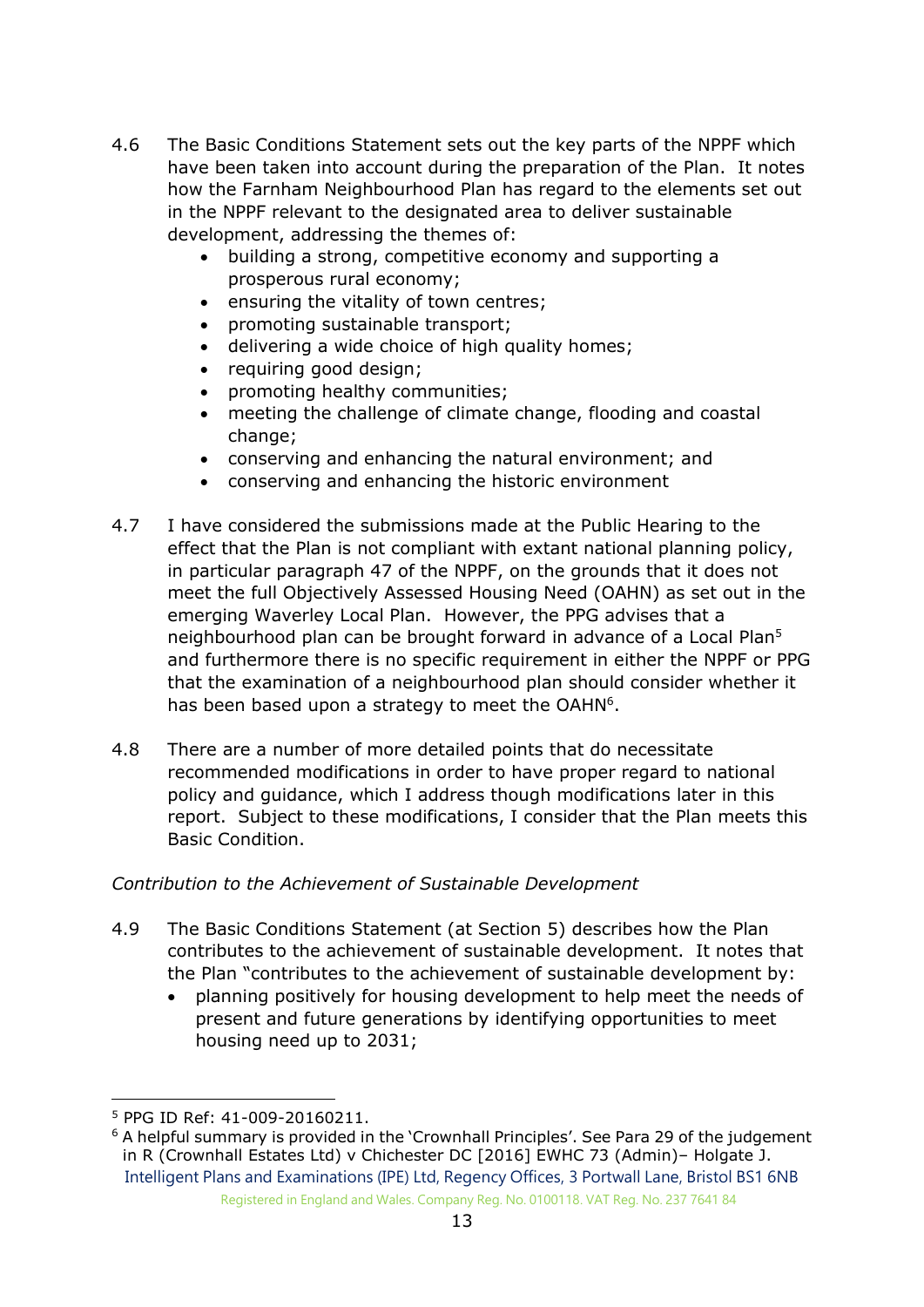- locating new development where it relates well to the existing town, incorporating sustainable transport links, and protects the high quality for business or tourist environmental assets of the Plan area;
- contributing to building a strong local economy and supporting the rural economy by allocating a new site for business use; supporting the retention, intensification and regeneration of the main clusters of business activities in Farnham; promoting an Enterprise and Incubation Hub at the University of the Creative Arts; focussing on the vitality of the town and neighbourhood centres and supporting the change of use or extension of rural building for business or tourist purposes;
- supporting the retention and enhancement of community and leisure facilities which are important to the social fabric of the town and the distinctive areas within it;
- protecting and enhancing the high quality natural, built and historic environment of Farnham and the surrounding countryside (including the integrity of the SPA) by ensuring SANG capacity to serve development; encouraging high quality development that responds to the distinctive character of Farnham and protecting and enhancing the area's public open space, biodiversity, landscape quality and historic assets; and
- securing the necessary social, physical and green infrastructure needed to support the proposed development, or the additional infrastructure identified in the Neighbourhood Plan which can be provided in a timely manner."
- 4.10 I have reviewed the Plan in this context. I note, in particular, that the Neighbourhood Plan Strategy set out in Section 4 of the Plan clearly has placed the presumption in favour of sustainable development at the heart of the Plan and its policies. Again, I do consider there is a need to make a number of detailed modifications to fully address this Basic Condition. Subject to those modifications which are set out later in this report, I consider the Plan will contribute to the achievement of sustainable development and that it has been prepared in order to meet that fundamental objective.

#### *General Conformity with the Strategic Policies of the Development Plan*

- 4.11 The development plan for the purposes of this examination is the adopted Waverley Local Plan, 2002 (for the period up to 2006), comprising the policies which have been saved. I note the Borough Council has raised no overriding concerns regarding the general conformity of the neighbourhood plan's policies with the strategic policies of the adopted plan. This is not surprising given the saved policies are aging and the emerging local plan for the area is now at examination stage.
- Intelligent Plans and Examinations (IPE) Ltd, Regency Offices, 3 Portwall Lane, Bristol BS1 6NB Registered in England and Wales. Company Reg. No. 0100118. VAT Reg. No. 237 7641 84 4.12 The Basic Conditions Statement sets out how the Plan's policies have been assessed for their alignment with the emerging strategic Local Plan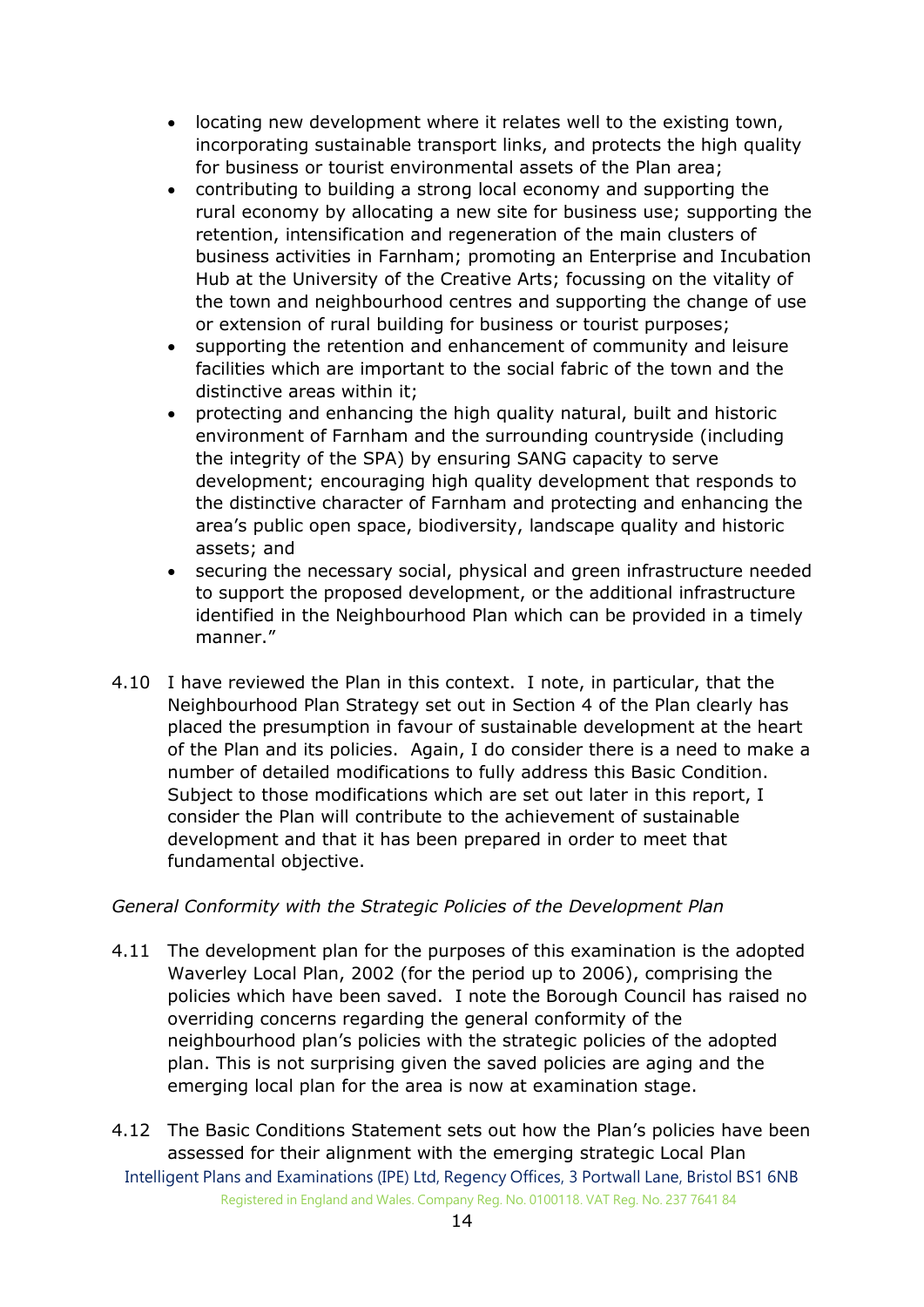policies which have relevance to Farnham. The Borough Council comments that "the Neighbourhood Plan in many respects supports and reflects the emerging Waverley Local Plan, for example in terms of drawing on its evidence base and seeking to provide for the development needed in the town".

- 4.13 Whilst it is not a statutory requirement for a Neighbourhood Plan to be in general conformity with the strategic policies of an emerging plan, in practical terms the alignment advised by the PPG will assist in preventing the plan from becoming quickly out of date. The PPG states, inter alia, that "where a neighbourhood plan is brought forward before an up-to-date Local Plan is in place the qualifying body and the local planning authority should discuss and aim to agree the relationship between policies in the emerging neighbourhood plan, the emerging Local Plan and the adopted development plan with appropriate regard to national policy and guidance"<sup>7</sup>.
- 4.14 Subject to the recommended modifications that I set out later in the report on a number of detailed matters, I am satisfied that the Farnham Neighbourhood Plan is in general conformity with the strategic policies of the adopted plan and has been aligned with the emerging Waverley Borough Local Plan, at least up to that Plan's pre-submission consultation stage (August-October 2016), in order for it to be as up to date as possible.

## *European Union (EU) Obligations*

4.15 A neighbourhood plan must be compatible with European Union (EU) obligations, as incorporated into domestic law, in order to be legally compliant. A number of EU obligations may be of relevance including Directives 2001/42/EC (Strategic Environmental Assessment), 2011/92/EU (Environmental Impact Assessment), 92/43/EEC (Habitats), 2009/147/EC (Wild Birds), 2008/98/EC (Waste), 2008/50/EC (Air Quality) and 2000/60/EC (Water).

#### Strategic Environmental Assessment (SEA)

4.16 Directive 2001/42/EC, often referred to as the SEA Directive, relates to the assessment of the effects of certain plans and programmes on the environment, and is of relevance to this Plan. Similarly, Directive 92/43/EEC on the conservation of natural habitats and of wild fauna and flora, and Directive 2009/147/EC on the conservation of wild birds (referred to as the Habitats and Wild Birds Directives respectively) aim to

<sup>-</sup>7 PPG Reference ID 41-009-20160211.

Intelligent Plans and Examinations (IPE) Ltd, Regency Offices, 3 Portwall Lane, Bristol BS1 6NB Registered in England and Wales. Company Reg. No. 0100118. VAT Reg. No. 237 7641 84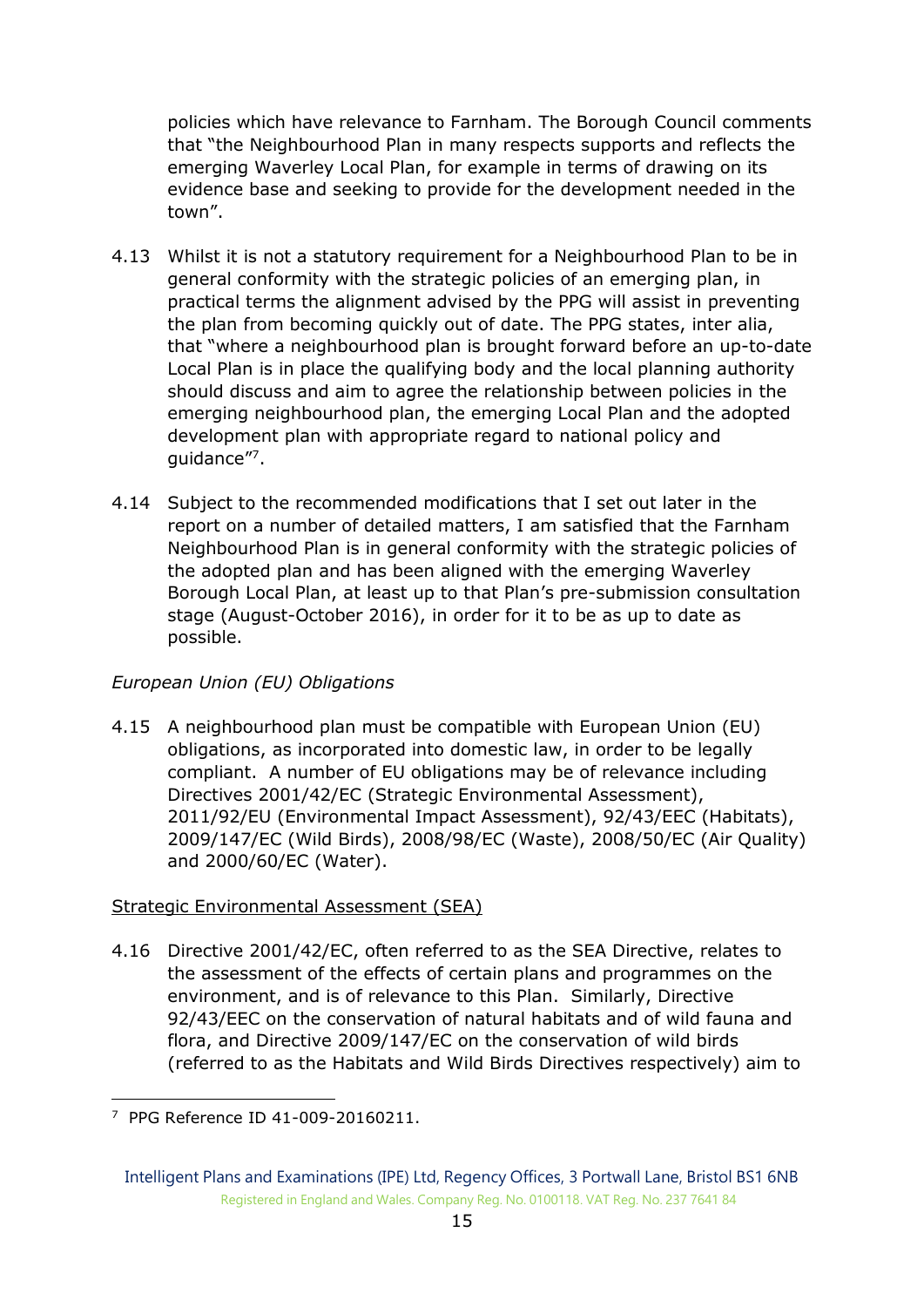protect and improve Europe's most important habitats and species and can also be of relevance to neighbourhood plans.

- 4.17 Waverley Borough Council screened the Plan for the need for a SEA and in April 2016 issued a screening opinion that a SEA was required to be undertaken for the Plan. An SA/SEA Scoping Report had already been published in September 2014 outlining the main issues that needed to be considered when planning development in Farnham. This was followed by the publication of a SA/SEA alongside the Draft Plan at the Regulation 14 consultation stage (October 2014) and then by the final SA/SEA document at the Regulation 15 Submission stage (July 2016).
- 4.18 I have assessed the SA/SEA methodology and process by which the emerging Plan and its various policy options and site allocations were tested against a series of 12 sustainability objectives for Farnham. I am satisfied that the Plan was amended as necessary at each key stage in its preparation to reflect the outcomes of the SA/SEA process. In particular, I am satisfied that a realistic range of housing growth options, economic development options and spatial distribution options were fully tested through the process. The SA/SEA that has been submitted alongside the Plan identifies some significant cumulative positive impacts from the Plan's policies and proposals. Importantly, it states that "… as a whole, the policies of the Plan have no net negative impact". I accept those conclusions, and am satisfied that the Plan has been subject to a rigorous and comprehensive SA/SEA process during its preparation.

#### Habitats Regulations Assessment (HRA)

- 4.19 A HRA Screening Document for the Plan was published in July 2016 and has been the subject of consultation with the necessary statutory bodies, including Natural England, as required by legislation. There are eight Natura 2000 sites and one Ramsar site within 20 kilometres of Farnham. The Screening Document assesses the potential threats and pressures that would undermine the conservation objectives for each of those sites and concludes that no likely significant effects are expected upon any of the sites as a result of the Plan. I note that Natural England have raised no representations on this matter. I am satisfied that the relevant EU obligations under the Habitats Regulations have been met.
- 4.20 In summary, there are no issues arising that I consider incompatible with EU obligations, noting that I am also content that the specific and additional Basic Condition, prescribed in Regulation 32 of the 2012 Regulations, has been met.

Intelligent Plans and Examinations (IPE) Ltd, Regency Offices, 3 Portwall Lane, Bristol BS1 6NB Registered in England and Wales. Company Reg. No. 0100118. VAT Reg. No. 237 7641 84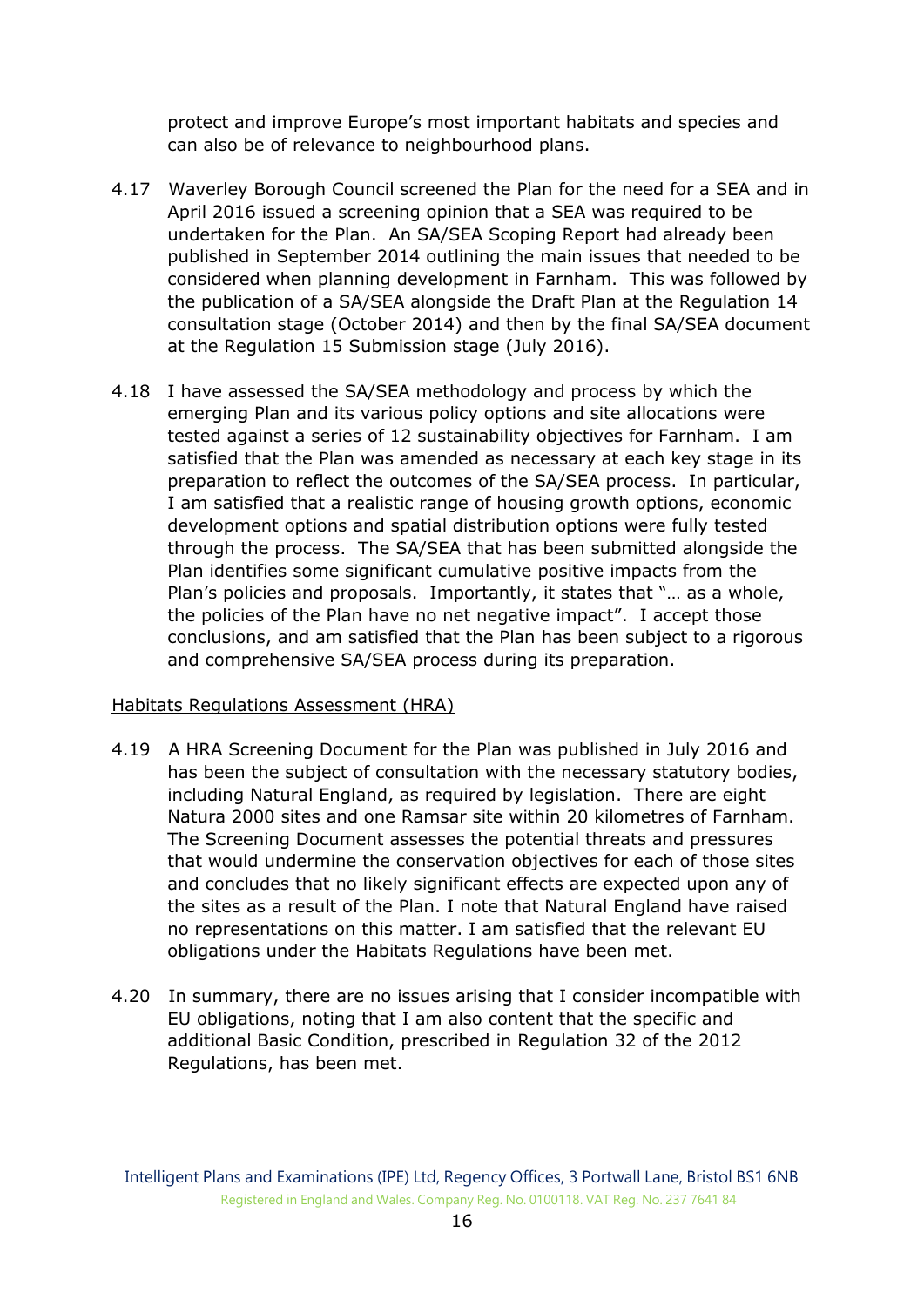#### Specific Issues of Compliance

4.21 There were three specific issues which were raised in representations to the Plan and which, in my view, necessitated a Public Hearing as part of this Examination. Those issues were the proposed Farnham Built Up Area Boundary, the housing requirement and potential housing supply up to 2031 within the Plan area and the provision of potential Suitable Alternative Natural Greenspace (SANG) within the Plan area. A number of representations and subsequent submissions to me suggested that the Plan did not have sufficient regard to national policy and was not sufficiently aligned with the strategic policies of the emerging Local Plan on matters connected to those three specific issues. I therefore address each of those issues in paragraphs 4.22-4.73 below along with a fourth issue, which deals with a number of detailed policy points.

#### *Issue 1: Farnham Built Up Area Boundary*

- 4.22 The Farnham Built Up Area Boundary (BUAB) is defined on Map A of the Plan on page 19. I consider the clarity and definition of this map at paragraph 4.47 below under the Detailed Points on the Plan. The Plan states that "A built-up area boundary is defined for Farnham which seeks to enable development opportunities within the town whilst protecting its rural setting and the surrounding countryside from inappropriate development. The BUAB is proposed to be extended around the allocated housing and business sites to indicate the acceptance of development of these areas". A variety of representations were made concerning the proposed BUAB, ranging from detailed site-specific concerns by individual residents and property owners to more general comments regarding the restrictive nature of the boundary in being able to accommodate planned growth in Farnham up to 2031.
- Intelligent Plans and Examinations (IPE) Ltd, Regency Offices, 3 Portwall Lane, Bristol BS1 6NB 4.23 I have considered all of these representations together with the discussions and submissions during the Public Hearing and I have reached the following conclusions. Firstly, there is no formal built up area defined for Farnham within the adopted Local Plan (2002). Rather the inner boundary of various countryside policies defines a "white" area extending from the inner edge of those policy areas which represents the then existing urban area of Farnham. I conclude that, in principle, it is appropriate for the Plan to seek to define a BUAB which represents the current built up settlement limits of Farnham. Secondly, I have studied the background document on the BUAB which forms part of the Plan's evidence base. It describes the six guiding principles that were applied to the assessment of the proposed boundary to ensure a consistent and comprehensive approach was taken. I am satisfied that the methodology described in the background paper is based on sound planning principles. With the passage of time since the Local Plan was adopted in 2002, it is inevitable, in my view, that the definition of a new BUAB for Farnham will

Registered in England and Wales. Company Reg. No. 0100118. VAT Reg. No. 237 7641 84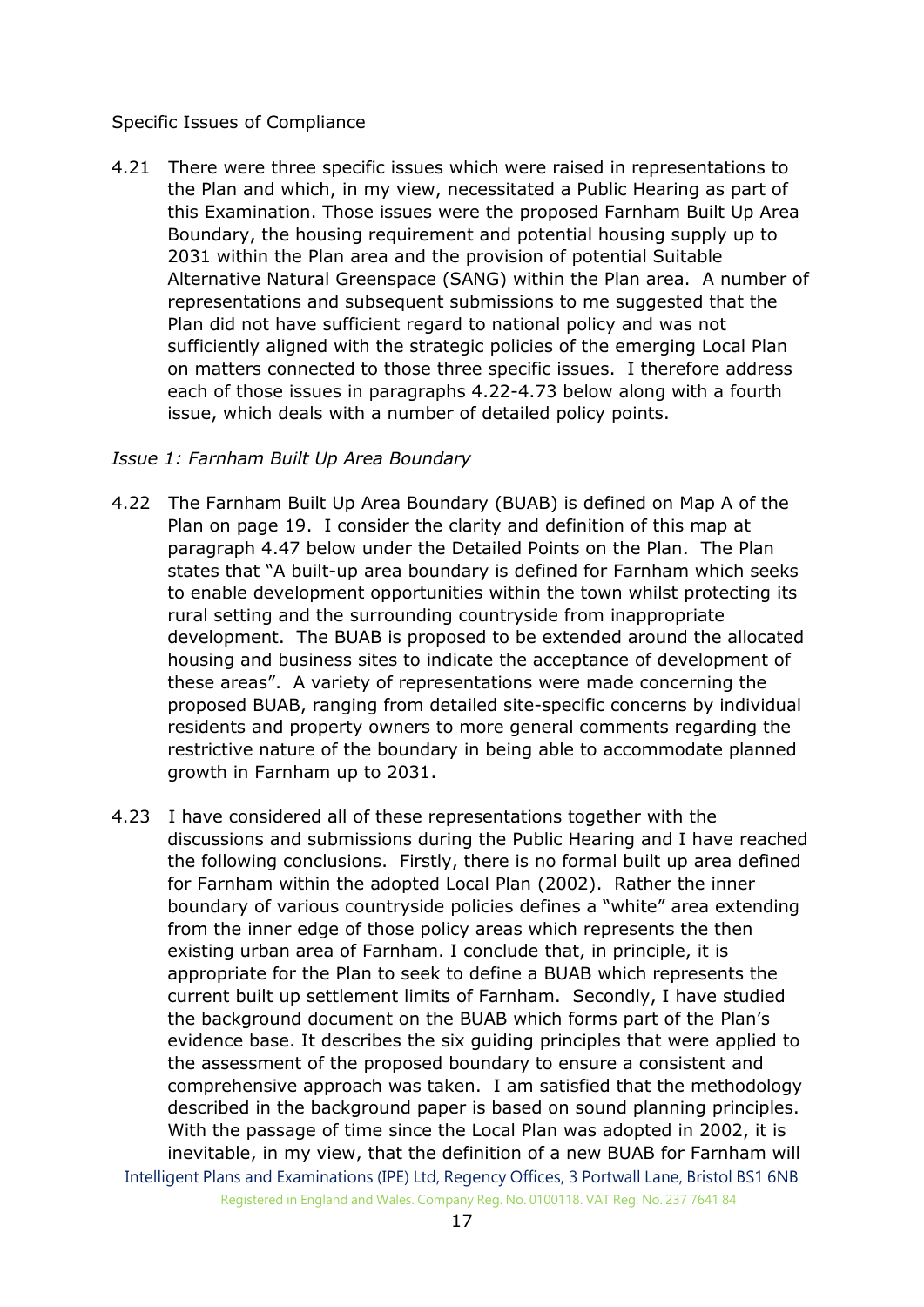lead to some differences to the position that existed in 2002. I have carefully studied those parts of the BUAB where land is now included and those areas which are not within the proposed BUAB, having previously been with the urban area of Farnham as described above. In all cases, I consider that the proposed BUAB is appropriate and that the methodology for its definition in those areas has been applied on a consistent basis. Lastly, I conclude that the proposed BUAB is not the sole policy criterion by which proposals for new development will be judged, either within or beyond the urban area. The Plan together with the current adopted Local Plan and the emerging Local Plan each contain other policies against which to also measure the acceptability of new development.

4.24 My overall conclusion on this issue is that the proposed BUAB as defined in the Plan is appropriate, having regard to both national policy and advice and to the achievement of sustainable development. Therefore, I do not recommend any modifications to the proposed boundary.

#### *Issue 2: The Housing Requirement and Potential Housing Supply Up To 2031*

- 4.25 It is clear that Farnham is under significant pressure to accommodate further residential development and this is a matter which is being addressed by both the Neighbourhood Plan and the emerging Local Plan. Representations were made to the Plan that the housing requirement for Farnham is not being met and that additional housing sites be allocated; that the Plan does not have regard to national policy or align with the emerging Local Plan in terms of seeking to plan positively to meet housing need.
- 4.26 These were matters which I wished to discuss more fully at the Public Hearing and it was also clear from my consideration of the representations and my own assessment of housing policies, site allocations and data within the Plan that some of the Plan's content on housing was no longer accurate or up to date. Accordingly, I invited the Town Council and the Borough Council to prepare a Statement of Common Ground on matters where there appeared to be inaccurate data, discrepancies or other anomalies within the Plan in order to reach a baseline position of consensus between the two Councils on housing commitments, housing windfalls methodology, the housing capacity of the proposed allocation sites and other detailed matters regarding recent planning applications and planning permissions. This Statement of Common Ground was concluded on 10 November 2016 and this provided the basis for further discussions at the Public Hearing.
- Intelligent Plans and Examinations (IPE) Ltd, Regency Offices, 3 Portwall Lane, Bristol BS1 6NB Registered in England and Wales. Company Reg. No. 0100118. VAT Reg. No. 237 7641 84 4.27 During the course of the Public Hearing and with the benefit of updated data on current planning applications and appeals, as at 11 November 2016, it was evident that further amendments would be required to ensure that the Plan contains accurate data on potential housing supply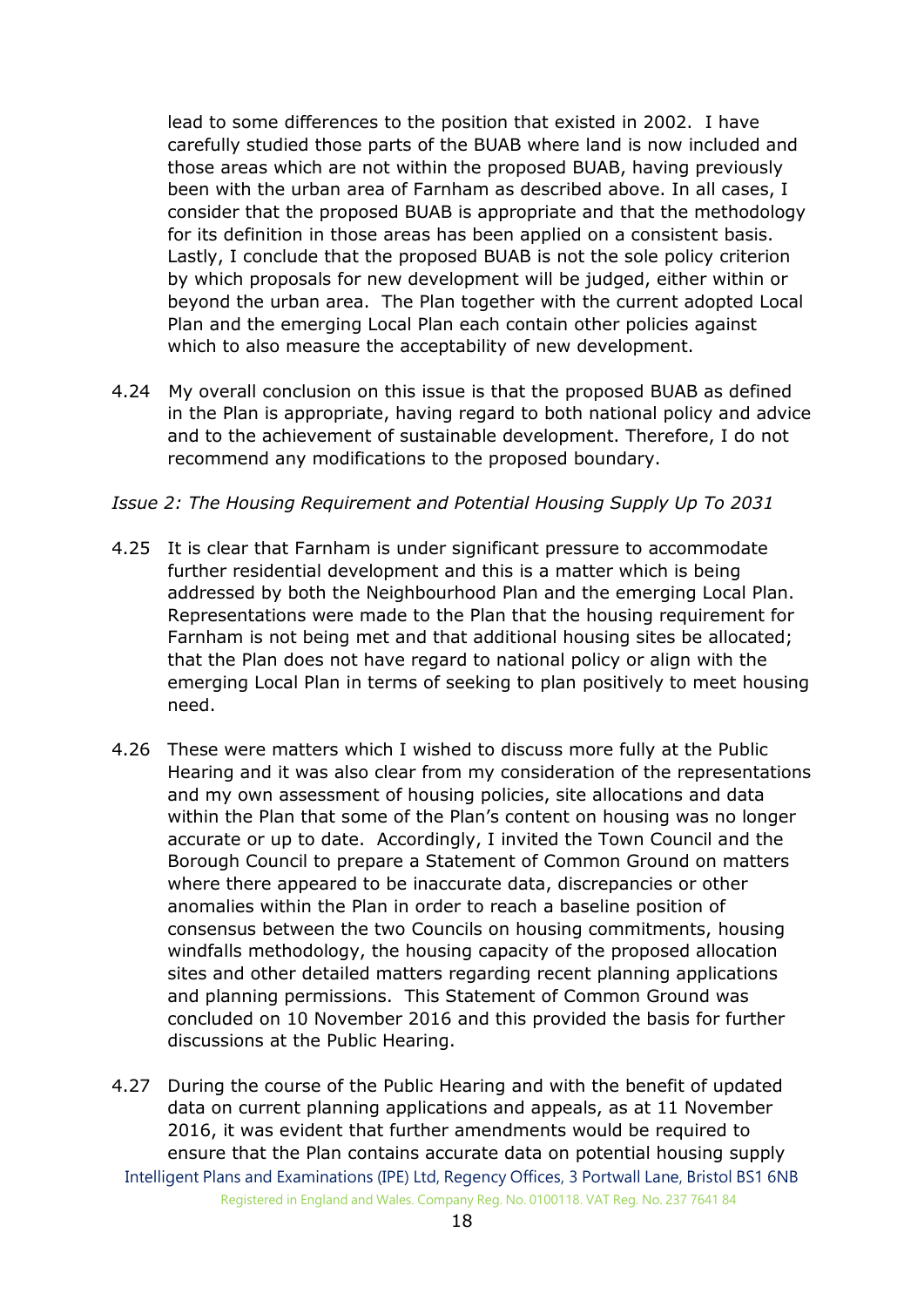and capacity within the Plan area. With the agreement of the Borough Council, revised data was published by the Town Council after the Public Hearing. I accept the accuracy of the revised data. In order to have regard to the PPG and the desirability of aligning the neighbourhood plan with the emerging local plan, I therefore recommend the following modifications to certain parts of the Plan's text in order to set out the revised data and provide further explanation, as follows:

 As a factual update, I recommend that on page 45, 2nd column – 4th paragraph should read: 794 dwellings (net) and page 46, 3rd column – 2nd paragraph should read: …for the last 7 years of the Plan period 2024/25 – 2030/31)…

 For clarification, I recommend that additional text be added on page 47  $(3<sup>rd</sup>$  column), such that the 4<sup>th</sup> paragraph will read:

**"The potential density of development proposed in this plan responds to the density of the surrounding development. An approximate housing capacity is included for each site. This is based on the approximate net additional dwellings to be achieved on these sites. Where available, planning permissions granted since 1 April 2016 have been used to inform site capacity"**. **(PM3)**

 $1<sup>st</sup>$  and  $2<sup>nd</sup>$  columns on page 54 – delete existing text, and replace with the following text:

 "**The total additional dwellings for the Plan period (2013–31) is therefore approximately 2,201 as set out below. Allocations and anticipated windfall contributions are within the remaining capacity of Farnham Park SANG. The total supply generally meets the emerging strategic provision for the Plan period of 2,214 dwellings". (PM4)**

To replace the current housing supply data, monitoring indicators and targets set out on page 54 of the Plan, I recommend the following modification:

| "Source of Housing Supply                                                                                       | <b>Net Dwellings</b> |
|-----------------------------------------------------------------------------------------------------------------|----------------------|
| Sites which have already been<br>completed (in the period $2013/14 - 2015/16$ )                                 | 180                  |
| Large Sites with planning permission at 31 March 2016                                                           | 695*                 |
| <b>Further Reg 14 Neighbourhood Plan housing site</b><br>allocation granted consent (Garden Style, Wrecclesham) | 65                   |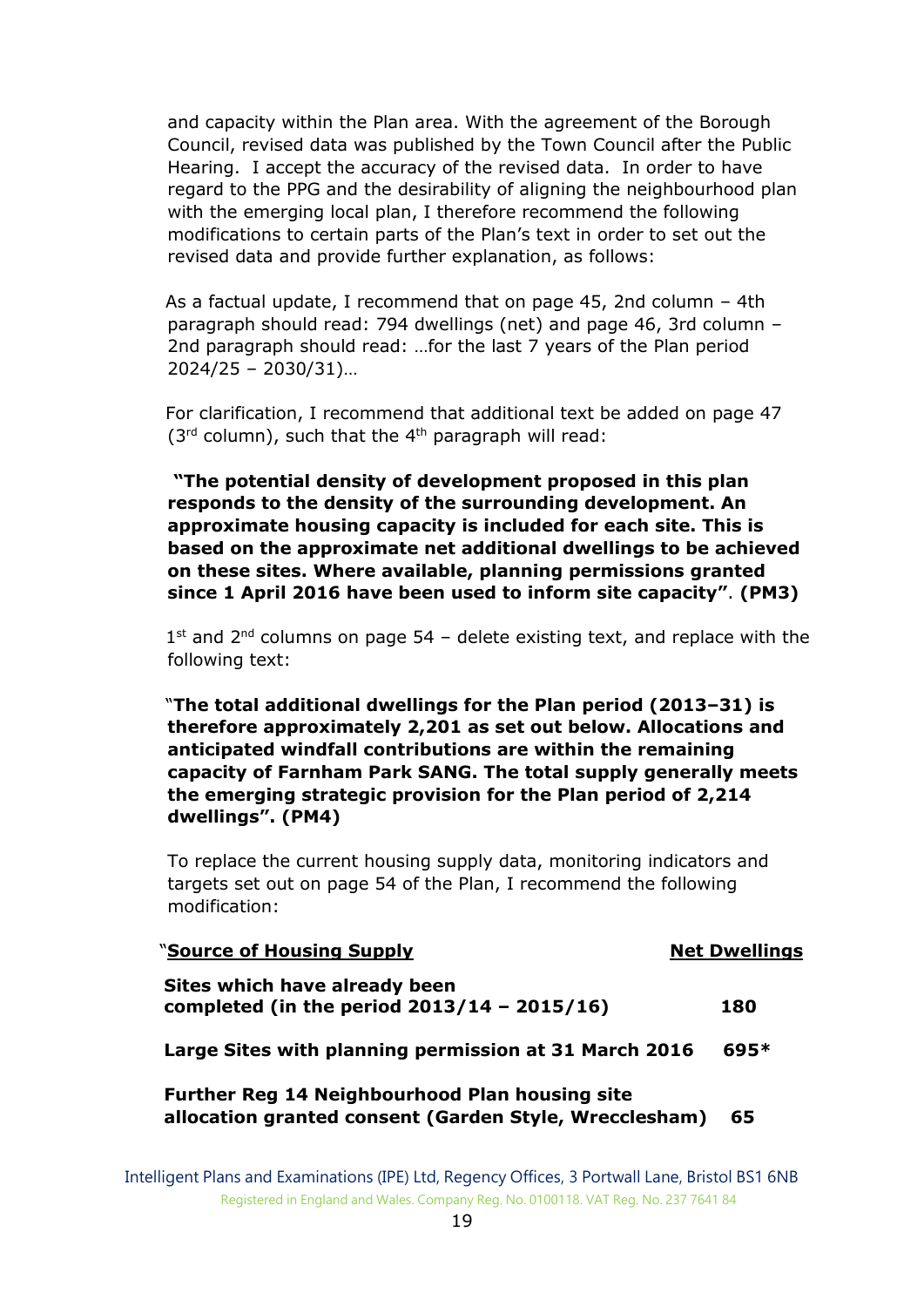| <b>Small Sites with planning permission at</b> |       |
|------------------------------------------------|-------|
| <b>31 March 2016</b>                           | 99    |
| <b>Windfall contribution</b>                   | 378   |
| <b>Housing Allocations</b>                     | 784   |
| Total                                          | 2,201 |

[\*Includes Planning Permission Ref. WA/2015/2185 (2-3 The Borough 11 dwellings) and WA/2015/2389 (25-27 Hurlands Close - 10 dwellings) which had resolutions to permit but no decision notices issued as of 31/3/16].

| "Monitoring Indicators                                                                                  | <b>Targets</b>                                                 |
|---------------------------------------------------------------------------------------------------------|----------------------------------------------------------------|
| Number of new dwellings delivered within<br>the Neighbourhood Plan area during the Plan<br>period (net) | 2,201 new<br>dwellings (net)<br>over the Plan<br>period        |
| Number of new dwellings delivered on<br>allocated housing sites within the Plan period<br>(net)         | At least 784 new<br>dwellings on<br>allocated housing<br>sites |
| Number of new dwellings delivered on<br>allocated housing sites within the Plan<br>period (net).        | At least 378 new<br>dwellings on<br>windfall sites"            |

#### **(PM5)**

4.28 I have given careful consideration to the implications of these changed circumstance upon the potential housing supply within the Plan area up to 2031. Whilst there is a potential reduction in housing supply from 2,262 new dwellings as shown on page 54 of the Plan to 2,201 dwellings, this amounts to a deficit of only 2.7% and I consider that, overall, this small reduction does not place the Plan in a situation where it fails to have regard to national policy and advice, or the strategic policies of the adopted and emerging Local Plans. Indeed, I am confident that, with the benefit of the detailed analysis that underpins the revised housing data set out in my recommended modifications, the Plan now benefits from presenting a more accurate projection of housing supply. There are constant ebbs and flows over time in the calculation of such statistics and this is a normal feature of planning for housing growth over a long period of time. I consider that the Plan contains robust mechanisms for monitoring housing supply in the years up to 2031 and if necessary, a formal review can be undertaken in response to any changed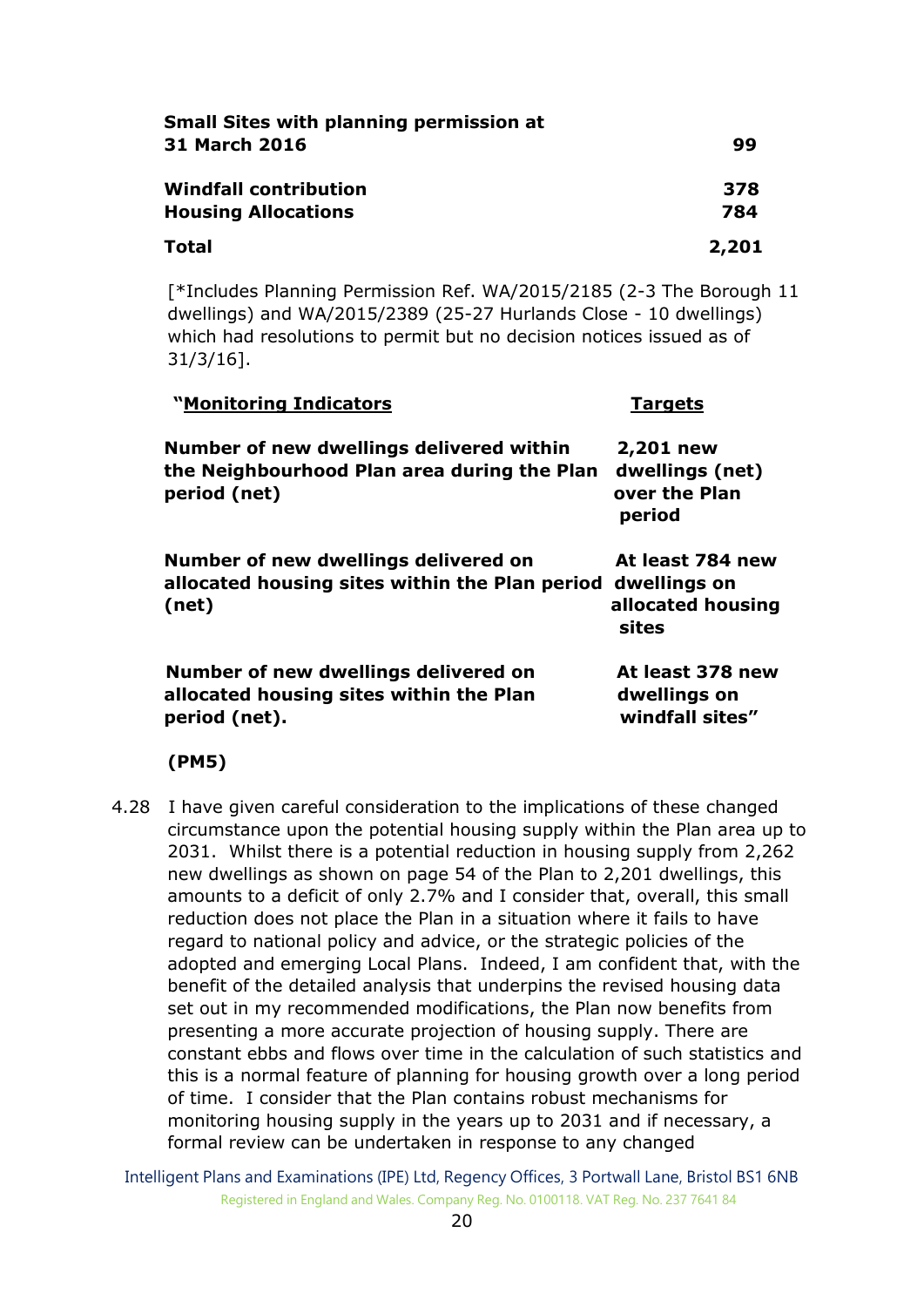circumstances, including the prospective adoption of the emerging Waverley Local Plan 2013-2032. I note the PPG provides helpful advice at ID Reference 41-084-20160519 to 41-086-20160519.

- 4.29 I turn now to consider the individual housing site allocations contained within Policy FNP14 of the Plan and which are numbered FNP14a)–FNP14 j). Firstly, I note that the proposed sites have all been confirmed as available by the landowners concerned and that a site selection process of seeking to accommodate new housing, as far as possible, on previously developed or "brownfield" land has been followed. This accords with national policy and is an important aspect of seeking to achieve sustainable patterns of development. I also note that other principles of national policy have been followed in identifying potential sites, including the protection of landscapes of high value and sensitivity, the protection of the Green Belt and the avoidance of flood risk. I am therefore satisfied that the proposed housing allocation sites all accord with the relevant national and local policy guidelines.
- 4.30 However, as with the housing supply data described above, it was evident from the representations received and my own analysis that some of the potential housing capacities and other content of certain proposed site allocations was no longer entirely accurate. I also invited the Town Council and the Borough Council to address this matter in their Statement of Common Ground, again to reach a baseline position of consensus between the two Councils on the estimated yields and other relevant information for each of the proposed allocations.
- 4.31 The discussions during the Public Hearing regarding each of the proposed allocations confirmed that a series of amendments are required to a number of the policy allocations, not least to correlate with the potential housing supply data. These amendments were agreed both during and subsequent to the Public Hearing, and were published by the Town Council. For ease of reference, I set out my recommended modifications in the following list in the sequence by which the proposed allocations are presented within Policy FNP14 in the Plan:

## "**FNP14 a) Part of SSE Farnham Depot, Lower Weybourne Lane and adjoining land – Approximate capacity 100 dwellings**

 **FNP14 b) Land West of Green Lane, Badshot Lea - Approximate capacity 105 dwellings (in accordance with Planning Application Ref. WA/2015/2283)** 

## **FNP14 c) Land at Little Acres Nursery and south of Badshot Lea – Approximate capacity 125 dwellings**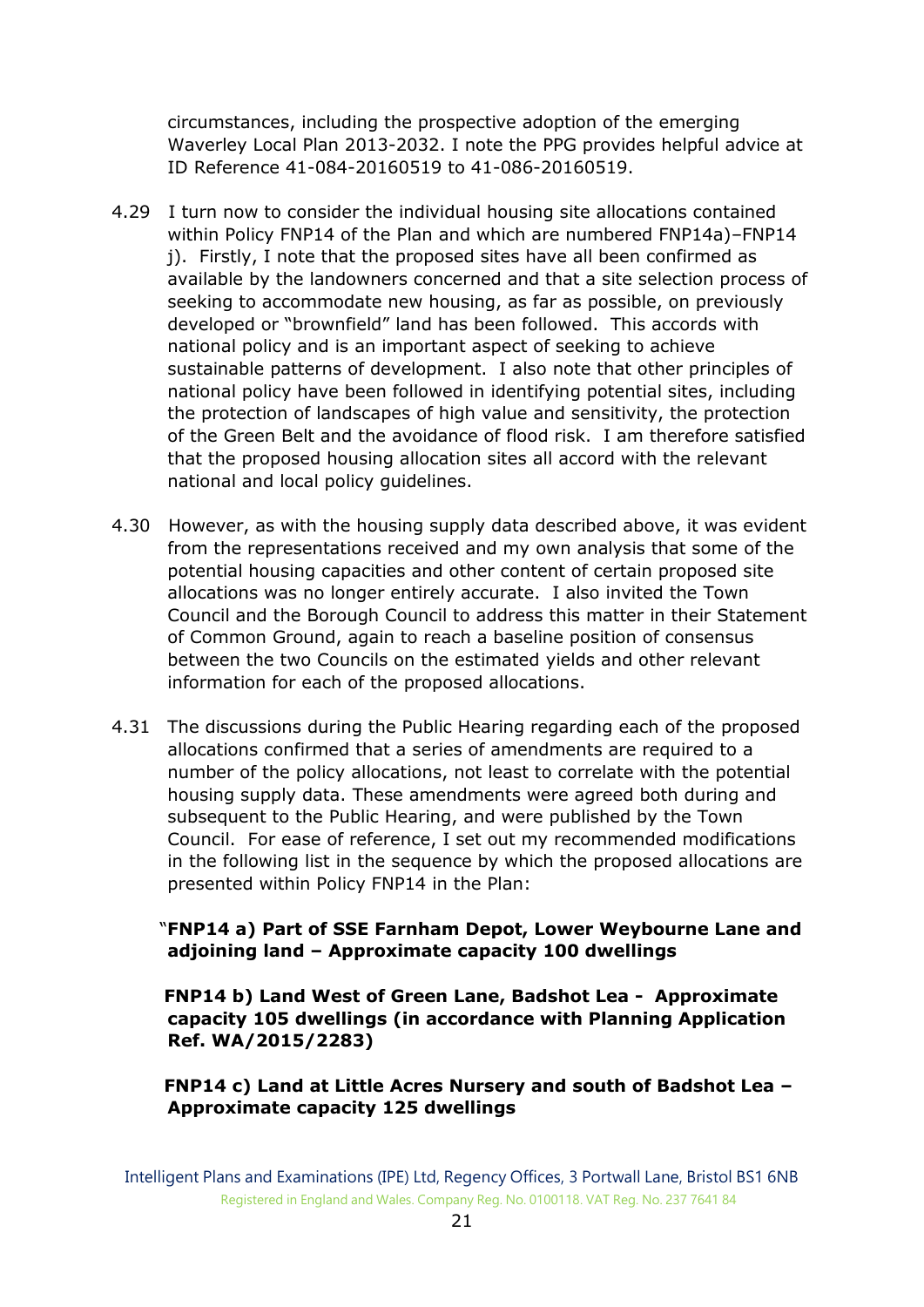**FNP14 d) Land between Hale Road and Guildford Road – Approximate capacity 10 dwellings**

 **FNP14 e) Colemans Yard, Wrecclesham Road – Approximate capacity 10 dwellings** 

 **FNP14 f) Coal Yard, The Street, Wrecclesham Hill – Approximate capacity 9 dwellings (in accordance with Planning Permission Ref. WA/2016/1264)**

 **FNP14 g) West of Switchback Lane, Rowledge – Approximate capacity 10 dwellings**

 **FNP14 h) The Woolmead, East Street – Approximate capacity 51 dwellings (in accordance with Planning Permission WA/2015/2387)** 

 **FNP14 i) Coxbridge Farm, West Street – Gross Area 12.36 hectares – Approximate density 30 dph - Approximate capacity 350 dwellings**

 **Design and layout – First sentence to be amended to read "The site abuts a cluster of listed buildings in the southern corner and the design and layout of development should preserve the special architectural and historic interest of these buildings and their setting".**

 **FNP14 j) Part of Farnham College (Tennis Courts)- Approximate capacity 14 dwellings (in accordance with Planning Permission Ref. WA/2014/2119)"** 

**(PM6)**

4.32 I have also considered how the proposed housing allocations are shown cartographically within the Plan. They are presently shown collectively on Map I at Appendix 2 (page 88 of the Plan), and individually on pages 88a-88j. I consider that Map I lacks the necessary clarity and definition to accurately show the boundaries of the proposed allocations. I also consider that the individual inset maps could be improved to show the extent of the proposed allocations rather more clearly. The recommended modifications listed above will also require a boundary amendment to proposed allocation FNP14i), to exclude listed buildings, as discussed and agreed at the Public Hearing, to accord with the specific nature of the modification to that site allocation. **I therefore recommend that Map I and the accompanying inset maps should be redrawn to provide greater clarity to the boundaries and the extent of land covered by**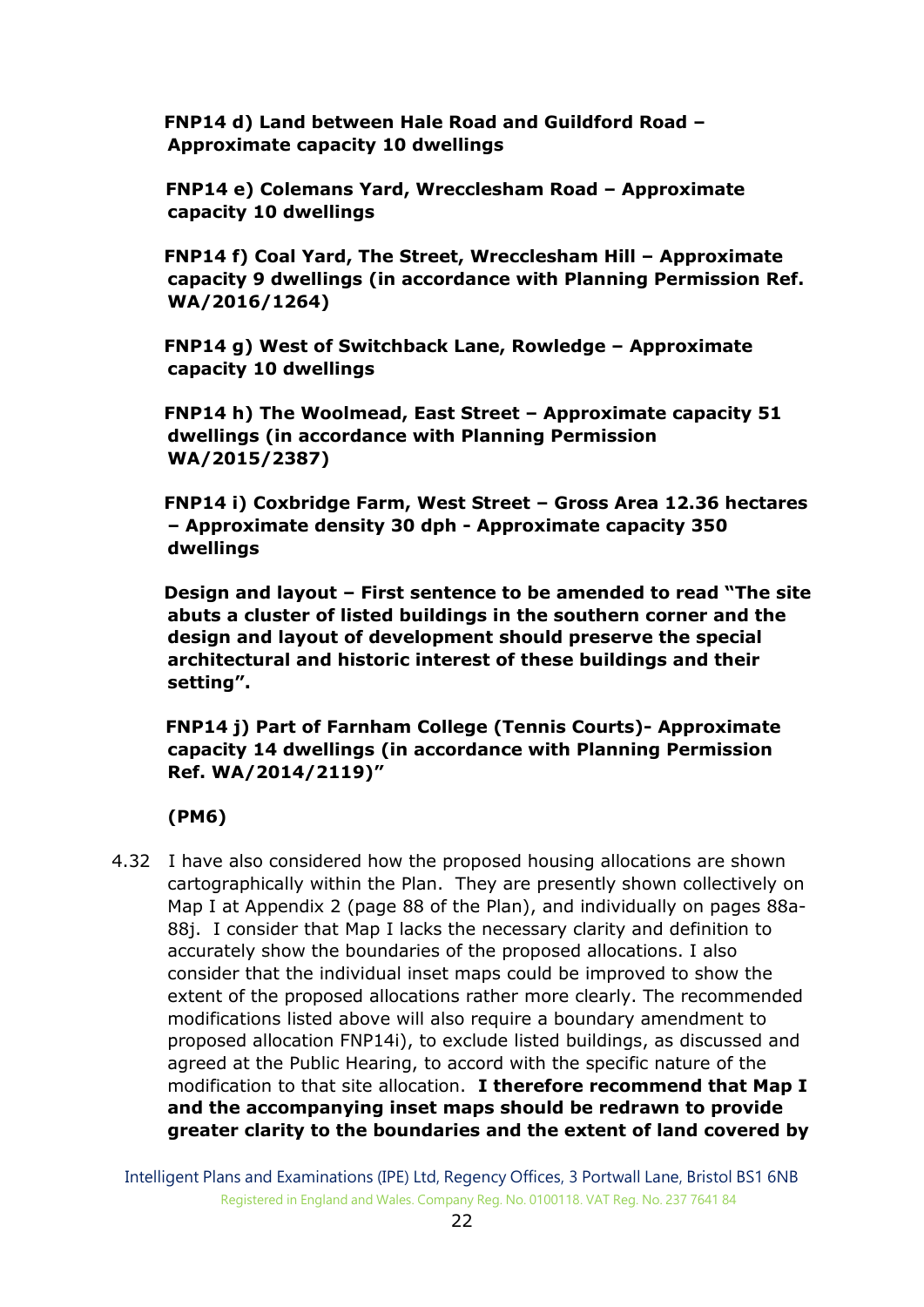#### **the proposed housing site allocations, including the revision to site FNP14i). (PM 7)**

- 4.33 In reaching my conclusions and recommendations regarding the proposed housing site allocations in the Plan, I have given full and careful consideration to those representations which seek to make additional allocations of land for residential development in the Plan. They have included submissions that the Plan be either held in abeyance pending the Examination of the emerging Waverley Local Plan 2013-2032 or found to not satisfy the Basic Conditions. Such representations have generally been linked to other matters, including regard to national and local policy, housing need, housing supply, housing delivery and the extent of the BUAB for Farnham. In the majority of cases, I note that those parties proposing additional allocations of land and specific sites for housing in the Plan area have also made the appropriate submissions and representations to the Borough Council and in some cases, by the submission of planning applications. Having considered all of these matters, it is my assessment that they are essentially strategic issues which fall, quite properly, to be tested and considered at the Local Plan Examination.
- 4.34 As previously observed, it is the case that a neighbourhood plan can be prepared and adopted before or at the same time as an emerging Local Plan. Furthermore, the requirement of the Basic Conditions is that the neighbourhood plan "must be in general conformity with the strategic policies of the development plan for the area". In this case, as noted above, the relevant development plan is the Waverley Local Plan, 2002, and specifically its saved policies. I am satisfied that the Farnham Neighbourhood Development Plan is in general conformity with that Plan (see paragraph 4.14 above). I am also satisfied that the Plan has been aligned with the emerging Waverley Borough Local Plan, at least up to that Plan's Pre-Submission Consultation stage and that the Plan has taken account of the emerging strategic Local Plan policies regarding residential development as they affect Farnham. I conclude on this issue that the Plan is in general conformity with the existing strategic policies and is also well aligned with the emerging strategic policies of the development plan for the Farnham area and I therefore see no case to postpone or put this Examination in abeyance pending the future Examination of the Waverley Local Plan, 2013-2032. The strategic planning and housing issues that have been raised in representations to this Plan are all matters that fall within the purview of the Inspector appointed to Examine that Local Plan.
- Intelligent Plans and Examinations (IPE) Ltd, Regency Offices, 3 Portwall Lane, Bristol BS1 6NB Registered in England and Wales. Company Reg. No. 0100118. VAT Reg. No. 237 7641 84 4.35 I note that the Plan is accurate as at the date of its submission (July 2016) with regard to its narrative regarding the emerging Waverley Local Plan, but the Local Plan has since been submitted for Examination (in December 2016). If this Plan proceeds to a Referendum and subsequent adoption, it may be necessary to point out in any accompanying literature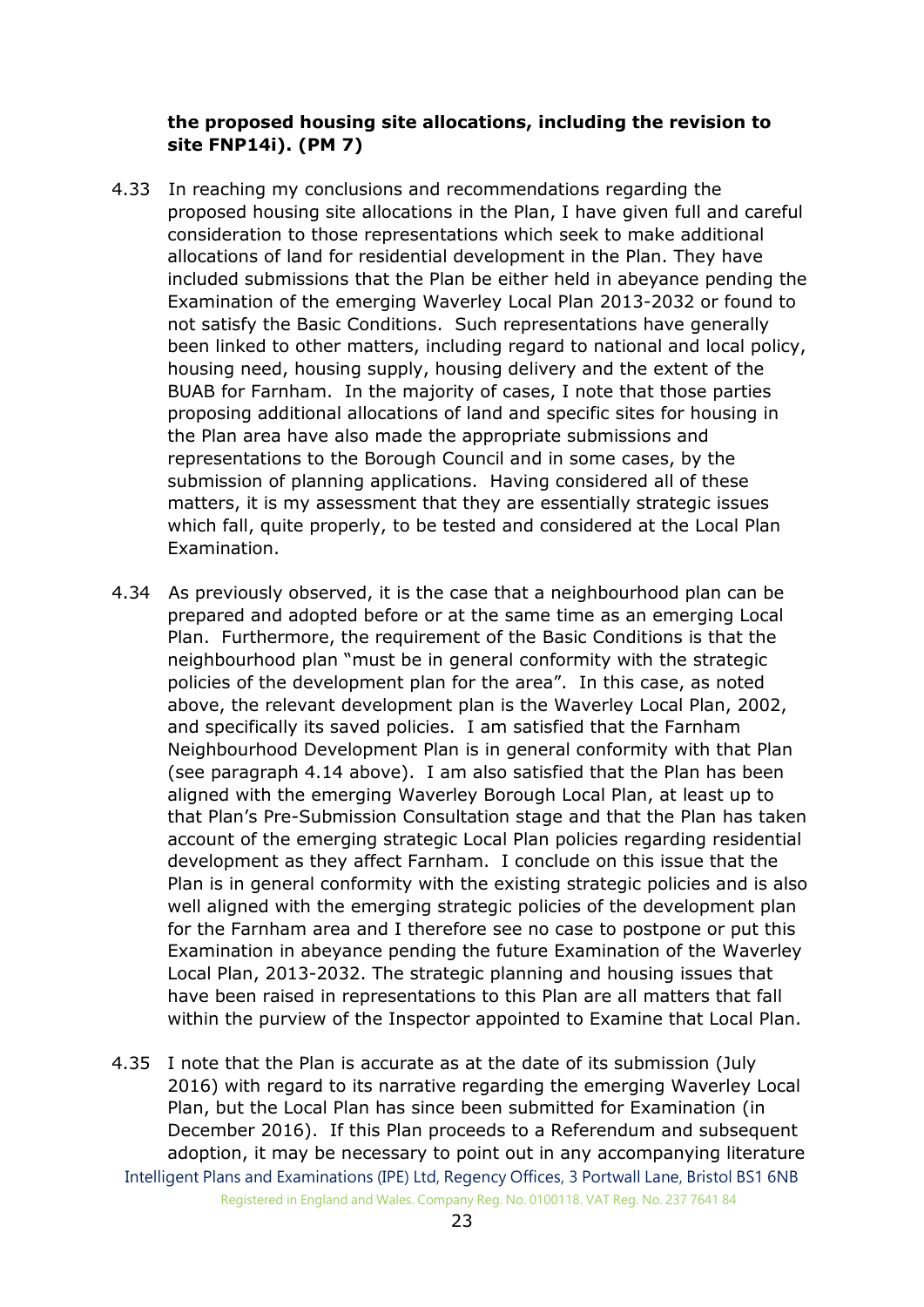that the relevant date regarding the content of the Neighbourhood Plan for the purposes of this Examination is July 2016, i.e. the Submission date. I acknowledge that, if adopted, the Plan will have a later date, but that will only refer to its future date of publication.

#### *Issue 3: Suitable Alternative Natural Greenspace (SANG)*

- 4.36 The third policy issue which I wished to discuss in greater detail at the Public Hearing concerned the Plan's provisions for SANG capacity within the Plan area, arising from the designated SPAs at Thames Basin Heaths and Wealden Heaths. Farnham is within the buffer zone of these SPAs which has a direct relationship upon the projected capacity for new dwellings in the Plan area. The Borough Council undertook an assessment of potential opportunities for new SANG in the Farnham area in April 2015, including sites put forward as part of the Call for Sites undertaken during the preparation of the Neighbourhood Plan. However, in accordance with the Thames Basin Heaths Special Protection Area Avoidance Strategy Review 2016 (which was adopted by the Borough Council in July 2016) the strategic SANG capacity of Farnham Park can be increased during the Plan period. I do however note that some potential SANG capacity may come forward at part of the restored Farnham Quarry. I consider that this document provides a robust and up to date assessment of the unallocated (enhanced) SANG capacity in Farnham, and forms an appropriate basis upon which to assess potential avoidance measures. Under the Habitats Regulations, the Borough Council is the competent authority to consider whether applications for development are likely to have a significant effect on the SPA.
- 4.37 Policy FNP12 in the Plan provides the proposed policy framework for determining the mitigation measures that will be necessary, in the form of enhanced SANG capacity, that will be required for new residential development. Whilst the policy, as drafted, refers to the provision of SANG meeting certain criteria, it does not explicitly refer to the option for bespoke SANG capacity, either on-site or off-site, to be provided by developers as part of their development proposals. Following discussion at the Public Hearing, I consider that the policy should explicitly identify this option, which in my assessment could improve the opportunities for achieving new SANG capacity in the Farnham area and thus contribute to the achievement of sustainable development.
- Intelligent Plans and Examinations (IPE) Ltd, Regency Offices, 3 Portwall Lane, Bristol BS1 6NB 4.38 Following the Public Hearing, the Town Council and the Borough Council have put forward a series of amendments to the text of the Plan and to Policy FNP12 to update and clarify the content of the Plan with regard to the provision of additional SANG capacity. These amendments were published by the Town Council and have subsequently been agreed with Natural England, who raise no objections. I consider that these amendments fully accord with the SPA Avoidance Strategy Review and

Registered in England and Wales. Company Reg. No. 0100118. VAT Reg. No. 237 7641 84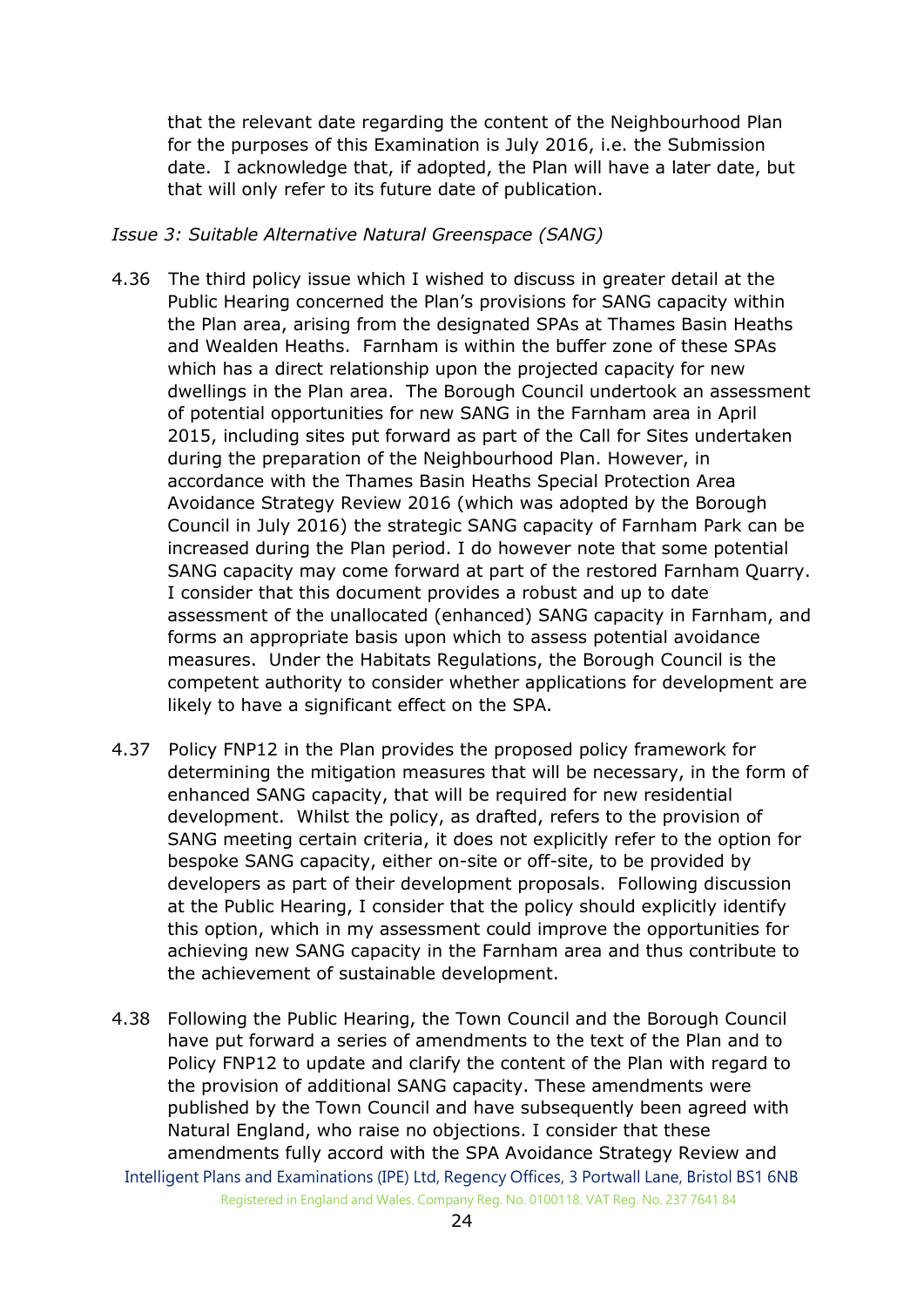following consideration of the comments made by other parties, I recommend the following modifications:

**Page 18 – 2<sup>nd</sup> column, 3<sup>rd</sup> paragraph – amend 1<sup>st</sup> sentence to read "New housing development at Farnham must take into account the Special Protection Areas (SPAs) at Thames Basin Heaths and Wealden Heaths which provide habitats for birds which are protected under the Birds and Habitats Directives". (PM8)**

 **Page 18 – 3 rd column, 1st paragraph – amend final sentence to read "SANG capacity is limited at Farnham Park and without provision of further capacity this limits the housing capacity of the town". (PM9)**

 **Page 40 – 2 nd column, 1st paragraph – delete final two sentences and replace with the following text:**

 **"At current monitored levels of residential occupancy of 1.98 persons per dwelling, the Waverley Borough Council SANG Topic Paper, August 2016, states that the unallocated (enhanced) SANG capacity was 1,370 dwellings (at 1 April 2016). This method of reassessment has been verified by Natural England and represents a significant increase in the amount of SANG available at Farnham Park as an avoidance measure. The table below indicates a projected SANG capacity requirement of 1,217 dwellings resulting from the Neighbourhood Plan for housing not already taken into account at 1 April 2016.** 

#### **Source of Housing Net Dwellings**

| Housing site allocation granted consent |
|-----------------------------------------|
| 65                                      |
| 378 (see Footnote 1)                    |
| 774 (see Footnote 2)                    |
| 1,217                                   |
|                                         |

#### **Footnotes**

 **1 In reality, some of the windfall sites in Farnham will be located outside the SPA 5 km buffer zone and this number represents the maximum number of dwellings from this source requiring SANG.** 

 **2 Amended Capacity of Allocation Sites (784 dwellings) minus Policy FNP14(g) West of Switchback Lane (10 dwellings) which will not rely on the capacity of the Farnham Park SANG as it is located outside the SPA 5 km buffer zone.**

 **Policy FNP15 seeks the provision of smaller dwellings but clearly if the average occupancy of dwellings does rise in Farnham there is some tolerance in this capacity before additional SANG would be required.**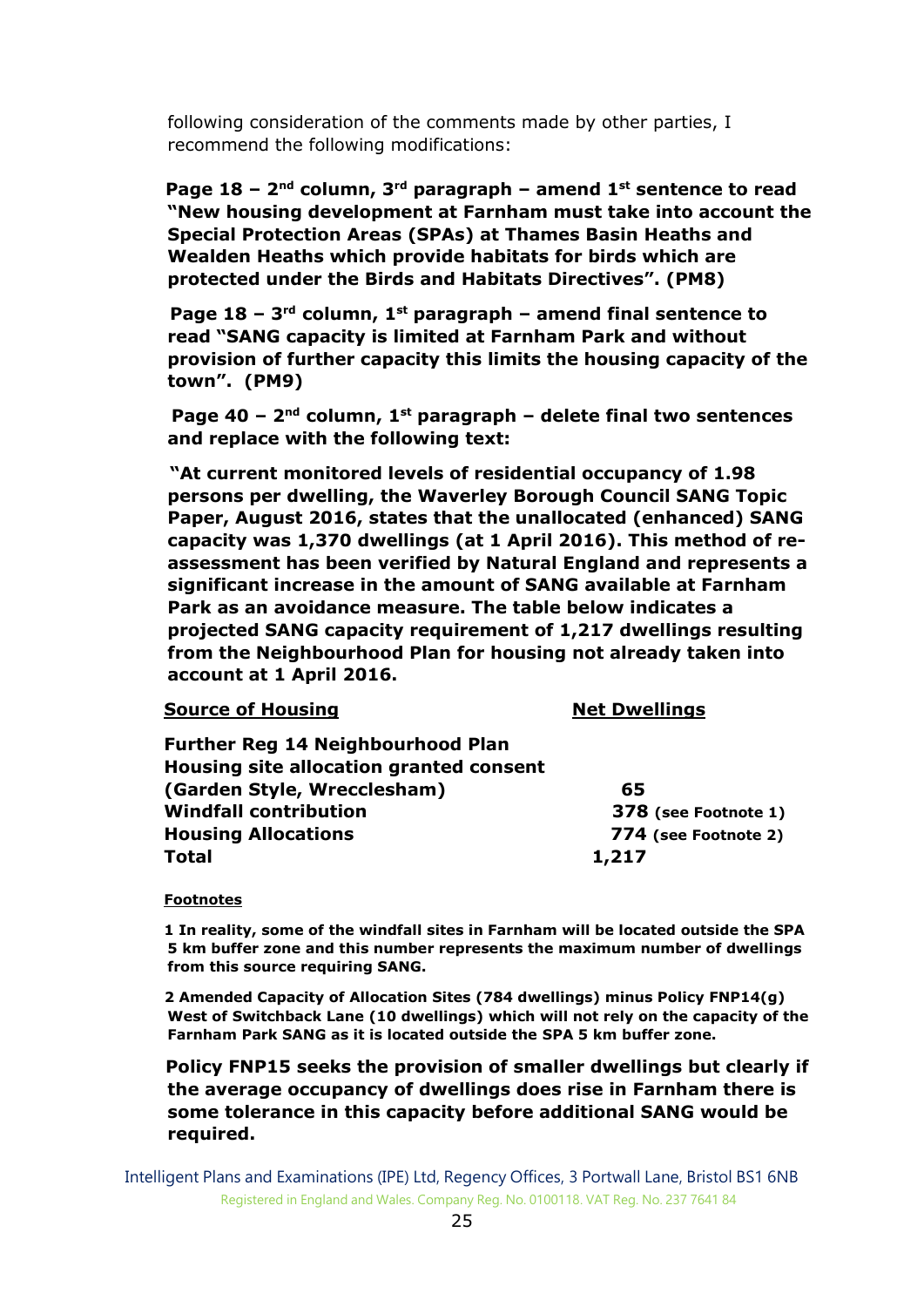**Certain site promoters have indicated that the effects of their development could be mitigated through the provision of 'bespoke' SANG, either on-site or off-site. Other suitable sites may seek this option during the plan period and developers may offer their own bespoke solution to mitigate against any adverse effects on the Thames Basin Heaths SPA. Such mitigation measures will need to be agreed by Natural England." (PM10)**

 **Page 41 – 1 st column – delete first and second paragraphs. (PM11)**

 **Policy FNP12 (Thames Basin Heaths Special Protection Area (SPA))**

 **"Amend criterion i) and add new criterion ii) as follows:**

**i) appropriate contributions towards the provision of Suitable Alternative Natural Greenspace (SANG) at Farnham Park; or ii)a bespoke solution to provide adequate mitigation measures to avoid any potential adverse effects; and" (PM12)**

 **Page 45 – 1 st column, 4th paragraph – amend to read as follows:**

 **"Other than Farnham Park which has a capacity to accommodate residents from approximately 1,370 dwellings (1 April 2016), no suitable alternative strategic SANG site is currently available to support additional housing in the period to 2031."**

 **Page 45 – 2 nd column - delete 1st paragraph (PM13)**

 **Page 46 – 3rd column – delete text alongside Summary table, and replace with the following text:**

 **"At current occupancy rates (and even if these were to increase slightly), there is sufficient SANG capacity at Farnham Park to mitigate against the adverse effects of the housing projected to come forward as a result of the Neighbourhood Plan. Waverley Borough Council is monitoring the situation closely and is actively seeking further provision whilst bespoke SANG is also allowed should this be necessary." (PM14)**

4.39 In conclusion on this issue, I consider that with the above-listed recommended modifications, this ensures that the Plan meets the Basic Conditions, adequately addresses the policy requirements for the provision of additional SANG capacity in the Farnham area and in particular the requirements of Natural England.

#### *Issue 4: Detailed Plan Policy Points*

- 4.40 The Borough Council have raised some detailed matters regarding the specific drafting of certain policies which relate primarily to the need to
	- Intelligent Plans and Examinations (IPE) Ltd, Regency Offices, 3 Portwall Lane, Bristol BS1 6NB Registered in England and Wales. Company Reg. No. 0100118. VAT Reg. No. 237 7641 84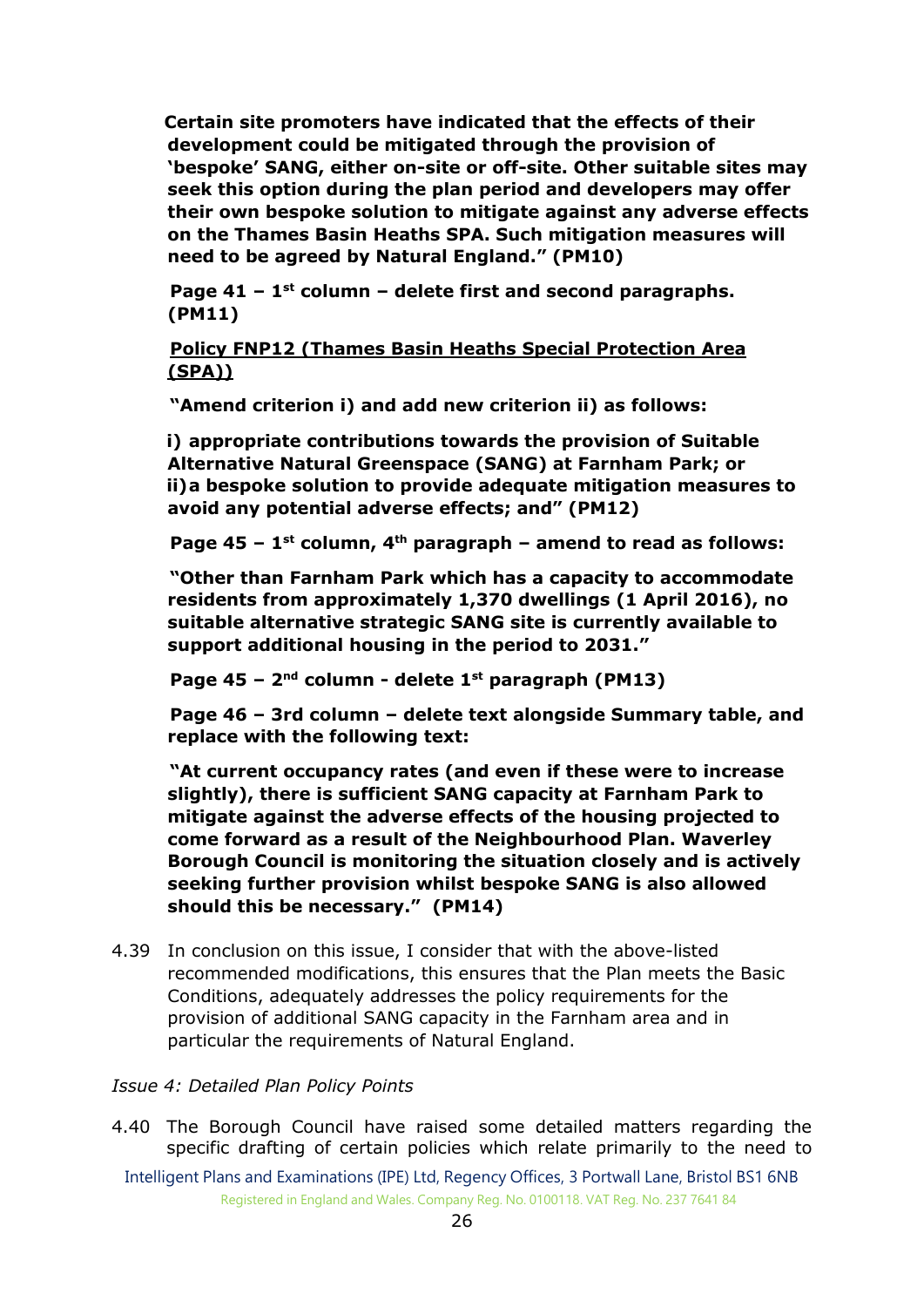having regard to the NPPF and PPG and to the achievement of sustainable development. An overarching and recurrent issue is the need for clarity, noting the advice in this respect which is provided in the PP $G^8$ . I have taken into account the comments of Waverley Borough Council, together with other representations specifically concerning these policies in the Plan.

## Policy FNP1 (Design of New Development and Conservation)

4.41 I do not recommend any modifications to the policy wording, but it relates in part to Map B (i) on page 21 of the Plan. I consider that this map is difficult to interpret, and therefore recommend as a modification that **Map B (i) should be improved by showing the titles of each of the four Conservation Areas on the map. (PM2)** As an informative, I also consider that the scale of this map could be enlarged to improve its legibility.

## Policy FNP2 (Farnham Town Centre Conservation Area and its setting)

4.42 Waverley Borough Council consider that this policy does not have sufficient regard to the NPPF. I agree with that view, and consider that the policy should make specific reference to the potential impact of proposed new development upon heritage assets within the Conservation Area and its setting. I therefore recommend as a modification that a further clause be added to the policy, as follows:

## **"g) Does not lead to substantial harm to or total loss of significance of a designated heritage asset". (PM15)**

The recommended modification to Map B (i) (see paragraph 4.41 above) also applies to the interpretation of this policy.

Policy FNP3 (Shop Fronts within Farnham Town Centre Conservation Area and its setting)

4.43 I do not recommend any modifications to this policy, but the recommended modification to Map B (i) (see paragraph 4.41 above) also applies to the interpretation of this policy.

## Policy FNP4 (Advertisements within Farnham Town Centre Conservation Area and its setting)

4.44 Waverley Borough Council make the point that this policy should apply to the whole of the Plan area, rather than just to Farnham Town Centre Conservation Area. I agree with that view, not least because the policy as currently drafted would not be applicable to the other three Conservation Areas within the Plan area and therefore does not have due regard to the

-

<sup>8</sup> PPG Reference ID 41-041-20140306.

Intelligent Plans and Examinations (IPE) Ltd, Regency Offices, 3 Portwall Lane, Bristol BS1 6NB Registered in England and Wales. Company Reg. No. 0100118. VAT Reg. No. 237 7641 84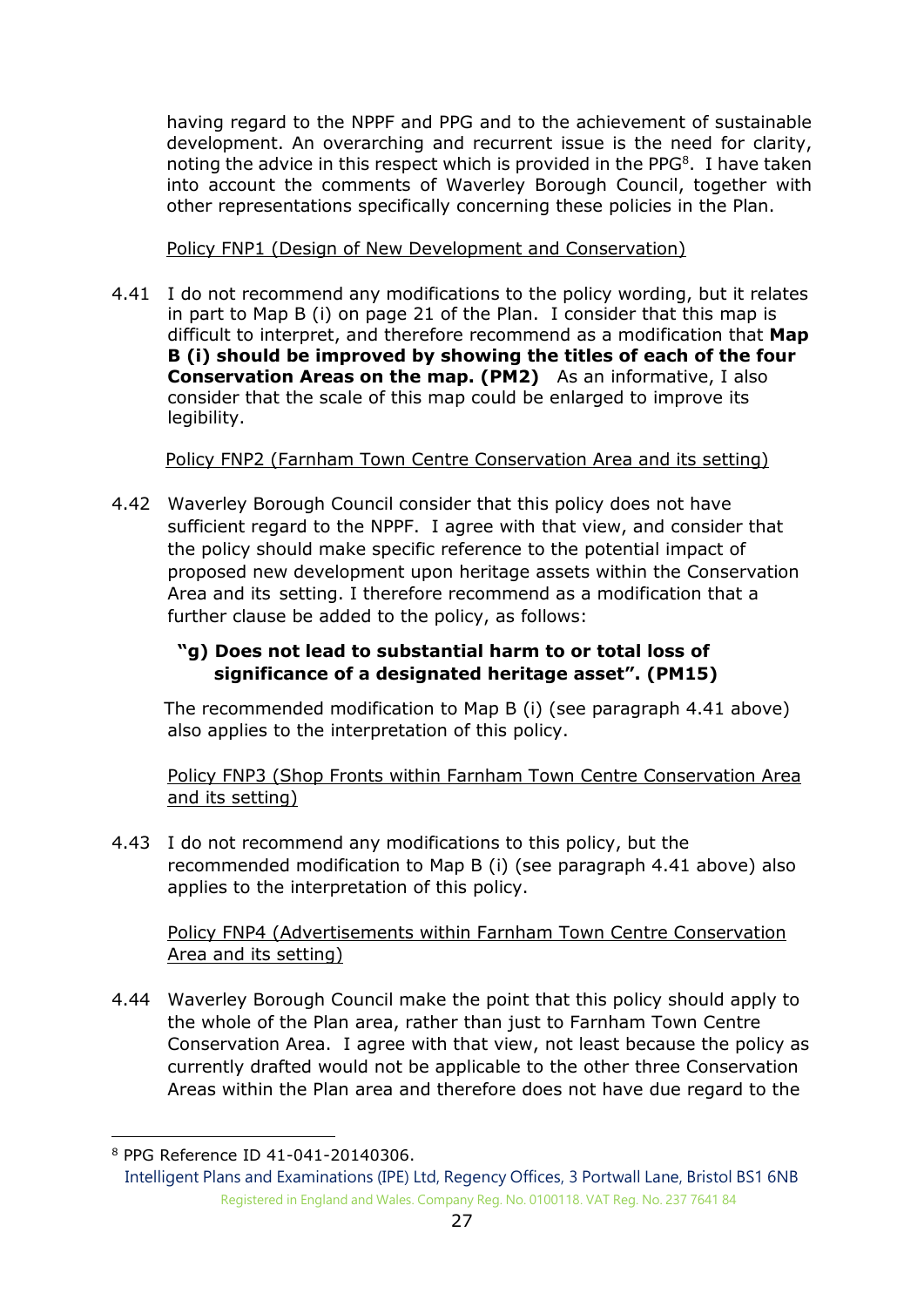NPPF. I therefore recommend as a modification that the policy be redrafted as follows:

## **"POLICY FNP4 ADVERTISEMENT CONTROL**

 **Within the Plan area, proposals for an advertisement will be permitted where:**

- **a) It would not be obtrusive in appearance, cause visual clutter or lead to a proliferation of signs, appear dominant or overbearing in the street scene, or cause significant harm to the appearance of any building on which it would be displayed because of its siting, size, design, construction or materials;**
- **b) The level of illumination would cause no significant harm to residential amenity; and**
- **c) It would not endanger highway or public safety." (PM16)**

Policies FNP5 (Great Austins Conservation Area and its setting), FNP6 (Wrecclesham Conservation Area and its setting) and FNP7 (Old Church Lane Conservation Area and its setting)

4.45 I do not recommend any modifications to these three policies, but the recommended modification to Map B (i) (see paragraph 4.41 above) also applies to the interpretation of each of these policies.

#### Policy FNP8 (South Farnham Arcadian Areas)

4.46 Waverley Borough Council support the aim of this policy, which seeks to protect the character of the low density residential areas in South Farnham with strong Arcadian characteristics, but consider that the policy could include a more positively expressed resistance to infill development. In my assessment, insensitive and poorly designed infill developments within the area could lead to a significant loss of character in this distinctive residential area. I therefore recommend as a modification that:

**Clause c) of the policy as currently drafted be deleted, and be replaced with the following text:**

**"c) Demonstrates that the design, layout and siting of the proposal will not have any adverse effect upon the setting and amenities of adjoining residential properties and the wider residential character of the area." (PM17)**

I further comment, as an informative, that Map C on page 32 of the Plan to which this policy relates, is difficult to interpret at its current scale and would benefit from being presented at a larger scale.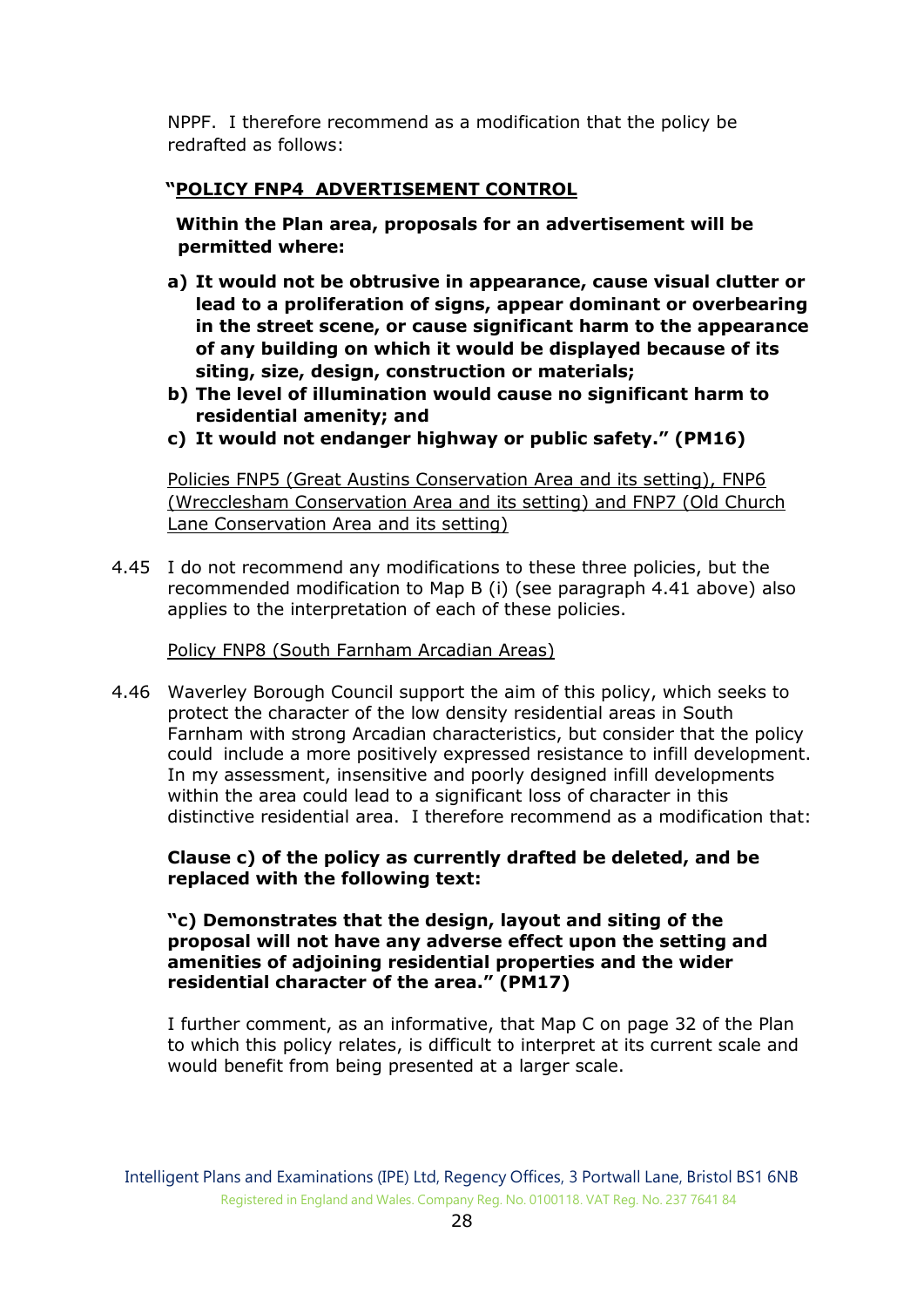Policy FNP9 (Buildings and Structures of Character)

4.47 Waverley Borough Council suggest that this policy should be more closely aligned with the NPPF. I concur with that view, and I recommend as a modification that the policy be retitled **"Buildings of Local Merit (Undesignated Heritage Assets)". (PM18)**

Policy FNP10 (Protect and Enhance the Countryside)

4.48 I do not recommend any modifications to this policy, but the policy relates to Map A on page 19 of the Plan. I consider that this map is difficult to interpret and fails to show the Farnham Built Up Area Boundary with sufficient clarity and definition. I therefore recommend as a modification that **Map A should be redrawn to provide improved clarity and definition to the Farnham Built Up Area Boundary**. **(PM1)**

Policy FNP11 (Preventing Coalescence between Farnham and Aldershot; Badshot Lea and Weybourne; Rowledge and Wrecclesham; Rowledge and Boundstone; and Rowledge and Frensham)

- 4.49 There has been a significant number of representations concerning this policy, many in support but others objecting to the content of the policy. Waverley Borough Council do not object to the principles of the policy but note that it may hinder their ability to demonstrate the deliverability of otherwise suitable sites at the Local Plan Examination. I am satisfied that the policy has been developed following extensive consultation at the preparatory stages of the Neighbourhood Plan and that it reflects strong community support for a local policy to prevent coalescence between the various settlements across the Plan area and beyond. Nevertheless, it is the case that the nature of these gaps between settlements do vary. Some are narrow, whilst others are wider and the landscape characteristics of the areas also vary. It is difficult for a single policy to encompass all potential development possibilities across such a wide area and in my assessment, it would be possible in some situations for sustainable new development to be accommodated without compromising the fundamental objective of preventing coalescence between settlements.
- 4.50 The policy, as currently drafted, is I consider too restrictive and will not contribute to the achievement of sustainable development. It lacks sufficient flexibility to be able to address development proposals which could be demonstrated to be acceptable, when considered in the context of other policies of the Plan and the emerging Waverley Local Plan. The policy also suffers, in my view, by not being accompanied by a more detailed assessment in the Plan itself of the nature of the specific settlement gaps, against which it is to be implemented. As drafted, it applies to all areas outside the Farnham Built Up Area Boundary, as defined on Map A. I recommend that this map be redrawn to show improved clarity and definition to that boundary (see paragraph 4.41 above). However, I also consider that the policy itself requires some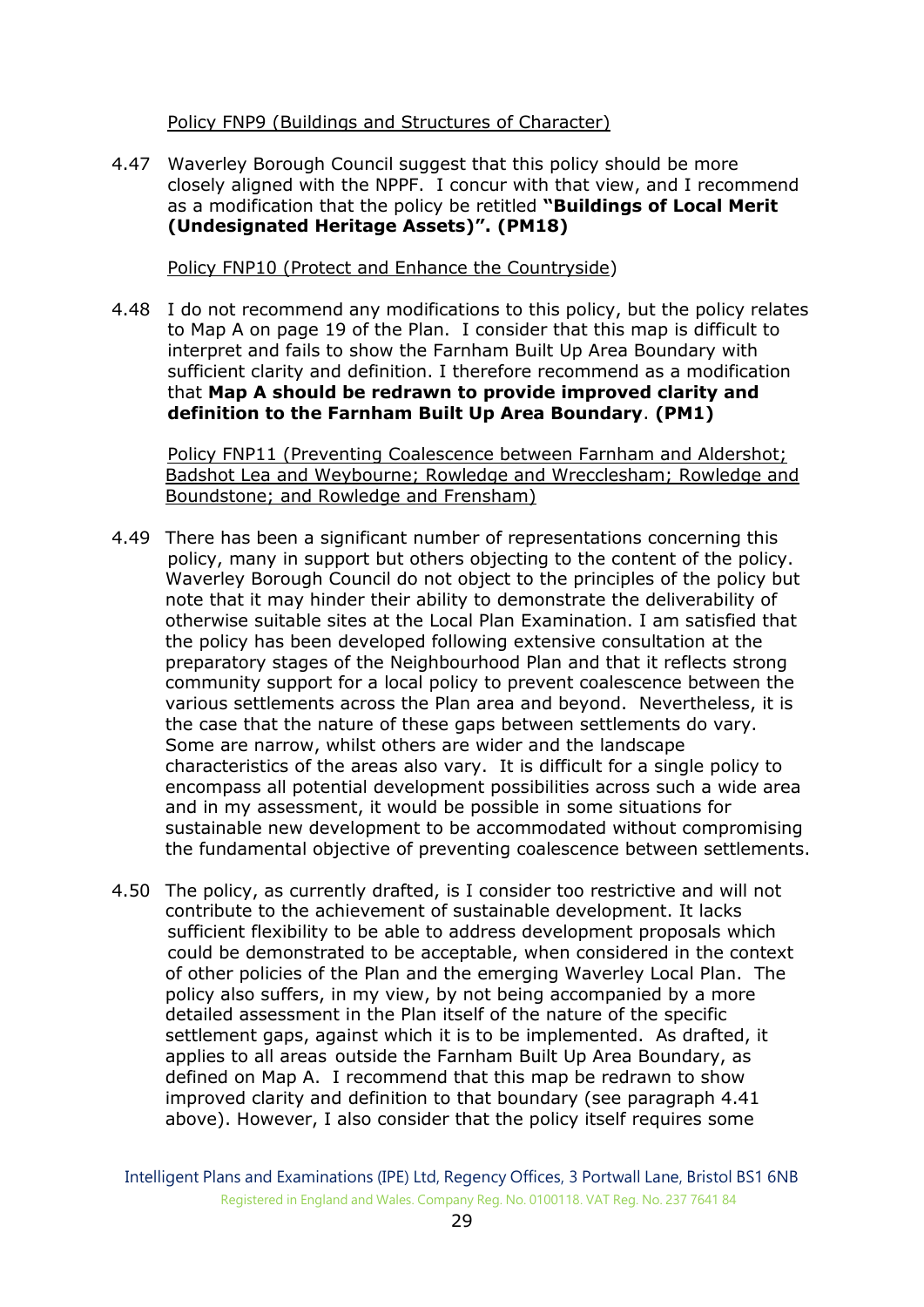amendment and I recommend as a modification, the following revision to the text of the policy:

## **POLICY FNP11**

**Delete current policy text, and replace with the following text:**

**"Development proposals outside the Built Up Area Boundary, as defined on Map A–Farnham Built Up Area Boundary, will be assessed in terms of their potential impact upon the visual setting and landscape features of the site and its surroundings, and the potential impact upon the biodiversity of the area and other relevant planning considerations, such as the impact of traffic and noise. Proposals which either fail to demonstrate that these impacts can be satisfactorily addressed or which clearly lead to the increased coalescence of settlements within the Plan area and beyond will not be supported". (PM19)**

A further modification is also recommended to the Monitoring Target for this policy (on page 39 of the Plan) by the addition of the words **"that increase coalescence" (PM20)** at the end of the current text.

Policy FNP12 (Thames Basin Heaths Special Protection Area)

4.51 This policy is considered in detail at paragraphs 4.36–4.39 of this report, together with my recommended modifications to the policy.

Policy FNP13 (Protect and Enhance Biodiversity)

- 4.52 For accuracy, clause a) of this policy should be amended, and I recommend as a modification that the text of clause a) be amended as follows:
	- **"a) Protecting Special Protection Areas, Sites of Special Scientific Interest and Local Wildlife Sites (Sites of Nature Conservation Importance), protected and priority species, ancient woodland, veteran or aged trees, and species-rich hedgerows;" (PM21)**

Policy FNP14 (Housing Site Allocations)

4.53 This policy, including the specific housing site allocations FNP14 a)-j) and the supporting text on pages 45-47 and 54 of the Plan, is considered in detail at paragraphs 4.25–4.35 of this report, together with my recommended modifications to the policy and to the supporting text.

Policy FNP15 (Small Scale Dwellings)

4.54 A modification is necessary to the text of this policy. I recommend that the text of the first paragraph be amended to read **"….will be encouraged…"**. **(PM22)**. Table 2 (Farnham Housing Need), on page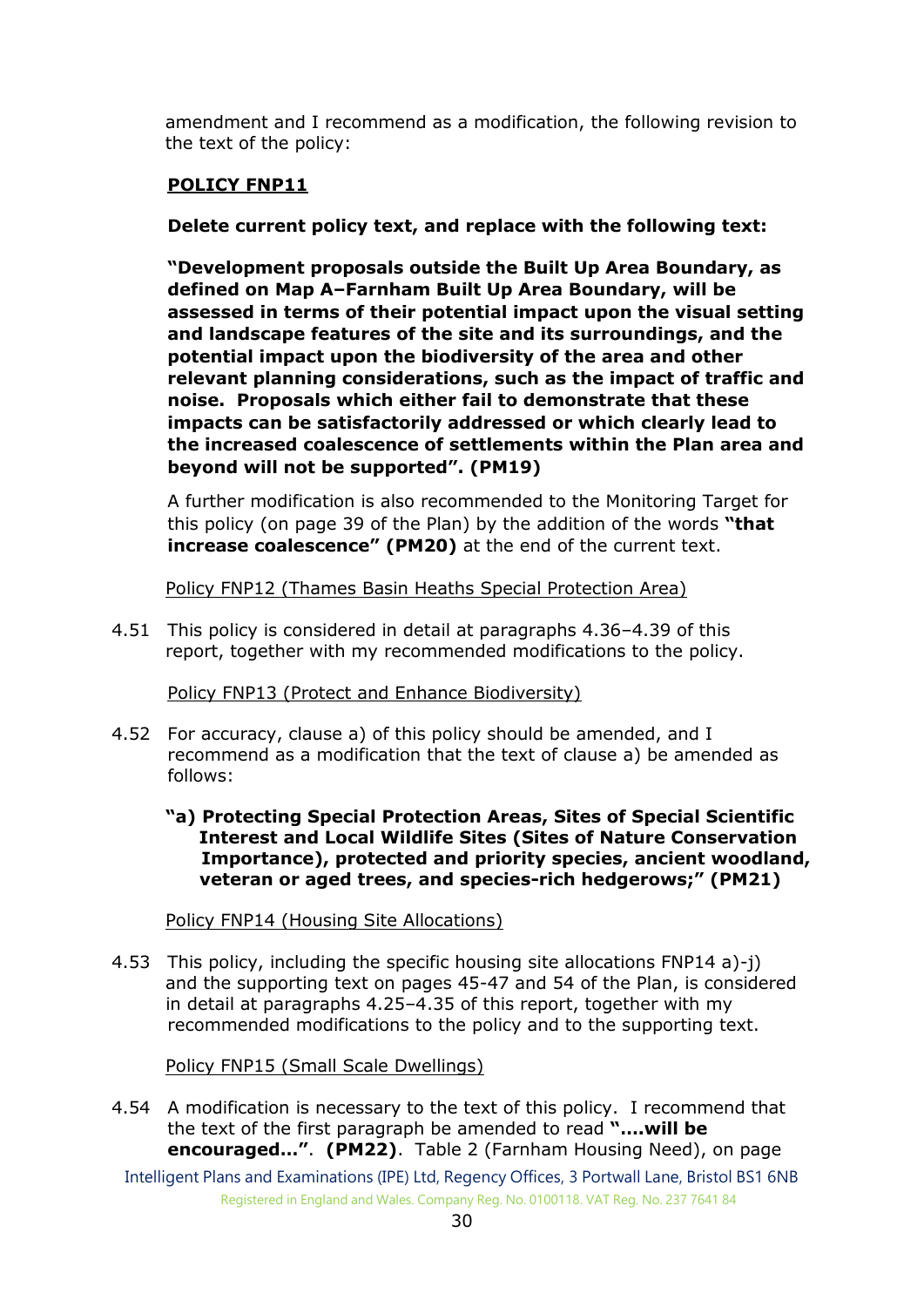55, also has two small errors, which should be corrected. Accordingly, I recommend as a modification that the 4th column of the table be headed **"3 Bedroom"** and that the final column of the table be headed **"4+ Bedroom"**. **(PM23)**

 Policy FNP16 (Building Extensions Within and Outside the Built Up Area Boundary)

4.55 I do not recommend any modifications to this policy

#### Policy FNP17 (Land for Business)

4.56 I do not recommend any modifications to this policy. However, I note that the policy refers to business sites as defined on Map J at Appendix 3. I comment that Appendix 3 does not presently contain a map headed Map J, and that it contains a series of inset maps, each with an EM notation. As an informative, I suggest that the inset maps be revised to remove the EM notations, and that a map headed Map J be included in Appendix 3 to provide a more appropriate cross-reference to the text of the policy. I further comment, as an informative, that the site areas are missing from inset maps r), s) and t) and they should be added.

Policy FNP18 (Business Site Allocation – Land at Water Lane)

4.57 One modification is necessary to the text of this policy. I recommend that **the word "on" before "B3208" be deleted (PM24)** in the final paragraph of the policy.

Policy FNP19 (Enterprise and Incubation Hub at the University of the Creative Arts)

4.58 I do not recommend any modifications to this policy.

Policy FNP20 (Rural Buildings for Business and Tourist Uses)

4.59 I do not recommend any modifications to this policy.

Policy FNP21 (East Street, South Street and Dogflud Way)

4.60 One modification is necessary to the text of this policy. I recommend that **the words "as defined on" before "Map M" be deleted (PM25)** in the first paragraph of the policy.

Policy FNP22 (The Woolmead)

4.61 I do not recommend any modifications to this policy.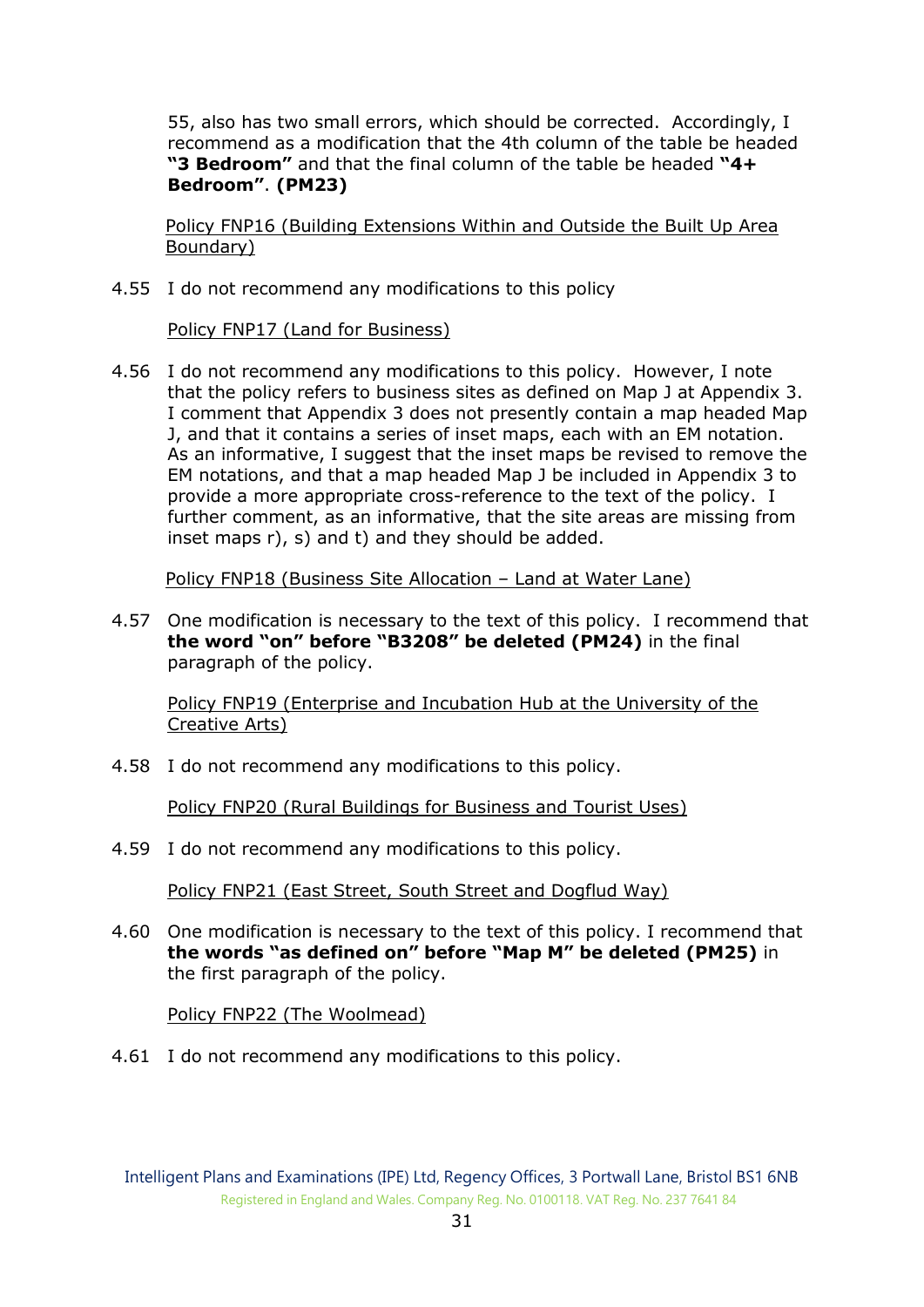#### Policy FNP23 (Farnham Town Centre)

4.62 As presently drafted, it is my view that this policy does not give sufficient encouragement and flexibility to potential mixed-use schemes within Farnham Town Centre, and does not fully reflect the policy intention of the NPPF to ensure the vitality of town centres. Accordingly, I recommend as a modification that the text of the policy be amended as follows:

## **Policy FNP23**

#### **Amend first paragraph to read:**

**"Within the town centre, as defined on Map L, proposals including Use Classes A1-A5, B1, C1 and D1 will be permitted, where the proposal ......"**

 **Amend clause a) to read:**

 **"a) non-A1 uses becoming the dominant ground floor uses within West Street, Downing Street and The Borough". (PM26)**

Policy FNP24 (Neighbourhood Centres)

4.63 I do not recommend any modifications to this policy. However, I comment as an informative that Map O at Appendix 4 to which this policy relates, would benefit from adding the names of the Neighbourhood Centres on the map.

Policy FNP25 (Public Houses)

4.64 I do not recommend any modifications to this policy.

#### Policy FNP 26 (Sports Pitches)

4.65 This policy refers to the potential allocation of new sports pitches at Weydon Lane (Brambleton Park), as shown on Map P and "within the broad location at Runfold, as shown on Map Q". This relates to the Runfold Quarry site, which is presently the subject of ongoing land restoration following mineral extraction. The intention of this policy is to meet an identified shortfall in sports pitches within the Plan area. However, having regard to the NPPF and the achievement of sustainable development, I consider that both sites, and particularly the site at Runfold Quarry, have the potential to provide other outdoor sports and greenspace uses within the areas as defined on Maps P and Q. I therefore recommend as a modification that the policy be amended as follows:

#### **POLICY FNP26 – to be retitled "Sites for New Outdoor Sports Facilities and Other Greenspace Uses"**

#### **Amend text of policy to read:**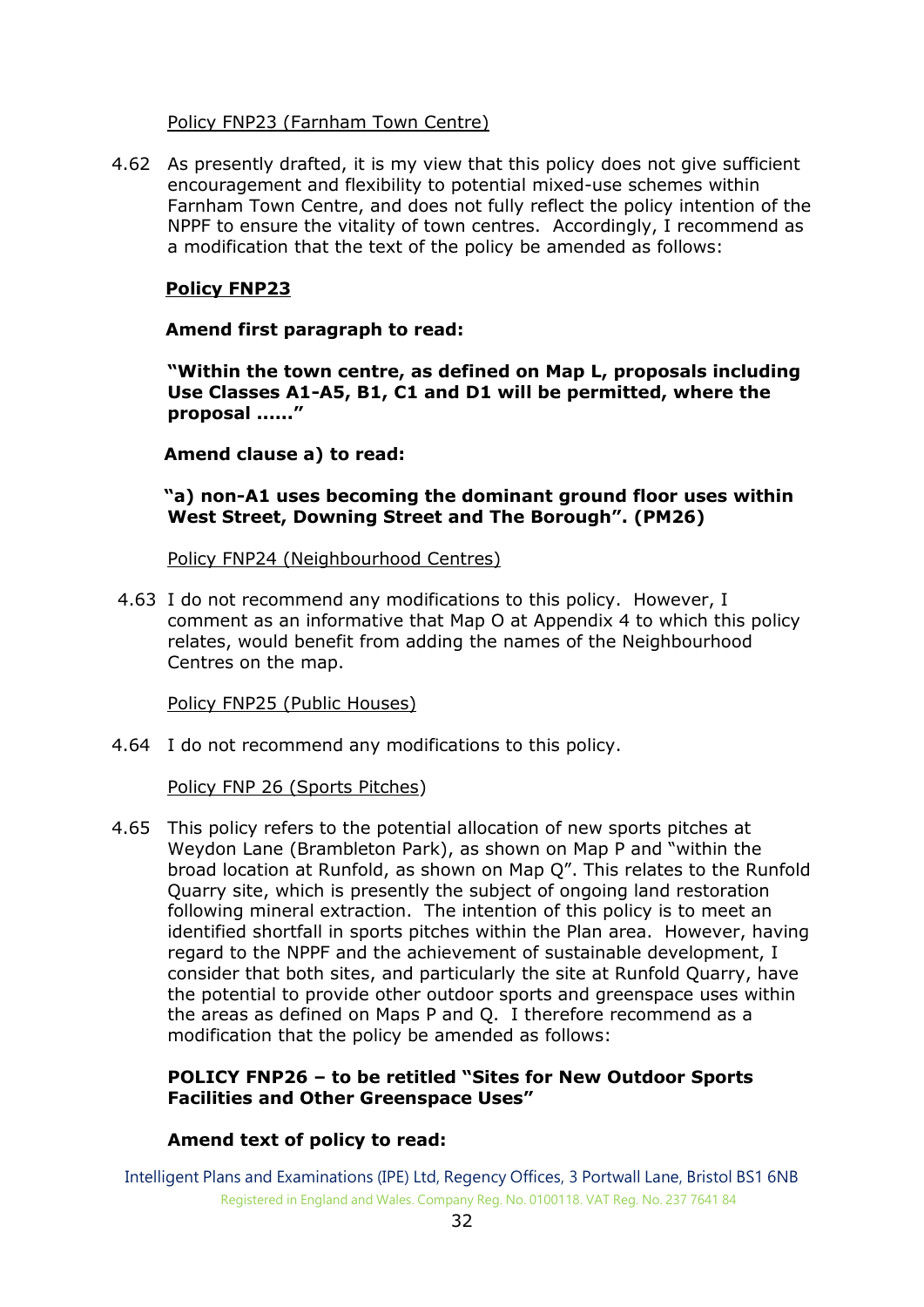**"Land at Weydon Lane (Brambleton Park), as shown on Map P, and at the Runfold South Quarry Site, as shown on Map Q, is allocated for new outdoor sports facilities and other appropriate greenspace uses, including new sports pitches, associated changing rooms and supplementary landscaping, subject to environmental and land restoration considerations". (PM27)**

Policy FNP27 (Public Open Space)

4.66 I do not recommend any modifications to this policy. However, following representations by Surrey County Council, I consider that the notation on Map H (Green Infrastructure) (on page 43 of the Plan) of a Public Open Space designation (at Weydon School, Heath End School, All Hallows School, Frensham Heights School, Hale Primary School, William Cobbett Primary School and Weybourne Infant School) should be removed as these facilities are not available for the public to access at any time. Accordingly, I recommend the following modification to Map H:

**Map H (page 43) – delete the "Outdoor Sports notation" from Surrey County Council school playing field sites at Weydon School, Heath End School, All Hallows School, Frensham Heights School, Hale Primary School, William Cobbett Primary School and Weybourne Infant School. (PM28)**

Policy FNP28 (Indoor Sports Facilities)

4.67 I do not recommend any modifications to this policy.

Policy FNP29 (Protection of Cultural Facilities and Community Buildings)

4.68 I do not recommend any modifications to this policy.

Policy FNP30 (Transport Impact of Development)

4.69 A number of modifications are necessary to the text of this policy to improve its clarity. I therefore recommend the following modifications:

**Clause a) to read "Safely located vehicular and pedestrian access where adequate visibility exists or could be created;"**

**Clause c) to read "Residential development proposals ensure that sustainable transport links, including walking and cycling links,**  are provided to ......" (and then as existing text).

**Clause d) to read "Employment and other non-residential development proposals located outside the town centre ensure that sustainable transport links are provided to ……"** (and then as existing text). **(PM29)**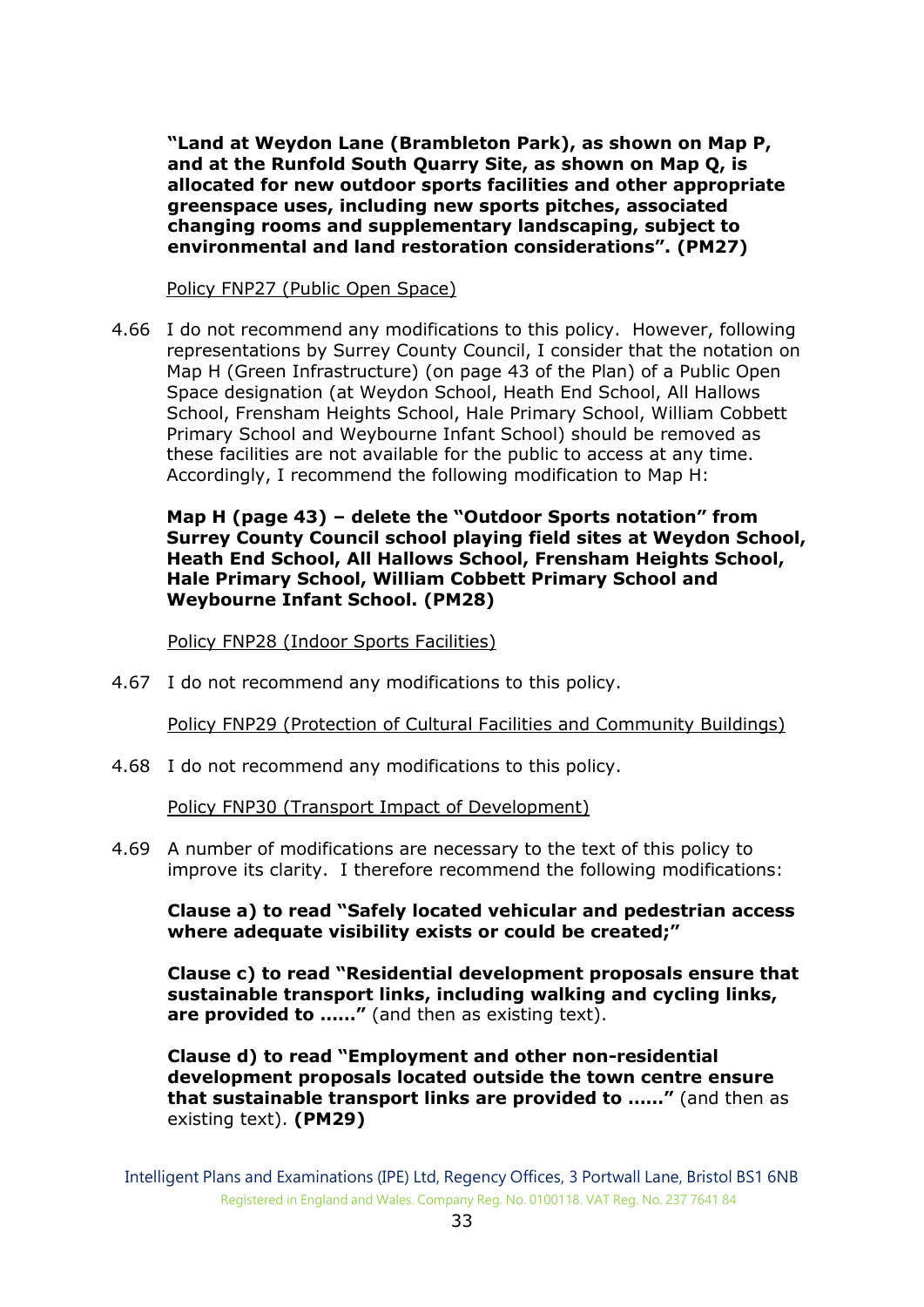4.70 A further modification is needed to the Monitoring Targets for this policy. The first target should be amended to read **"No increase in the number of injury accidents reported in the Neighbourhood Plan area" (PM30)**

Policy FNP31 (Water and Sewerage Infrastructure Capacity)

4.71 I do not recommend any modifications to this policy.

Policy FNP32 (Securing Infrastructure)

- 4.72 I do not recommend any modifications to this policy
- 4.73 A number of other errors and omissions need to be corrected at various places in the Plan, in order to ensure accuracy. I therefore recommend the correction of these matters as a single modification, as follows:

Page  $11 - 2<sup>nd</sup>$  column – "Biological Action Plan (BAP) species" should read **"Biodiversity Action Plan (BAP) priority species".**

Page 17 – 1 st column – "Wey Landscape Project" should read **"Wey Landscape Partnership".**

Page 42 – 1 st column – "rare ash wetland habitat" should read **"rare alder wet woodland habitat".**

Page 42 – 1 st column – **delete the words "(but only just)". (PM31)**

## **5 Conclusions**

#### *Summary*

- 5.1 The Farnham Neighbourhood Plan has been duly prepared in compliance with the procedural requirements. My Examination has investigated whether the Plan meets the Basic Conditions and other legal requirements for neighbourhood plans. It has focused on the main issues set out and described in Section 4 of this report, and during my assessment I have had regard to all the representations that were made during the Regulation 16 consultation stage, the discussions and submissions made during the Public Hearing held on 25 November, 2016 and to the documents and evidence submitted as part of the Submission of the Plan.
- 5.2 I have made recommendations to modify a number of policies and supporting text. Subject to these modifications, I consider that that the Farnham Neighbourhood Plan meets the Basic Conditions and the other legal requirements.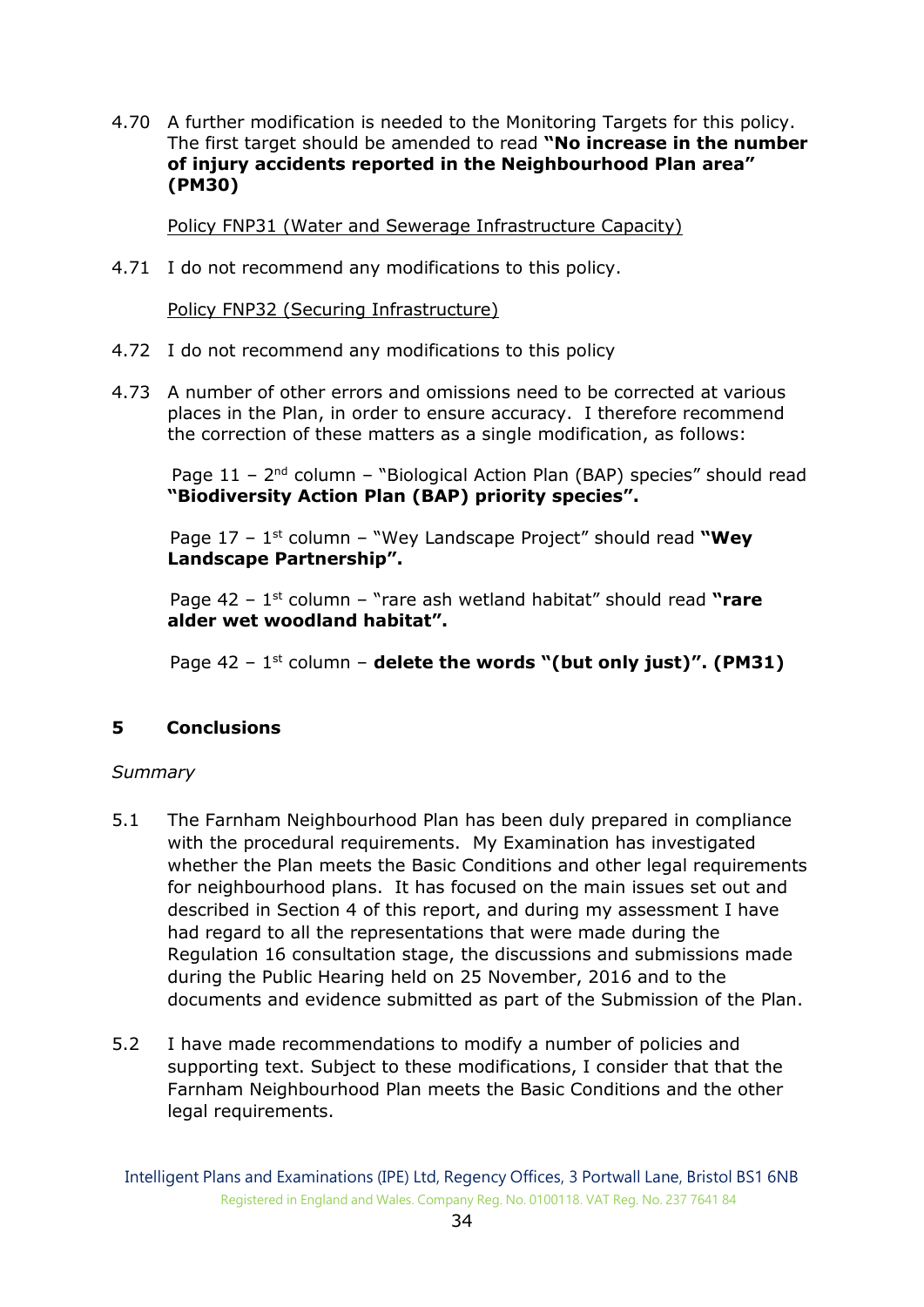## *The Referendum and its Area*

- 5.3 I have considered whether or not the referendum area should be extended beyond the designated area to which the plan relates. The Farnham Neighbourhood Plan as modified has no policy or proposals which I consider significant enough to have an impact beyond the designated Neighbourhood Plan boundary, requiring the referendum to extend beyond the plan boundary.
- 5.4 I therefore consider that the boundary for the purposes of a future referendum on the Farnham Neighbourhood Development Plan shall be the boundary of the designated Neighbourhood Plan area for the plan, as approved by Waverley Borough Council on 19 February, 2013.
- 5.5 Accordingly, I therefore recommend to Waverley Borough Council that, subject to the modifications proposed in this report, the Farnham Neighbourhood Development Plan can proceed to a referendum.
- 5.6 It is evident from my Examination that a substantial amount of time and effort has been committed to the development and production of this plan by many people in Farnham and I commend all those involved. It should provide a robust planning framework for addressing future planning and change in the Plan area over the coming years.

# *Derek Stebbing*

Derek Stebbing Examiner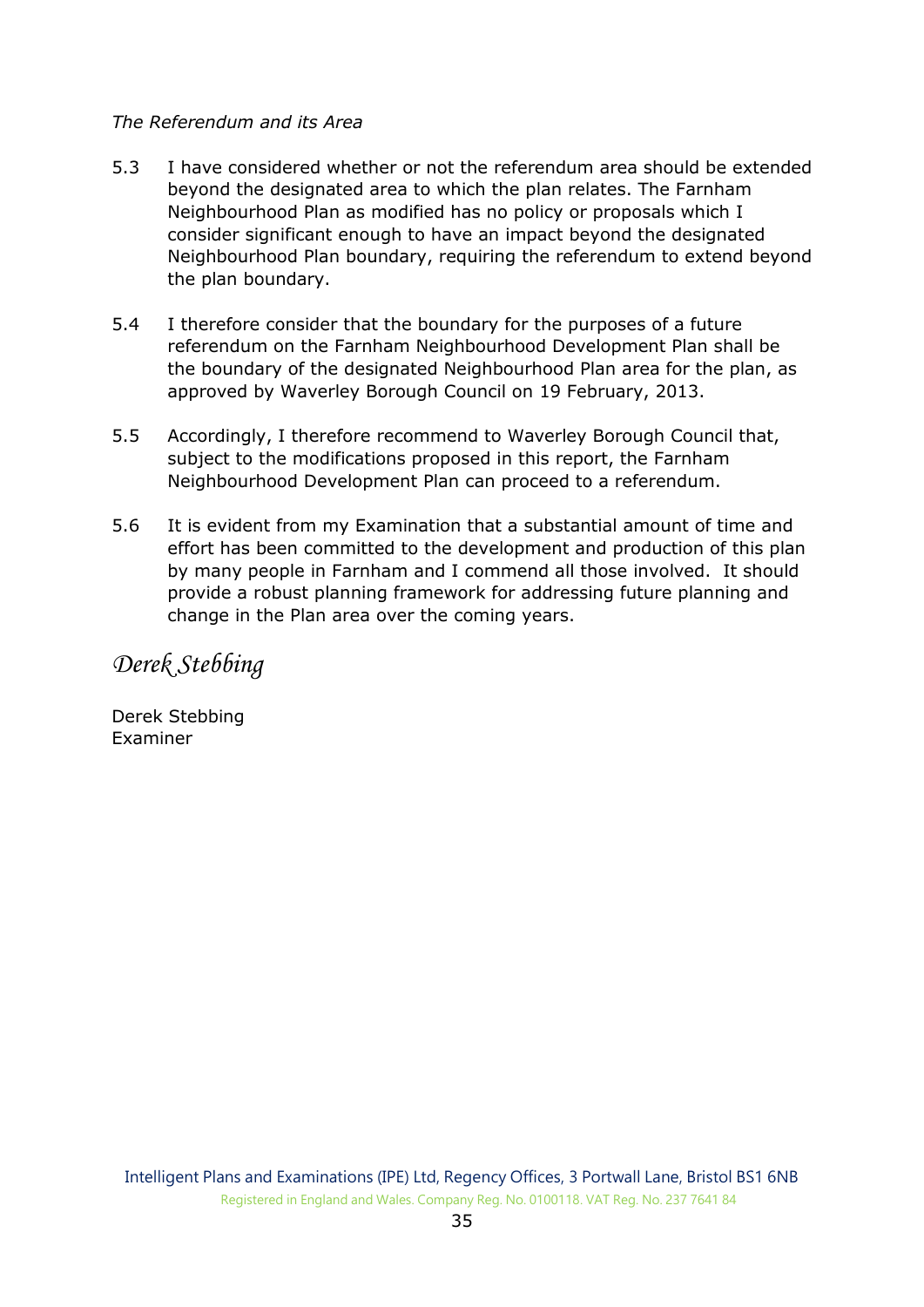## **Annex: Modifications**

| <b>Proposed</b><br>modification<br>number (PM) | Page no./<br>other<br>reference | <b>Modifications</b>                                                                                                                                                                                                                                                                                                                                                                                                                                                          |
|------------------------------------------------|---------------------------------|-------------------------------------------------------------------------------------------------------------------------------------------------------------------------------------------------------------------------------------------------------------------------------------------------------------------------------------------------------------------------------------------------------------------------------------------------------------------------------|
| <b>PM1</b>                                     | 19                              | Map A should be redrawn to provide<br>improved clarity and definition to the<br>Farnham Built Up Area Boundary.                                                                                                                                                                                                                                                                                                                                                               |
| PM <sub>2</sub>                                | 21                              | Map B (i) should be improved by<br>showing the titles of each of the four<br><b>Conservation Areas on the map.</b>                                                                                                                                                                                                                                                                                                                                                            |
| PM <sub>3</sub>                                | 47                              | 3rd column - 4th paragraph to read:<br>"The potential density of development<br>proposed in this plan responds to the<br>density of the surrounding<br>development. An approximate<br>housing capacity is included for each<br>site. This is based on the<br>approximate net additional dwellings<br>to be achieved on these sites. Where<br>available, planning permissions<br>granted since 1 April 2016 have been<br>used to inform site capacity".                        |
| <b>PM4</b>                                     | 54                              | $1st$ and $2nd$ columns – delete existing<br>text, and replace with the following<br>text:<br>"The total additional dwellings for the<br>Plan period (2013-31) is therefore<br>approximately 2,201 as set out below.<br><b>Allocations and anticipated windfall</b><br>contributions are within the<br>remaining capacity of Farnham Park<br><b>SANG. The total supply generally</b><br>meets the emerging strategic<br>provision for the Plan period of 2,214<br>dwellings". |
| <b>PM5</b>                                     | 54                              | <b>Replace existing Housing Supply data,</b><br><b>Monitoring Indicators and Targets</b><br>with the following:<br>"Source of Housing Supply Net Dwellings<br>Sites which have already<br>been completed (in the<br>period 2013/14-2015/16)<br>180                                                                                                                                                                                                                            |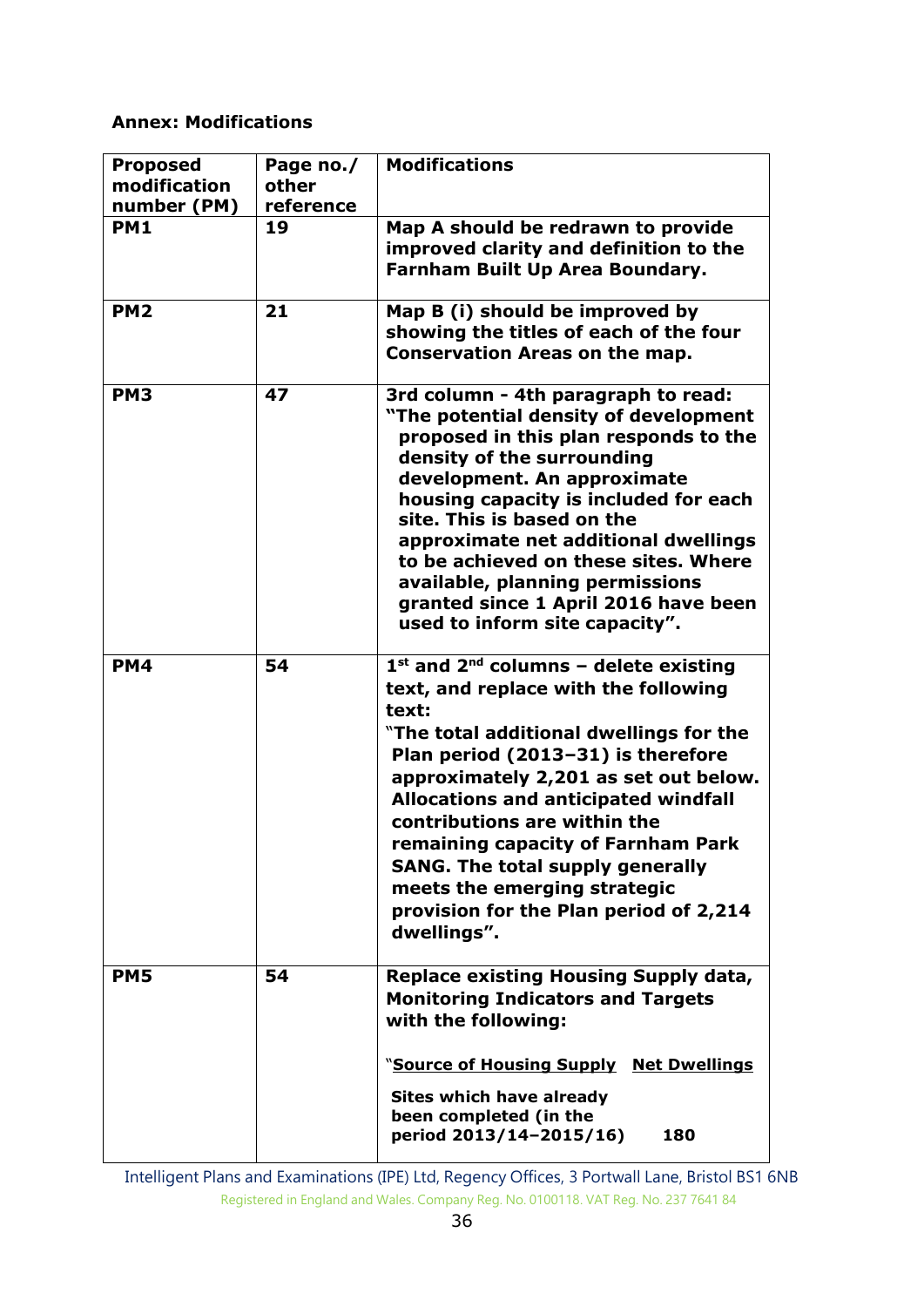|            |       | Large Sites with planning                                                                                                                                                                                                         |                                                       |
|------------|-------|-----------------------------------------------------------------------------------------------------------------------------------------------------------------------------------------------------------------------------------|-------------------------------------------------------|
|            |       | permission at 31 March 2016                                                                                                                                                                                                       | 695*                                                  |
|            |       | <b>Further Reg 14 Neighbourhood</b>                                                                                                                                                                                               |                                                       |
|            |       | <b>Plan housing site allocation</b>                                                                                                                                                                                               |                                                       |
|            |       | granted consent (Garden Style,<br>Wrecclesham)                                                                                                                                                                                    | 65                                                    |
|            |       |                                                                                                                                                                                                                                   |                                                       |
|            |       | <b>Small Sites with planning</b><br>permission at 31 March 2016                                                                                                                                                                   | 99                                                    |
|            |       | <b>Windfall contribution</b>                                                                                                                                                                                                      | 378                                                   |
|            |       | <b>Housing Allocations</b>                                                                                                                                                                                                        | 784                                                   |
|            |       | <b>Total</b>                                                                                                                                                                                                                      | 2,201                                                 |
|            |       | [*Includes Planning Permission Ref.<br>WA/2015/2185 (2-3 The Borough 11 dwellings)<br>and WA/2015/2389 (25-27 Hurlands Close - 10<br>dwellings) which had resolutions to permit but<br>no decision notices issued as of 31/3/16]. |                                                       |
|            |       | "Monitoring Indicators<br><b>Number of new dwellings</b><br>delivered within the<br>Neighbourhood Plan area<br>during the Plan<br>period (net)                                                                                    | <b>Targets</b><br>2,201 new                           |
|            |       |                                                                                                                                                                                                                                   | dwellings (net)<br>over the Plan<br>period            |
|            |       | <b>Number of new dwellings</b>                                                                                                                                                                                                    |                                                       |
|            |       | delivered on allocated                                                                                                                                                                                                            |                                                       |
|            |       | housing sites within the<br>Plan period (net)<br>sites                                                                                                                                                                            | At least 784 new<br>dwellings on<br>allocated housing |
|            |       | <b>Number of new dwellings</b>                                                                                                                                                                                                    |                                                       |
|            |       | delivered on allocated                                                                                                                                                                                                            |                                                       |
|            |       | housing sites within the<br>Plan period (net)                                                                                                                                                                                     | At least 378 new                                      |
|            |       |                                                                                                                                                                                                                                   | dwellings on<br>windfall sites"                       |
| <b>PM6</b> | 48-53 | Make the following amendments to                                                                                                                                                                                                  |                                                       |
|            |       | the text of the proposed housing site                                                                                                                                                                                             |                                                       |
|            |       | allocations within Policy FNP14:                                                                                                                                                                                                  |                                                       |
|            |       | "FNP14 a) Part of SSE Farnham Depot,<br>Lower Weybourne Lane and adjoining                                                                                                                                                        |                                                       |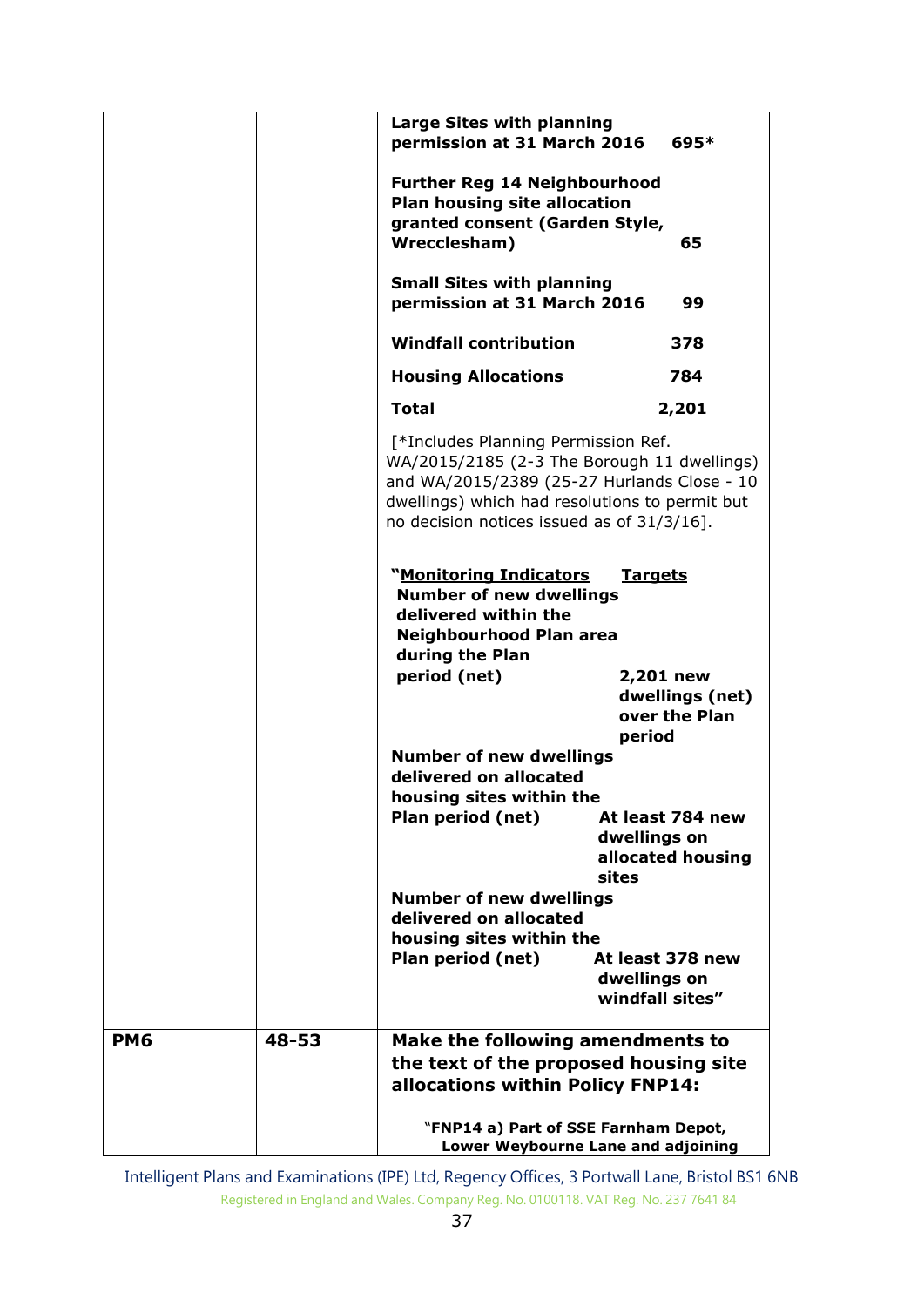|     |         | land - Approximate capacity 100<br>dwellings                                                                                                                                                                                                                                                      |
|-----|---------|---------------------------------------------------------------------------------------------------------------------------------------------------------------------------------------------------------------------------------------------------------------------------------------------------|
|     |         | FNP14 b) Land West of Green Lane,<br><b>Badshot Lea - Approximate capacity</b><br>105 dwellings (in accordance with<br><b>Planning Application Ref.</b><br>WA/2015/2283)                                                                                                                          |
|     |         | FNP14 c) Land at Little Acres Nursery and<br>south of Badshot Lea - Approximate<br>capacity 125 dwellings                                                                                                                                                                                         |
|     |         | FNP14 d) Land between Hale Road and<br><b>Guildford Road - Approximate capacity</b><br>10 dwellings                                                                                                                                                                                               |
|     |         | <b>FNP14 e) Colemans Yard, Wrecclesham</b><br>Road - Approximate capacity 10<br>dwellings                                                                                                                                                                                                         |
|     |         | FNP14 f) Coal Yard, The Street,<br>Wrecclesham Hill - Approximate<br>capacity 9 dwellings (in accordance<br>with Planning Permission Ref.<br>WA/2016/1264)                                                                                                                                        |
|     |         | FNP14 g) West of Switchback Lane,<br>Rowledge - Approximate capacity 10<br>dwellings                                                                                                                                                                                                              |
|     |         | FNP14 h) The Woolmead, East Street -<br>Approximate capacity 51 dwellings (in<br>accordance with Planning Permission<br>WA/2015/2387)                                                                                                                                                             |
|     |         | FNP14 i) Coxbridge Farm, West Street -<br>Gross Area 12.36 hectares -<br>Approximate density 30 dph -<br><b>Approximate capacity 350 dwellings</b>                                                                                                                                                |
|     |         | Design and layout - First sentence to be<br>amended to read "The site abuts a<br>cluster of listed buildings in the<br>southern corner and the design and<br>layout of development should preserve<br>the special architectural and historic<br>interest of these buildings and their<br>setting" |
|     |         | <b>FNP14 j) Part of Farnham College (Tennis</b><br><b>Courts)- Approximate capacity 14</b><br>dwellings (in accordance with Planning<br>Permission Ref. WA/2014/2119)"                                                                                                                            |
|     |         |                                                                                                                                                                                                                                                                                                   |
| PM7 | 88 and  | Map I and the accompanying inset                                                                                                                                                                                                                                                                  |
|     | 88a-88j | maps be redrawn to provide                                                                                                                                                                                                                                                                        |
|     |         | greater clarity to the boundaries and                                                                                                                                                                                                                                                             |
|     |         | the extent of land covered by the                                                                                                                                                                                                                                                                 |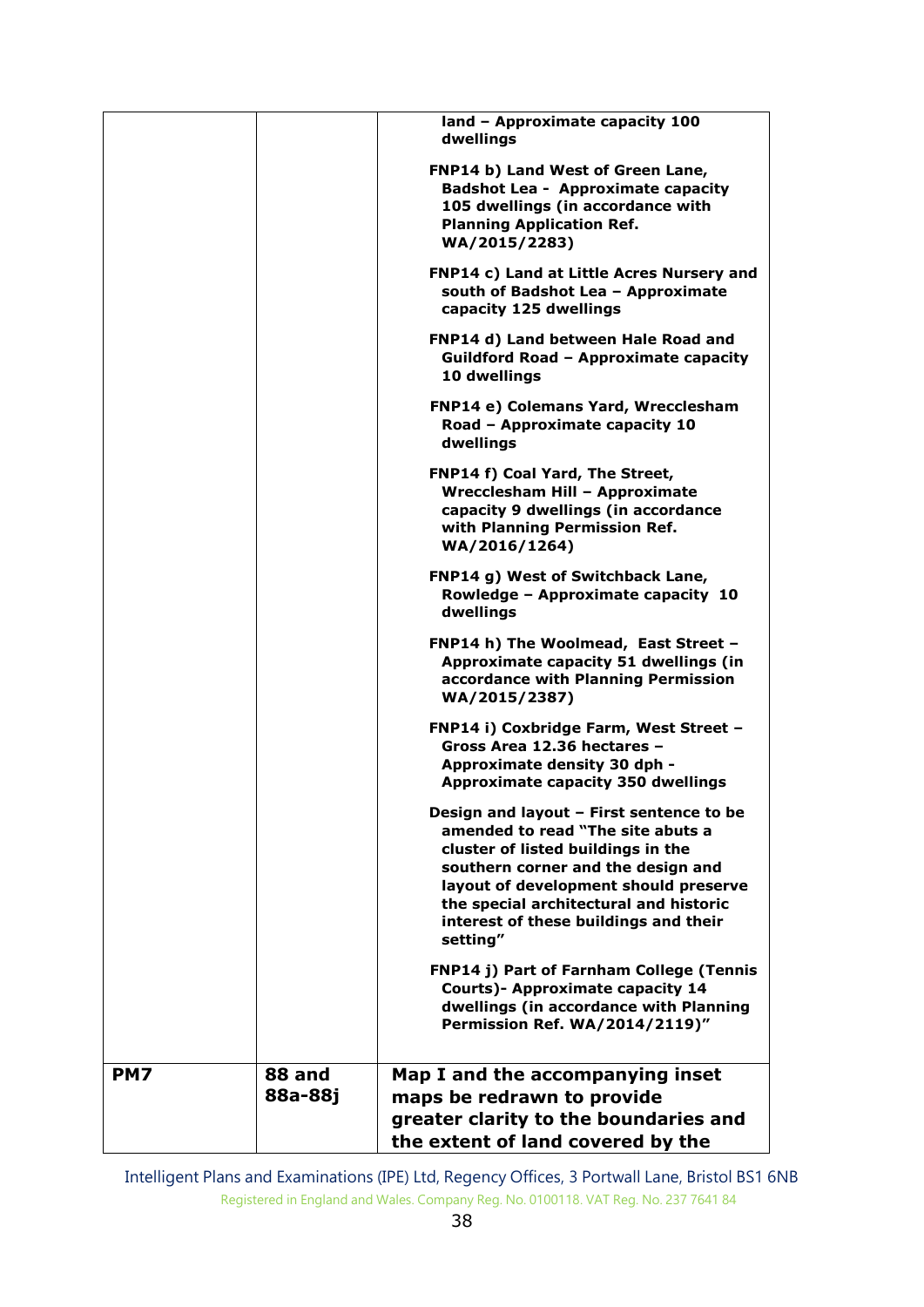|                 |    | proposed housing site allocations,                                                                                                                                                                                                                                                                                                                                                                                                                                                                                                                                                                                                                                         |
|-----------------|----|----------------------------------------------------------------------------------------------------------------------------------------------------------------------------------------------------------------------------------------------------------------------------------------------------------------------------------------------------------------------------------------------------------------------------------------------------------------------------------------------------------------------------------------------------------------------------------------------------------------------------------------------------------------------------|
|                 |    | including the revision to site                                                                                                                                                                                                                                                                                                                                                                                                                                                                                                                                                                                                                                             |
|                 |    | <b>FNP14i).</b>                                                                                                                                                                                                                                                                                                                                                                                                                                                                                                                                                                                                                                                            |
|                 |    |                                                                                                                                                                                                                                                                                                                                                                                                                                                                                                                                                                                                                                                                            |
| PM <sub>8</sub> | 18 | 2 <sup>nd</sup> column - 3 <sup>rd</sup> paragraph                                                                                                                                                                                                                                                                                                                                                                                                                                                                                                                                                                                                                         |
|                 |    | Amend 1 <sup>st</sup> sentence to read:                                                                                                                                                                                                                                                                                                                                                                                                                                                                                                                                                                                                                                    |
|                 |    | "New housing development at<br>Farnham must take into account the<br><b>Special Protection Areas (SPAs) at</b><br><b>Thames Basin Heaths and Wealden</b>                                                                                                                                                                                                                                                                                                                                                                                                                                                                                                                   |
|                 |    | <b>Heaths which provide habitats for</b><br>birds which are protected under the<br><b>Birds and Habitats Directives".</b>                                                                                                                                                                                                                                                                                                                                                                                                                                                                                                                                                  |
| <b>PM9</b>      | 18 | 3rd column - 1st paragraph                                                                                                                                                                                                                                                                                                                                                                                                                                                                                                                                                                                                                                                 |
|                 |    | Amend final sentence to read:                                                                                                                                                                                                                                                                                                                                                                                                                                                                                                                                                                                                                                              |
|                 |    | "SANG capacity is limited at Farnham<br>Park and without provision of further<br>capacity this limits the housing<br>capacity of the town".                                                                                                                                                                                                                                                                                                                                                                                                                                                                                                                                |
| <b>PM10</b>     | 40 | $2nd$ column - $1st$ paragraph                                                                                                                                                                                                                                                                                                                                                                                                                                                                                                                                                                                                                                             |
|                 |    | Delete final sentence and replace with                                                                                                                                                                                                                                                                                                                                                                                                                                                                                                                                                                                                                                     |
|                 |    | the following text:                                                                                                                                                                                                                                                                                                                                                                                                                                                                                                                                                                                                                                                        |
|                 |    | " At current monitored levels of<br>residential occupancy of 1.98 persons<br>per dwelling, the Waverley Borough<br>Council SANG Topic Paper, August 2016,<br>states that the unallocated (enhanced)<br>SANG capacity was 1,370 dwellings (at<br>1 April 2016). This method of re-<br>assessment has been verified by Natural<br><b>England and represents a significant</b><br>increase in the amount of SANG<br>available at Farnham Park as an<br>avoidance measure. The table below<br>indicates a projected SANG capacity<br>requirement of 1,217 dwellings<br>resulting from the Neighbourhood Plan<br>for housing not already taken into<br>account at 1 April 2016. |
|                 |    | <b>Source of Housing</b><br><b>Net Dwellings</b>                                                                                                                                                                                                                                                                                                                                                                                                                                                                                                                                                                                                                           |
|                 |    | <b>Further Reg 14 Neighbourhood</b><br><b>Plan Housing site allocation</b>                                                                                                                                                                                                                                                                                                                                                                                                                                                                                                                                                                                                 |
|                 |    | granted consent (Garden Style,                                                                                                                                                                                                                                                                                                                                                                                                                                                                                                                                                                                                                                             |
|                 |    | Wrecclesham)<br>65                                                                                                                                                                                                                                                                                                                                                                                                                                                                                                                                                                                                                                                         |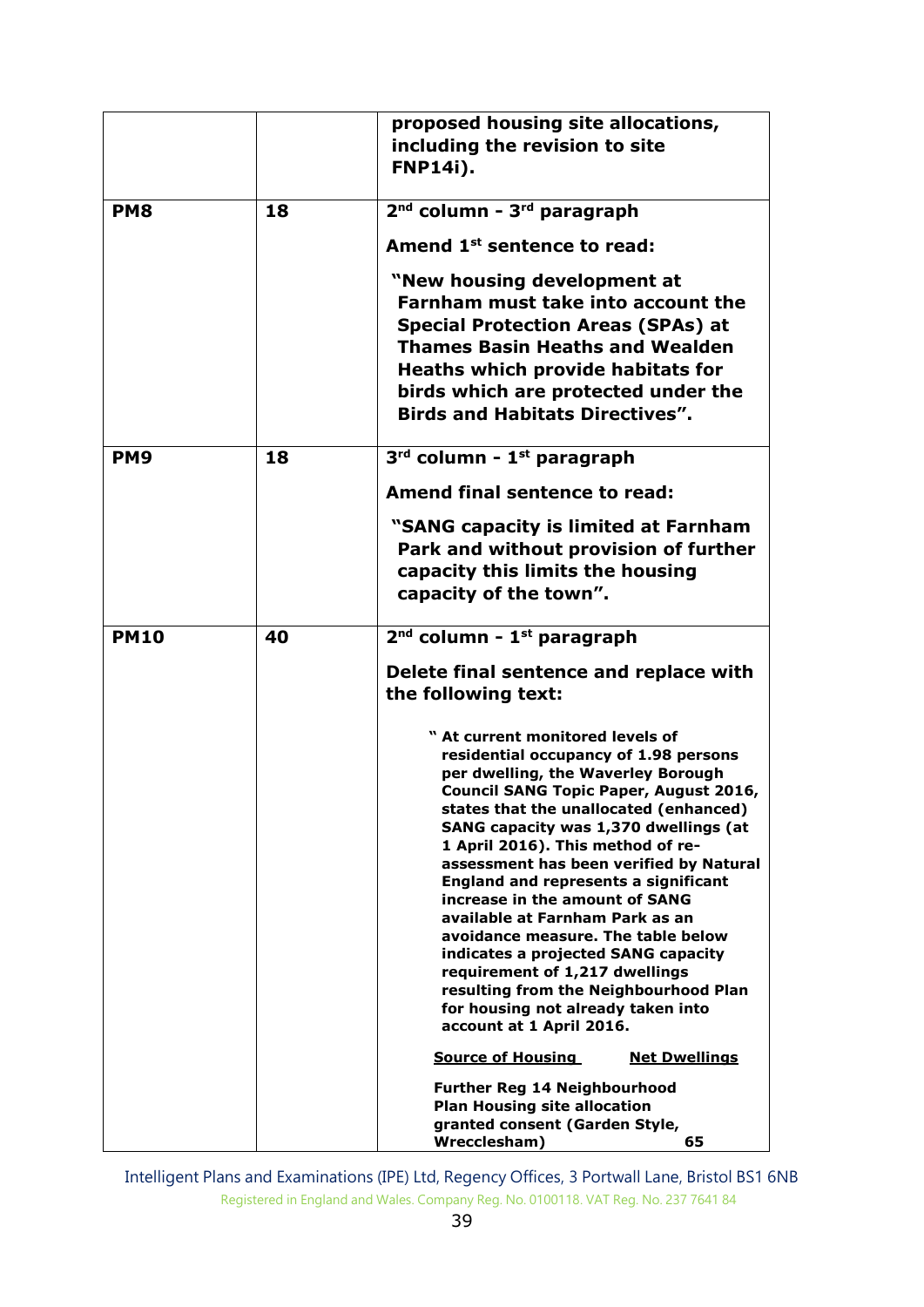|             |    | <b>Windfall contribution</b><br>378<br>(see Footnote 1)                                                                                                                                                                                                                                                                                                                                                                                                              |
|-------------|----|----------------------------------------------------------------------------------------------------------------------------------------------------------------------------------------------------------------------------------------------------------------------------------------------------------------------------------------------------------------------------------------------------------------------------------------------------------------------|
|             |    | 774<br><b>Housing Allocations</b>                                                                                                                                                                                                                                                                                                                                                                                                                                    |
|             |    | (see Footnote 2)<br><b>Total</b><br>1,217                                                                                                                                                                                                                                                                                                                                                                                                                            |
|             |    |                                                                                                                                                                                                                                                                                                                                                                                                                                                                      |
|             |    | <b>Footnotes</b>                                                                                                                                                                                                                                                                                                                                                                                                                                                     |
|             |    | 1 In reality, some of the windfall sites in<br>Farnham will be located outside the SPA<br>5 km buffer zone and this number<br>represents the maximum number of<br>dwellings from this source requiring<br>SANG.                                                                                                                                                                                                                                                      |
|             |    | 2 Amended Capacity of Allocation Sites<br>(784 dwellings) minus Policy FNP14(g)<br><b>West of Switchback Lane (10 dwellings)</b><br>which will not rely on the capacity of<br>the Farnham Park SANG as it is located<br>outside the SPA 5 km buffer zone.                                                                                                                                                                                                            |
|             |    | Policy FNP15 seeks the provision of<br>smaller dwellings but clearly if the<br>average occupancy of dwellings does rise<br>in Farnham there is some tolerance in this<br>capacity before additional SANG would be<br>required.                                                                                                                                                                                                                                       |
|             |    | Certain site promoters have indicated<br>that the effects of their development<br>could be mitigated through the provision<br>of 'bespoke' SANG, either on-site or off-<br>site. Other suitable sites may seek this<br>option during the plan period and<br>developers may offer their own bespoke<br>solution to mitigate against any adverse<br>effects on the Thames Basin Heaths SPA.<br>Such mitigation measures will need to<br>be agreed by Natural England." |
| <b>PM11</b> | 41 | $1st$ column - delete first and second<br>paragraphs.                                                                                                                                                                                                                                                                                                                                                                                                                |
| <b>PM12</b> | 41 | <b>Policy FNP12 (Thames Basin Heaths)</b><br><b>Special Protection Area (SPA))</b>                                                                                                                                                                                                                                                                                                                                                                                   |
|             |    | Amend criterion i) and add new<br>criterion ii) as follows:                                                                                                                                                                                                                                                                                                                                                                                                          |
|             |    | i)<br>"appropriate contributions<br>towards the provision of Suitable<br><b>Alternative Natural Greenspace</b><br>(SANG) at Farnham Park; or                                                                                                                                                                                                                                                                                                                         |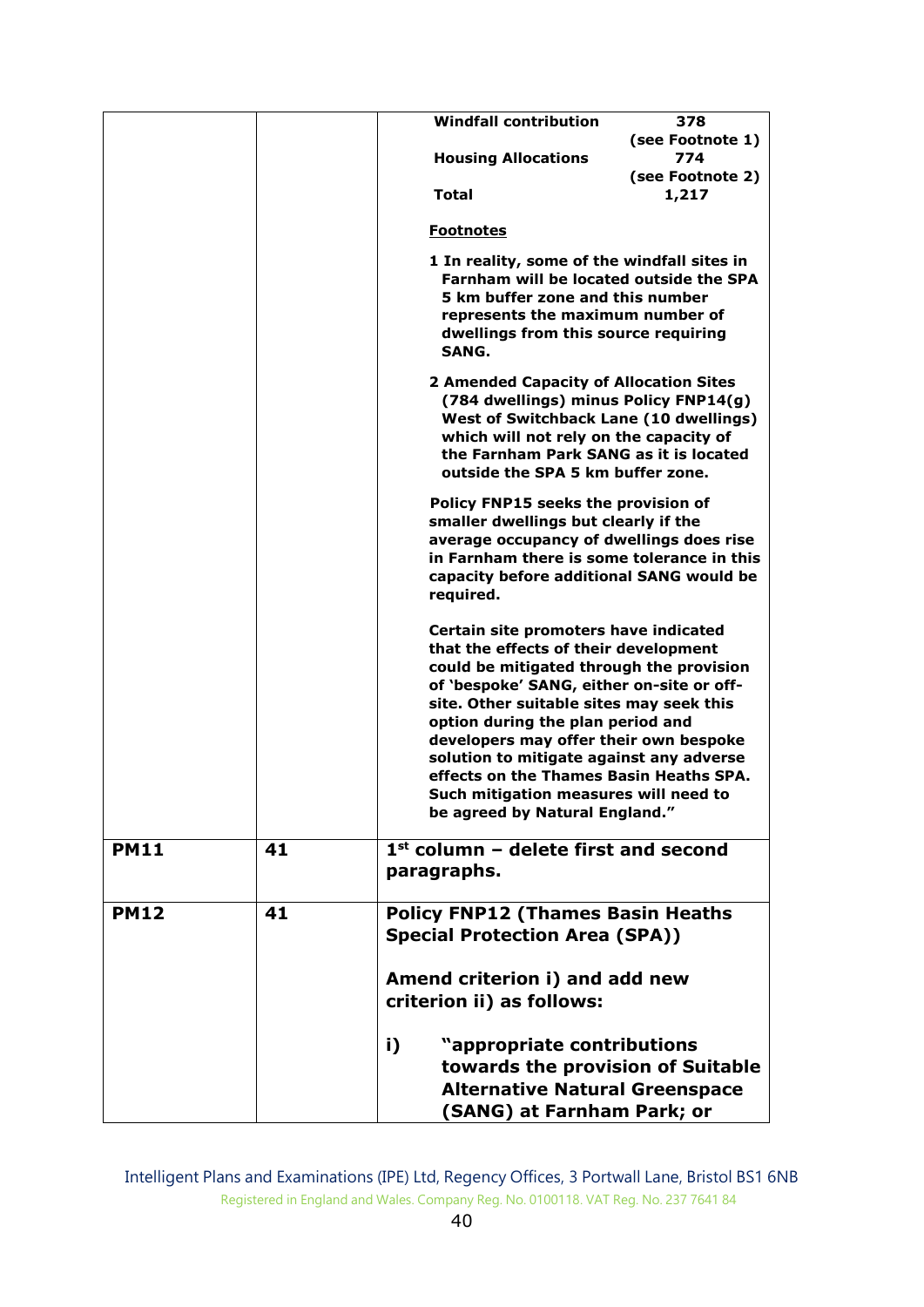|             |    | ii)<br>a bespoke solution to provide<br>adequate mitigation measures to<br>avoid any potential adverse<br>effects; and"                                                                                                                                                                                                                                                                                                                                                   |
|-------------|----|---------------------------------------------------------------------------------------------------------------------------------------------------------------------------------------------------------------------------------------------------------------------------------------------------------------------------------------------------------------------------------------------------------------------------------------------------------------------------|
| <b>PM13</b> | 45 | 1st column - 4 <sup>th</sup> paragraph                                                                                                                                                                                                                                                                                                                                                                                                                                    |
|             |    | <b>Amend to read as follows:</b>                                                                                                                                                                                                                                                                                                                                                                                                                                          |
|             |    | "Other than Farnham Park which has a<br>residents<br>capacity to accommodate<br>from approximately 1,370 dwellings<br>(1 April 2016), no suitable<br>alternative strategic SANG site is<br>currently available to support<br>additional housing in the period to<br>2031."                                                                                                                                                                                                |
|             |    | $2nd$ column - delete $1st$ paragraph                                                                                                                                                                                                                                                                                                                                                                                                                                     |
| <b>PM14</b> | 46 | 3rd column - delete text alongside<br>Summary table, and replace with<br>the following text:                                                                                                                                                                                                                                                                                                                                                                              |
|             |    | "At current occupancy rates (and even<br>if these were to increase slightly),<br>there is sufficient SANG capacity at<br><b>Farnham Park to mitigate against the</b><br>adverse effects of the housing<br>projected to come forward as a<br>result of the Neighbourhood Plan.<br><b>Waverley Borough Council is</b><br>monitoring the situation closely and is<br>actively seeking further provision<br>whilst bespoke SANG is also allowed<br>should this be necessary." |
| <b>PM15</b> | 25 | <b>POLICY FNP2</b>                                                                                                                                                                                                                                                                                                                                                                                                                                                        |
|             |    | Add additional clause g) as follows:                                                                                                                                                                                                                                                                                                                                                                                                                                      |
|             |    | "g) Does not lead to substantial harm<br>to or total loss of significance of a<br>designated heritage asset".                                                                                                                                                                                                                                                                                                                                                             |
| <b>PM16</b> | 28 | <b>POLICY FNP4</b>                                                                                                                                                                                                                                                                                                                                                                                                                                                        |
|             |    | Delete existing text, and replace with<br>the following text:                                                                                                                                                                                                                                                                                                                                                                                                             |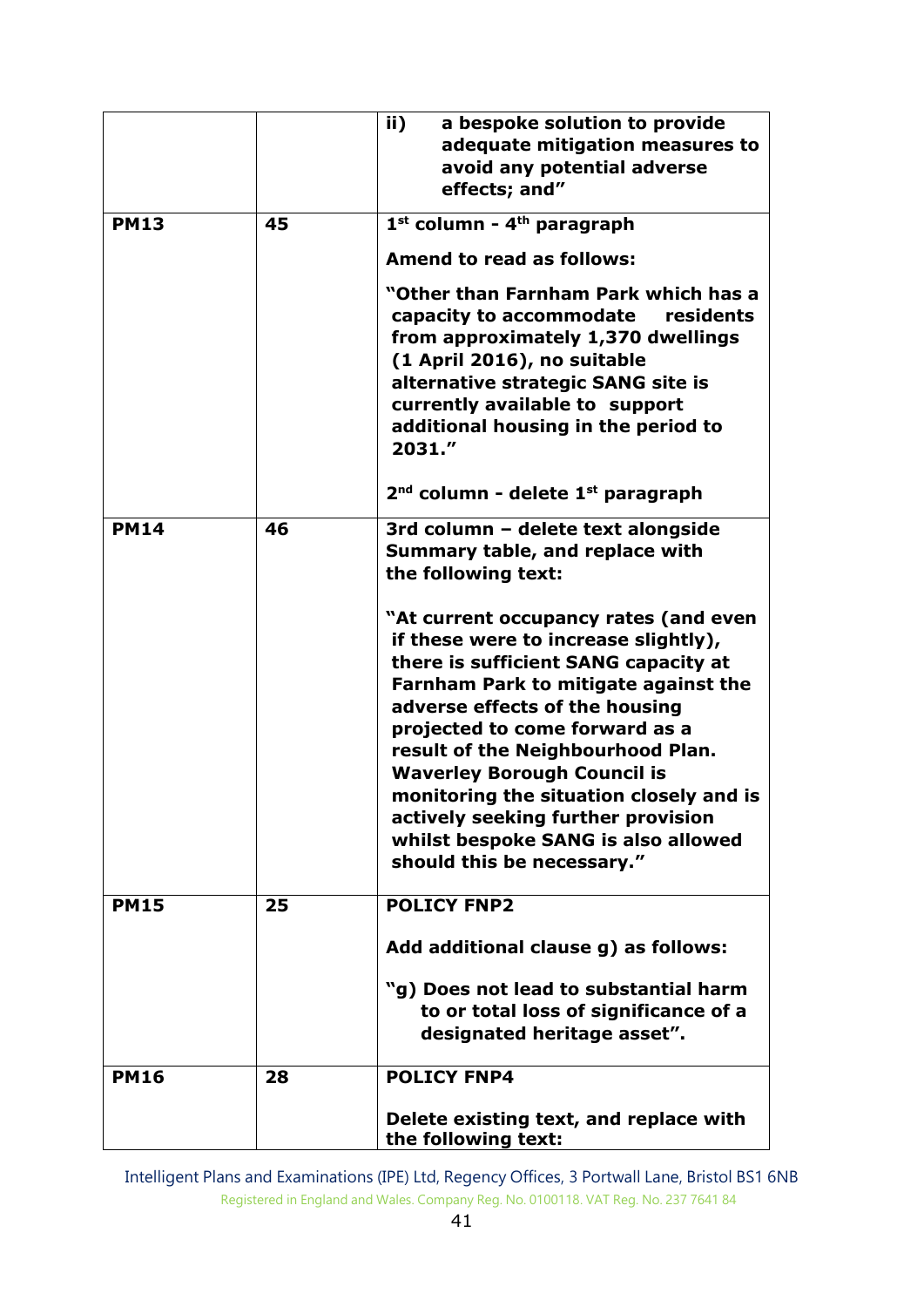|             |    | "POLICY FNP4 ADVERTISEMENT                                                                                                                                                                                                                                                                                                                                                                                                                                                                                                                        |
|-------------|----|---------------------------------------------------------------------------------------------------------------------------------------------------------------------------------------------------------------------------------------------------------------------------------------------------------------------------------------------------------------------------------------------------------------------------------------------------------------------------------------------------------------------------------------------------|
|             |    | <b>CONTROL</b>                                                                                                                                                                                                                                                                                                                                                                                                                                                                                                                                    |
|             |    | Within the Plan area, proposals for an<br><b>Advertisement will be permitted</b><br>where:<br>a) It would not be obtrusive in<br>appearance, cause visual<br>clutter or lead to a<br>proliferation of signs, appear<br>dominant or overbearing in<br>the street scene, or cause<br>significant harm to the<br>appearance of any building on<br>which it would be displayed<br>because of its siting, size,<br>design, construction or<br>materials;<br>b) The level of illumination<br>would cause no significant<br>harm to residential amenity; |
|             |    | and                                                                                                                                                                                                                                                                                                                                                                                                                                                                                                                                               |
|             |    | c) It would not endanger<br>highway or public safety."                                                                                                                                                                                                                                                                                                                                                                                                                                                                                            |
| <b>PM17</b> | 32 | <b>POLICY FNP8</b>                                                                                                                                                                                                                                                                                                                                                                                                                                                                                                                                |
|             |    | Clause c) of the policy as currently<br>drafted be deleted, and be replaced<br>with the following text:                                                                                                                                                                                                                                                                                                                                                                                                                                           |
|             |    | "c) Demonstrates that the design,<br>layout and siting of the proposal will<br>not have any adverse effect upon the<br>setting and amenities of adjoining<br>residential properties and the wider<br>residential character of the area."                                                                                                                                                                                                                                                                                                          |
| <b>PM18</b> | 33 | <b>POLICY FNP9</b>                                                                                                                                                                                                                                                                                                                                                                                                                                                                                                                                |
|             |    | Policy to be retitled "Buildings of Local<br><b>Merit (Undesignated Heritage</b><br>Assets)".                                                                                                                                                                                                                                                                                                                                                                                                                                                     |
| <b>PM19</b> | 39 | <b>POLICY FNP11</b>                                                                                                                                                                                                                                                                                                                                                                                                                                                                                                                               |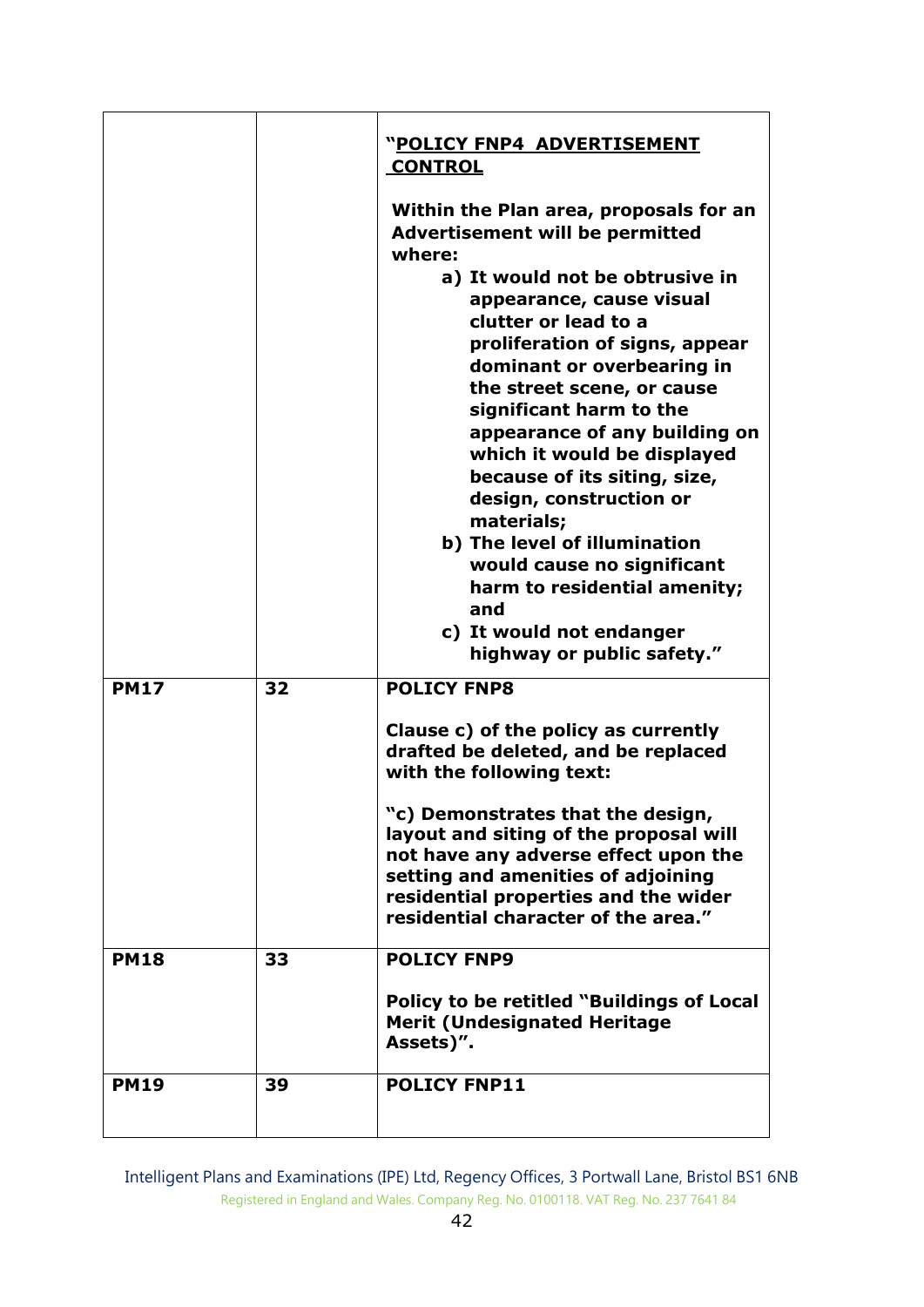|             |    | Delete current policy text, and replace<br>with the following text:<br>"Development proposals outside the<br><b>Built Up Area Boundary, as defined on</b><br>Map A - Farnham Built Up Area<br>Boundary, will be assessed in terms of<br>their potential impact upon the visual<br>setting and landscape features of the<br>site and its surroundings, and the<br>potential impact upon the biodiversity<br>of the area and other relevant<br>planning considerations, such as the<br>impact of traffic and noise. Proposals<br>which either fail to demonstrate that<br>these impacts can be satisfactorily<br>addressed or which clearly lead to the<br>increased coalescence of settlements<br>within the Plan area and beyond will<br>not be supported". |
|-------------|----|-------------------------------------------------------------------------------------------------------------------------------------------------------------------------------------------------------------------------------------------------------------------------------------------------------------------------------------------------------------------------------------------------------------------------------------------------------------------------------------------------------------------------------------------------------------------------------------------------------------------------------------------------------------------------------------------------------------------------------------------------------------|
| <b>PM20</b> | 39 | <b>Monitoring Target</b><br>Addition of the words "that increase<br>coalescence" at the end of the current<br>text.                                                                                                                                                                                                                                                                                                                                                                                                                                                                                                                                                                                                                                         |
| <b>PM21</b> | 42 | <b>POLICY FNP13</b><br>Clause a) be amended to read:<br>"a) Protecting Special Protection<br><b>Areas, Sites of Special Scientific</b><br><b>Interest and Local Wildlife Sites</b><br><b>(Sites of Nature Conservation</b><br>Importance), protected and<br>priority species, ancient woodland,<br>veteran or aged trees, and species-<br>rich hedgerows;"                                                                                                                                                                                                                                                                                                                                                                                                  |
| <b>PM22</b> | 55 | <b>POLICY FNP15</b><br>The text of the first paragraph be<br>amended to read "will be<br>encouraged".                                                                                                                                                                                                                                                                                                                                                                                                                                                                                                                                                                                                                                                       |
| <b>PM23</b> | 55 | <b>Table 2 (Farnham Housing Need)</b>                                                                                                                                                                                                                                                                                                                                                                                                                                                                                                                                                                                                                                                                                                                       |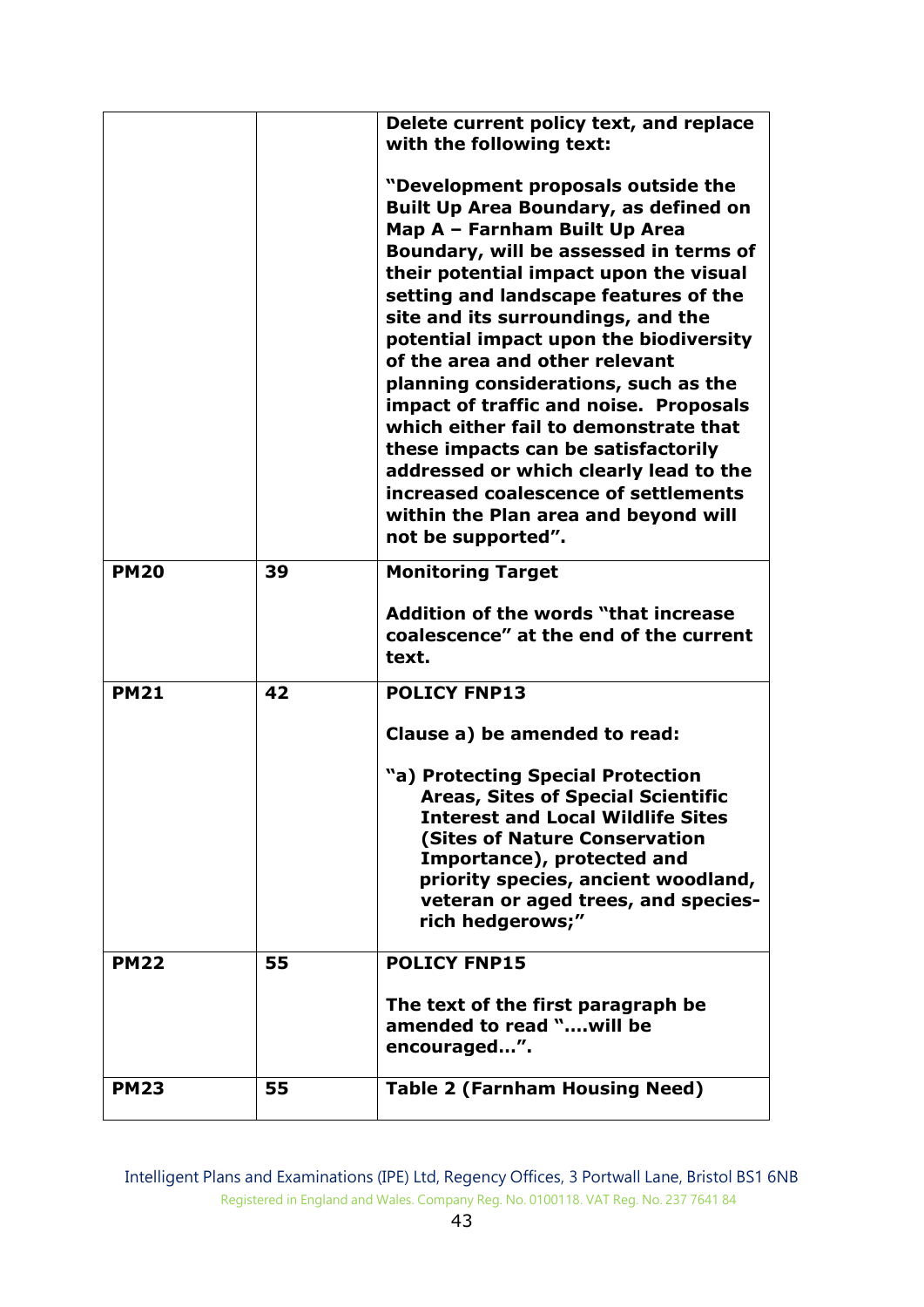|             |    | 4th column of the table be headed "3                                                        |
|-------------|----|---------------------------------------------------------------------------------------------|
|             |    | Bedroom" and the final column of the                                                        |
|             |    | table be headed "4+ Bedroom".                                                               |
|             |    |                                                                                             |
| <b>PM24</b> | 60 | <b>POLICY FNP18</b>                                                                         |
|             |    | Delete the word "on" before "B3208"                                                         |
|             |    | in the final paragraph of the policy.                                                       |
| <b>PM25</b> | 65 | <b>POLICY FNP21</b>                                                                         |
|             |    |                                                                                             |
|             |    | Delete the words "as defined on"<br>before "Map M" in the first paragraph<br>of the policy. |
|             |    |                                                                                             |
| <b>PM26</b> | 68 | <b>POLICY FNP23</b>                                                                         |
|             |    | Amend first paragraph to read:                                                              |
|             |    | "Within the town centre, as defined on                                                      |
|             |    | Map L, proposals including Use                                                              |
|             |    | Classes A1-A5, B1, C1 and D1 will be                                                        |
|             |    | permitted, where the proposal "                                                             |
|             |    | Amend clause a) to read:                                                                    |
|             |    | "a) non-A1 uses becoming the                                                                |
|             |    | dominant ground floor uses within                                                           |
|             |    | <b>West Street, Downing Street and</b>                                                      |
|             |    | The Borough"                                                                                |
|             |    |                                                                                             |
| <b>PM27</b> | 77 | <b>POLICY FNP26</b>                                                                         |
|             |    | <b>Policy to be retitled "Sites for New</b>                                                 |
|             |    | <b>Outdoor Sports Facilities and Other</b>                                                  |
|             |    | <b>Greenspace Uses"</b>                                                                     |
|             |    | Amend text of policy to read:                                                               |
|             |    |                                                                                             |
|             |    | "Land at Weydon Lane (Brambleton                                                            |
|             |    | Park), as shown on Map P, and at the                                                        |
|             |    | <b>Runfold South Quarry Site, as shown</b>                                                  |
|             |    | on Map Q, is allocated for new outdoor                                                      |
|             |    | sports facilities and other appropriate                                                     |
|             |    | greenspace uses, including new sports                                                       |
|             |    | pitches, associated changing rooms                                                          |
|             |    | and supplementary landscaping,                                                              |
|             |    | subject to environmental and land                                                           |
|             |    | restoration considerations".                                                                |
| <b>PM28</b> | 43 | Map H                                                                                       |
|             |    |                                                                                             |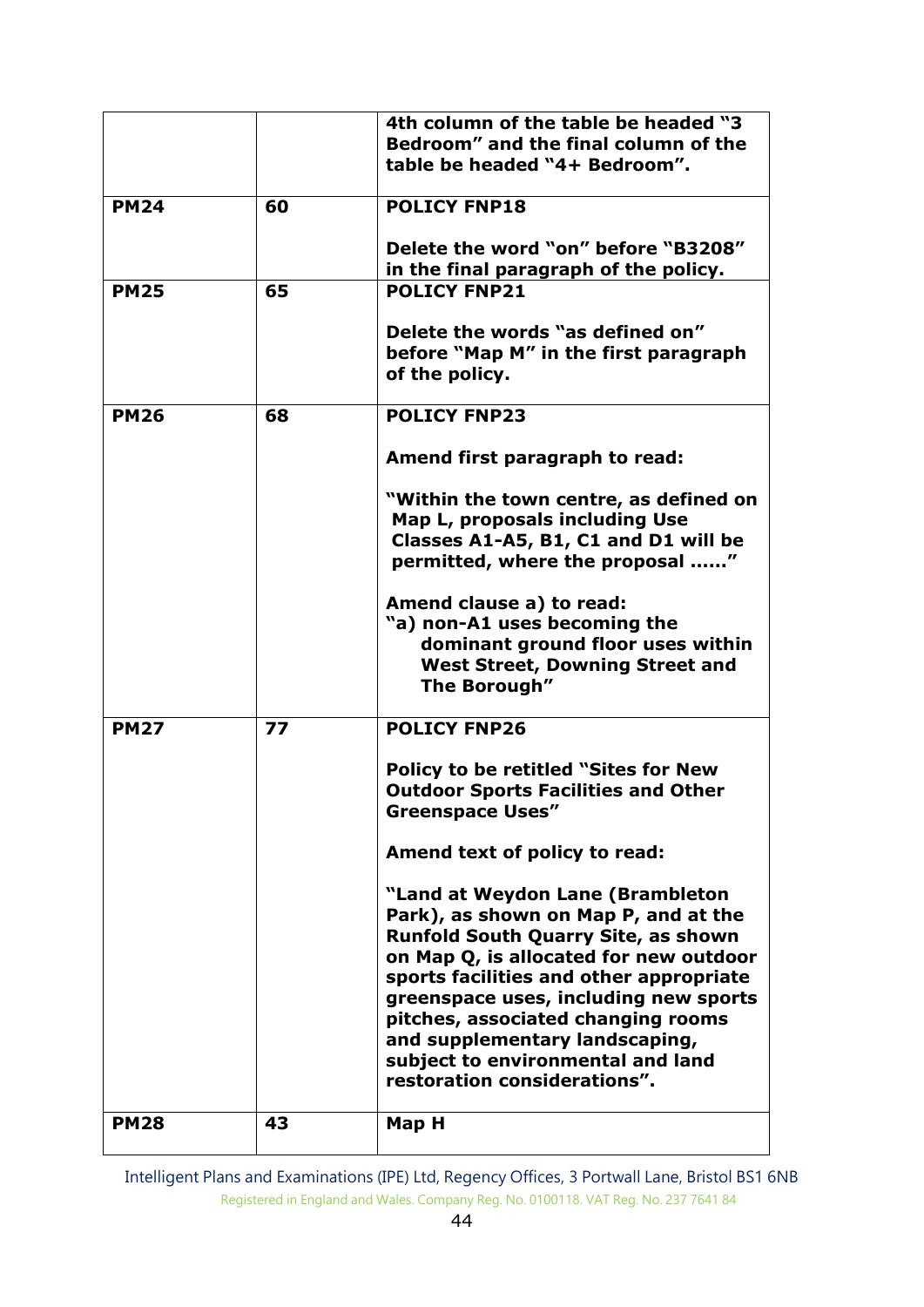|             |                  | Delete the "Outdoor Sports notation"<br>from Surrey County Council school<br>playing field sites at Weydon School,<br><b>Heath End School, All Hallows School,</b><br><b>Frensham Heights School, Hale</b><br><b>Primary School, William Cobbett</b><br><b>Primary School and Weybourne Infant</b><br>School. |
|-------------|------------------|---------------------------------------------------------------------------------------------------------------------------------------------------------------------------------------------------------------------------------------------------------------------------------------------------------------|
| <b>PM29</b> | 83               | <b>POLICY FNP30</b>                                                                                                                                                                                                                                                                                           |
|             |                  | Clauses a), c) and d) to be amended<br>as follows:                                                                                                                                                                                                                                                            |
|             |                  | Clause a) to read "Safely located<br>vehicular and pedestrian access where<br>adequate visibility exists or could be<br>created;"                                                                                                                                                                             |
|             |                  | Clause c) to read "Residential<br>development proposals ensure that<br>sustainable transport links, including<br>walking and cycling links, are provided<br>to " (and then as existing text).                                                                                                                 |
|             |                  | Clause d) to read "Employment and<br>other non-residential development<br>proposals located outside the town<br>centre ensure that sustainable<br>transport links are provided to "<br>(and then as existing text).                                                                                           |
| <b>PM30</b> | 83               | <b>Policy FNP30</b><br>Targets                                                                                                                                                                                                                                                                                |
|             |                  | Amend first target to read "No<br>increase in the number of injury<br>accidents reported in the<br>Neighbourhood Plan area."                                                                                                                                                                                  |
| <b>PM31</b> | 11, 17 and<br>42 | <b>Correction of errors</b>                                                                                                                                                                                                                                                                                   |
|             |                  | Page $11 - 2^{nd}$ column - "Biological<br><b>Action Plan (BAP) species" should</b><br>read "Biodiversity Action Plan (BAP)<br>priority species".                                                                                                                                                             |
|             |                  | Page $17 - 1$ <sup>st</sup> column – "Wey<br>Landscape Project" should read "Wey<br>Landscape Partnership".                                                                                                                                                                                                   |